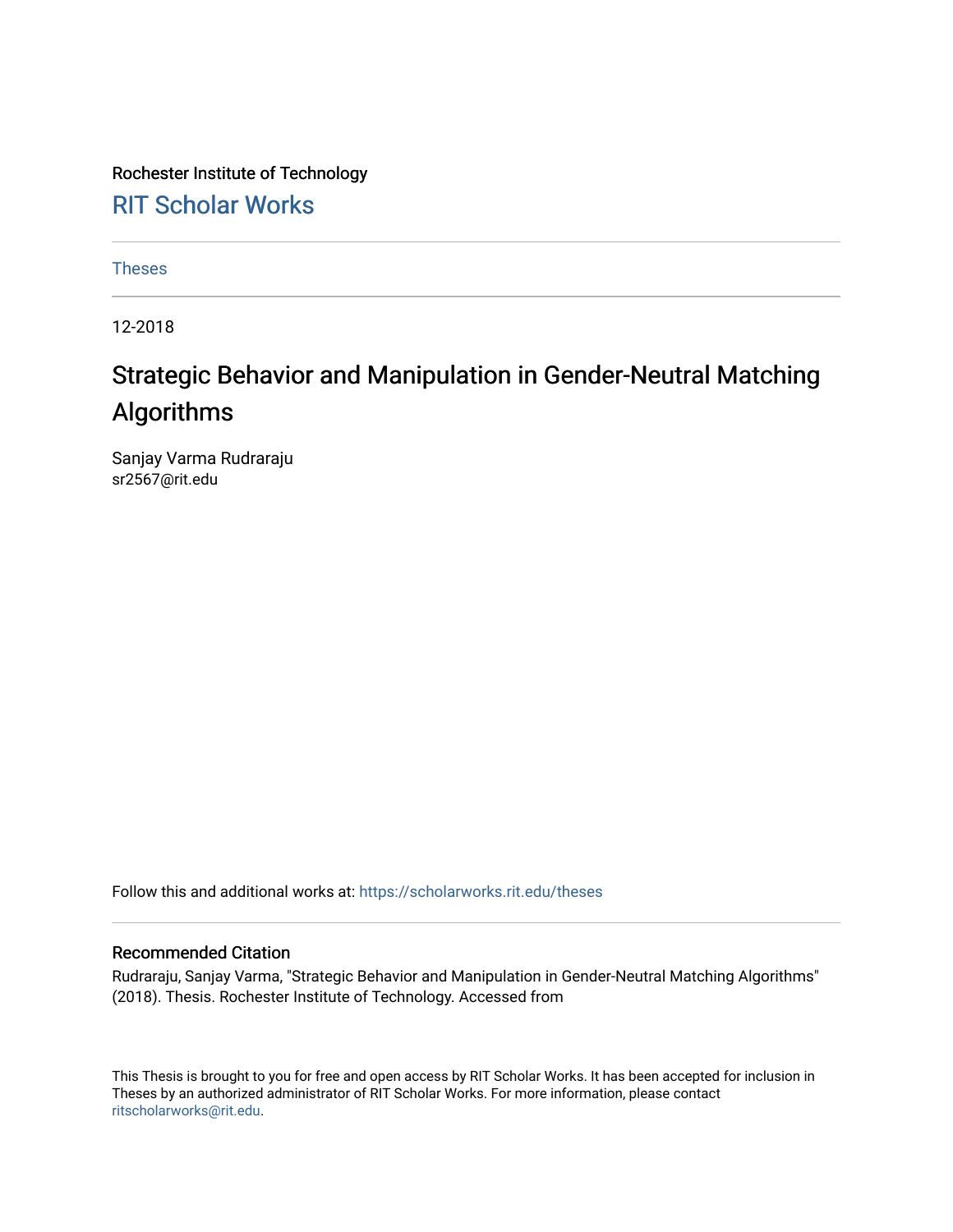# Strategic Behavior and Manipulation in Gender-Neutral Matching Algorithms

### APPROVED BY

### SUPERVISING COMMITTEE:

Dr. Hadi Hosseini and Dr. Ivona Bezáková, Advisor Department of Computer Science Rochester Institute of Technology Date

Dr. Stanislaw Radziszowski, Reader Department of Computer Science Rochester Institute of Technology

Date

Dr. Peizhao Hu, Observer Department of Computer Science Rochester Institute of Technology

Date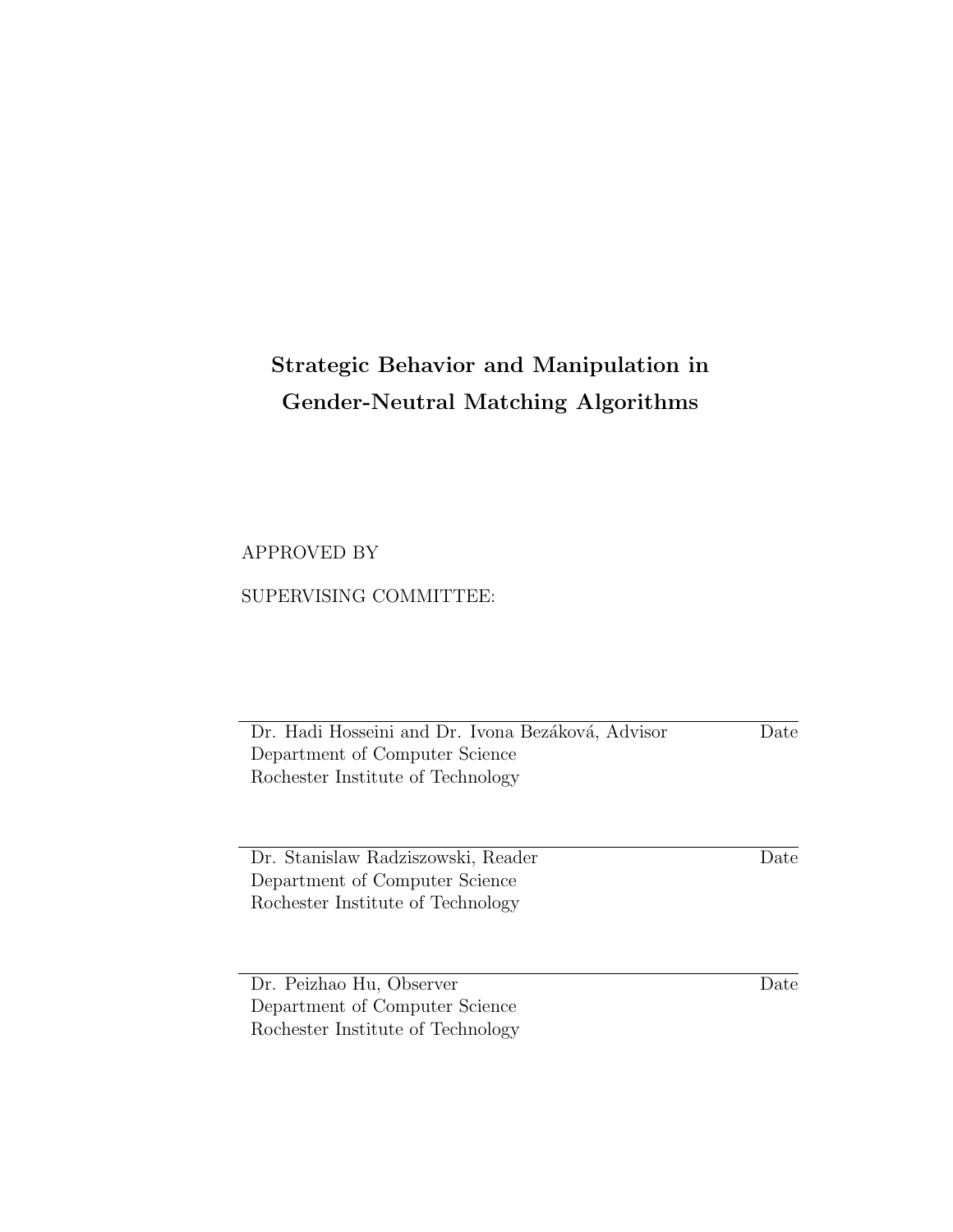# Strategic Behavior and Manipulation in Gender-Neutral Matching Algorithms

by

### Sanjay Varma Rudraraju

### **THESIS**

Presented to the Department of Computer Science of the Golisano College of Computing and Information Sciences in Partial Fulfillment of the Requirements for the Degree of

Master of Science in Computer Science

Rochester Institute of Technology

December 2018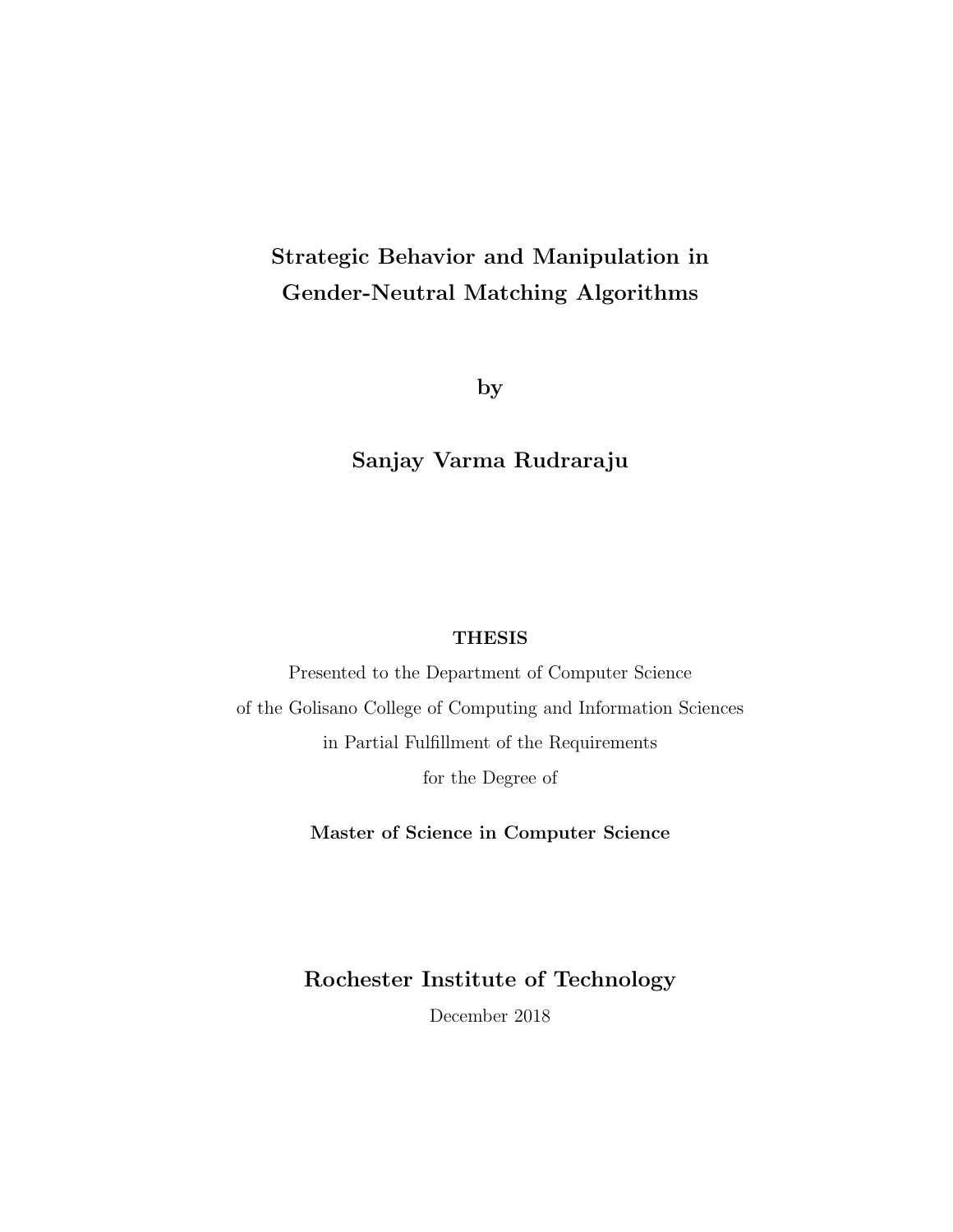Dedicated to my parents who are my greatest strength and biggest supporters, my thesis advisers who made sure that every step of mine is in the right direction, and Divya Pisal who always had my back, motivated me at my worst, and without whom I would have never finished this thesis.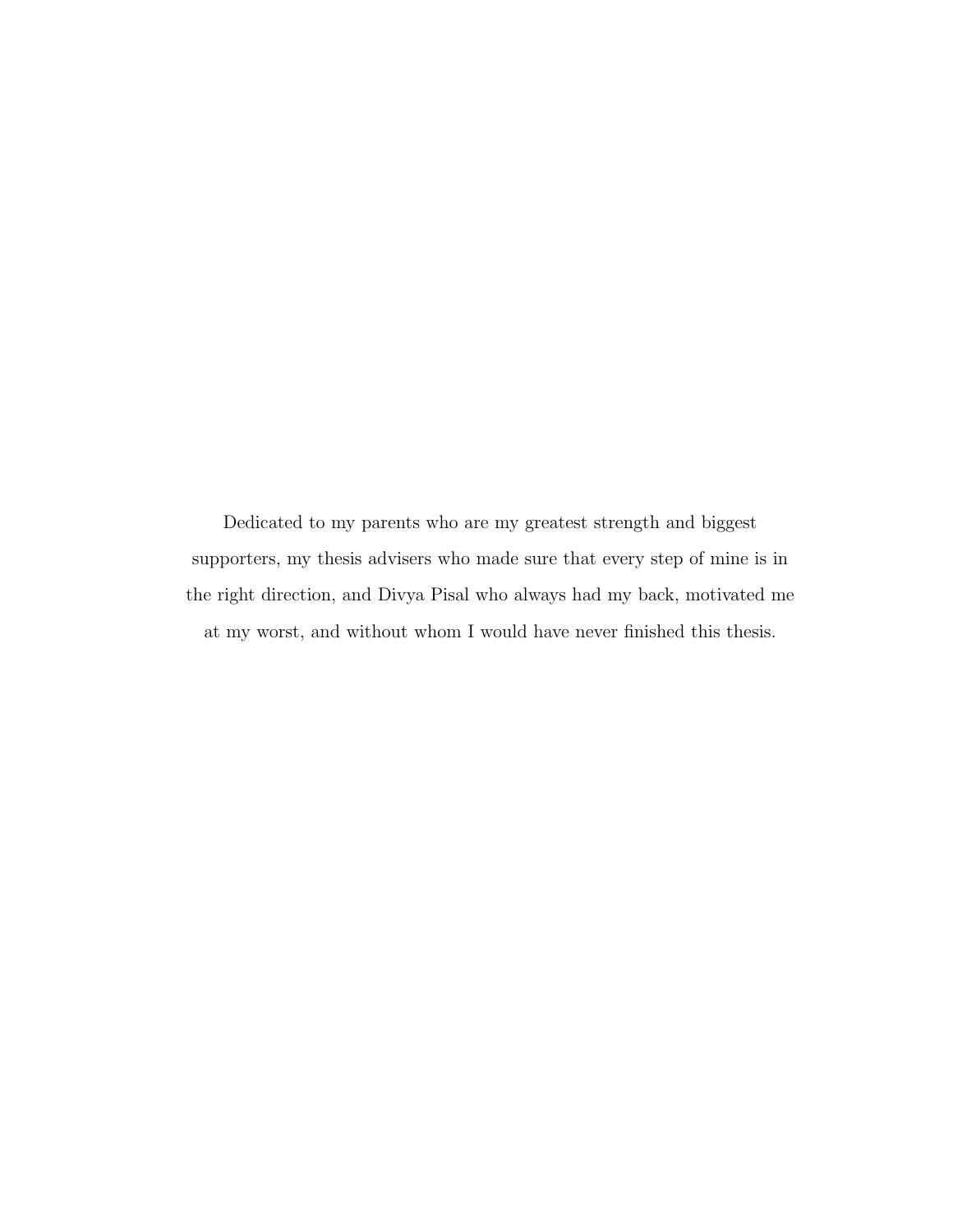#### Abstract

# Strategic Behavior and Manipulation in Gender-Neutral Matching Algorithms

Sanjay Varma Rudraraju, M.S. Rochester Institute of Technology, 2018

Supervisor: Dr. Hadi Hosseini and Dr. Ivona Bezáková

Within artificial intelligence, the sub-field of multi-agent systems studies the foundations of agent interactions and strategic behavior. Two-sided matching is one of the most fundamental problems in this field with applications in matching residents to hospitals, kidney donors to receivers and students to high schools. The earliest algorithm that solved this problem is the Gale-Shapley algorithm which guarantees a stable matching based on the preferences of both sides but has a drawback of favoring one side over the other, that is, proposers always get their most optimal stable partner.

We consider the design and analysis of gender-neutral stable matching algorithms where the proposing side from both sides is randomly chosen thereby giving an equal probability for both sides to get their most optimal stable partner (ex-ante). Later, we focus on investigating if an agent can exhibit strategic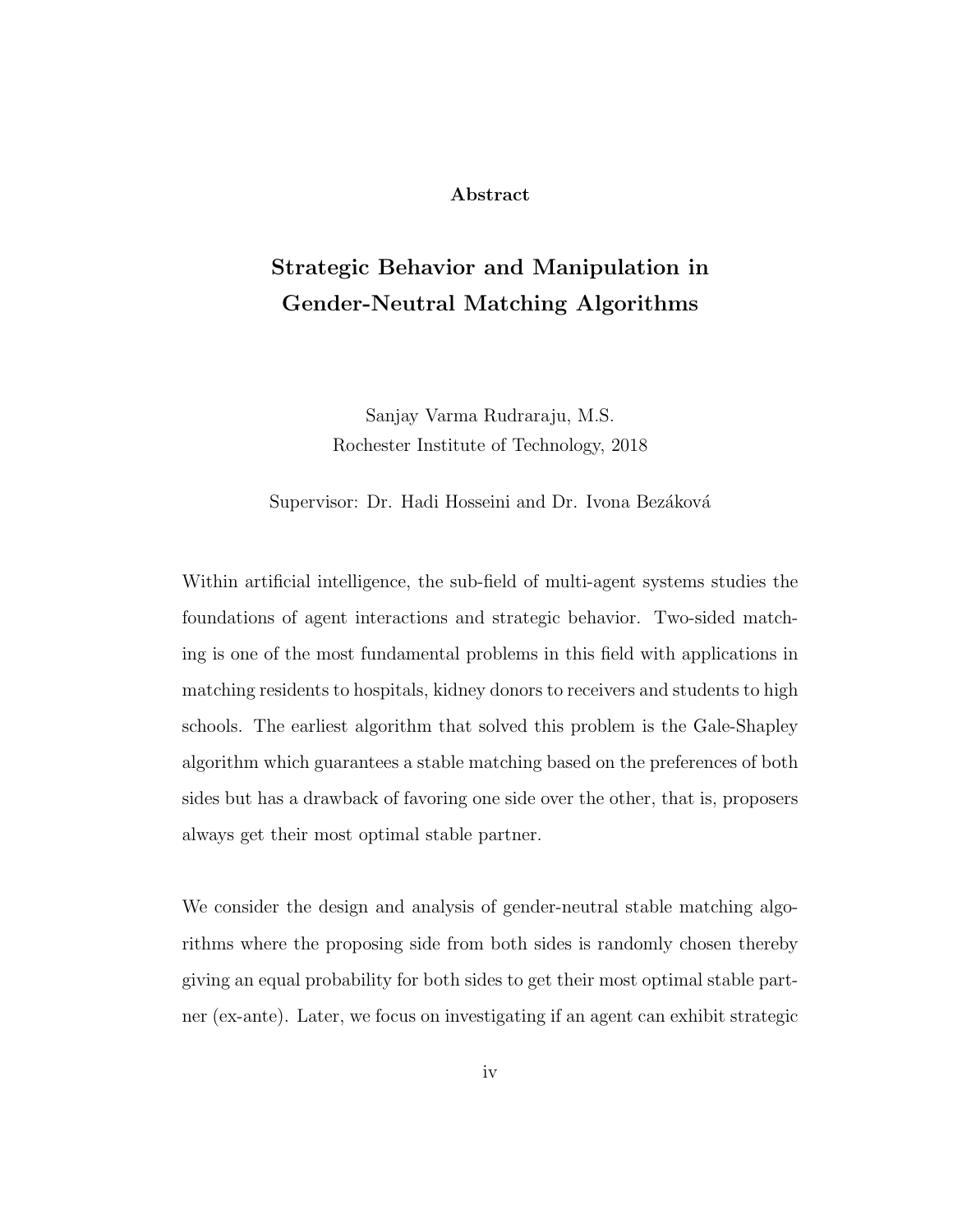behavior i.e., whether it is possible for an agent to manipulate so that he/she improve the partner obtained when on the proposed side while retaining the partner obtained when on the proposing side.

The results obtained showed that for some manipulation algorithms, agents can still manipulate the outcome even when the decision of which side is proposing is unknown. Also, empirical evaluations were performed to understand and solidify the results.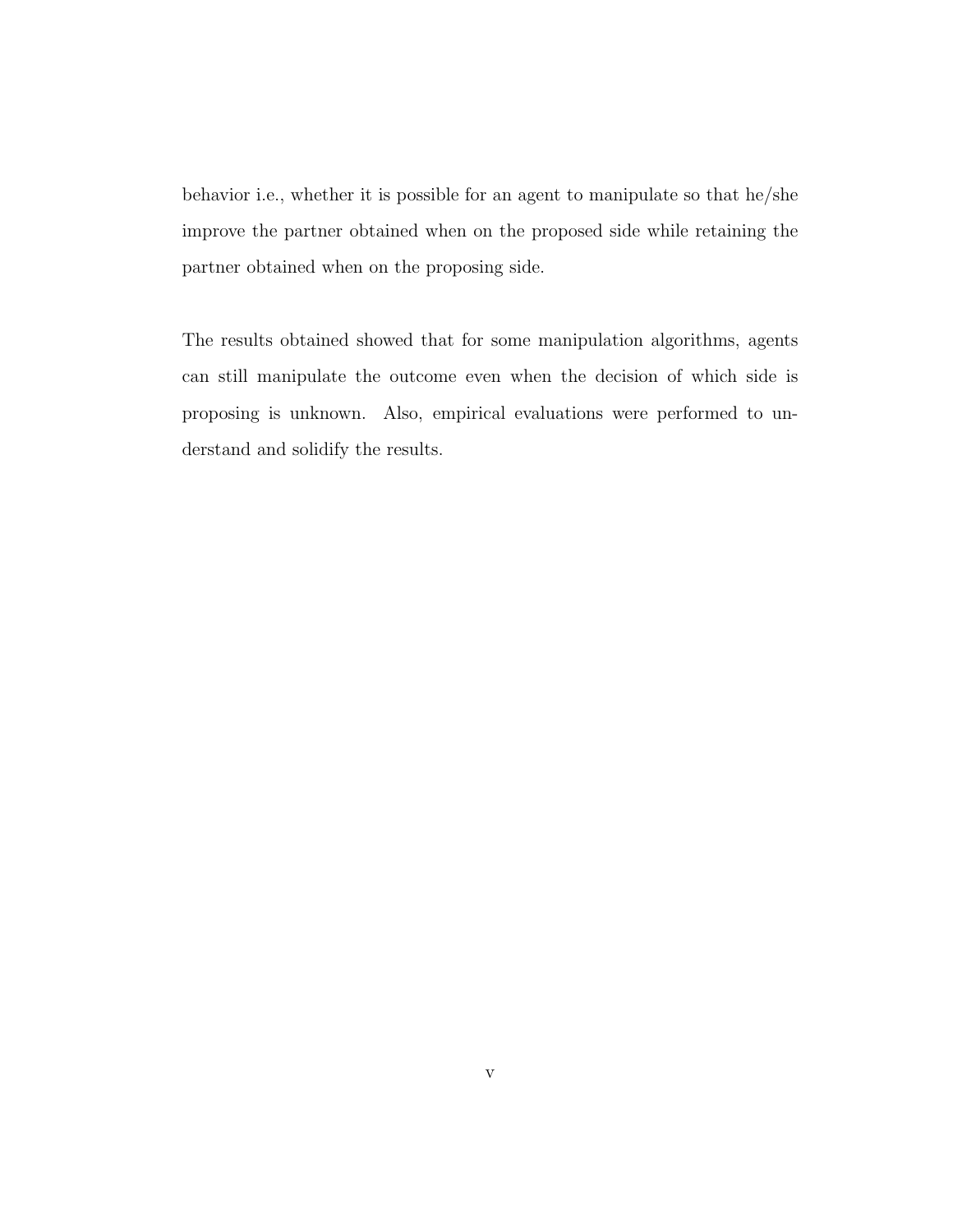# Table of Contents

| Abstract                                         | iv               |
|--------------------------------------------------|------------------|
| Chapter 1. Introduction                          | 1                |
| Chapter 2. Preliminaries                         | $\boldsymbol{4}$ |
| Chapter 3. Applications                          | 13               |
| Chapter 4. Related Works                         | 19               |
| Median and Center Stable Matching<br>4.1         | 19               |
| 4.2                                              | 22               |
| 4.3                                              | 24               |
| Chapter 5.<br>Results                            | 34               |
| 5.1                                              | 34               |
| Manipulation using TS Manipulation<br>5.2        | 40               |
| Matching using Inconspicuous Manipulation<br>5.3 | 47               |
| Chapter 6. Empirical Evaluations                 | 53               |
| Manipulators<br>6.1                              | 53               |
| 6.2                                              | 56               |
| Chapter 7. Conclusion                            | 58               |
| <b>Bibliography</b>                              | 59               |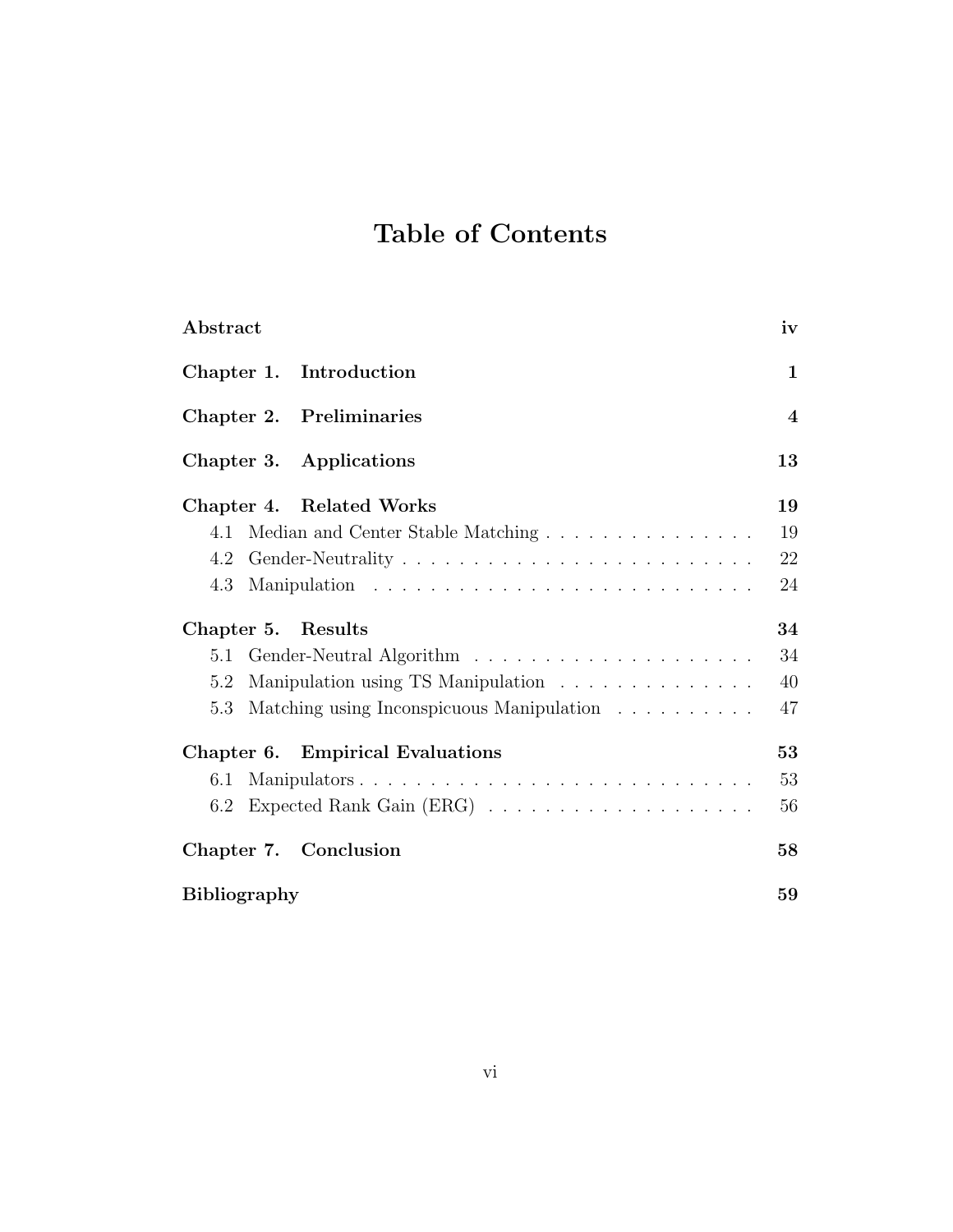## Chapter 1

### Introduction

Two-sided matching is an area of interest for both computer scientists and economists due to the various real-world applications. A problem in the two-sided matching domain is the stable marriage problem which poses the following question: How do we match two sides of a market who have preferences over the members of the other side?. It is traditionally known as the stable matching problem because the two sides of a market are represented using men and women. The seminal algorithm that solved this problem is the Gale-Shapley algorithm. This algorithm has various applications such as matching residents to hospitals in the US - National Resident Matching Program (NRMP) [5] and several other nations such as Canada, Japan, and the UK [6]. The algorithm is also used for public school admissions in Boston and New York  $[1, 2]$ , recruiting university faculty in France  $[5]$ , online matrimony in India and auction mechanisms for sponsored search in Internet search engines [5].

The Gale-Shapley algorithm, hereafter referred to as the GS algorithm,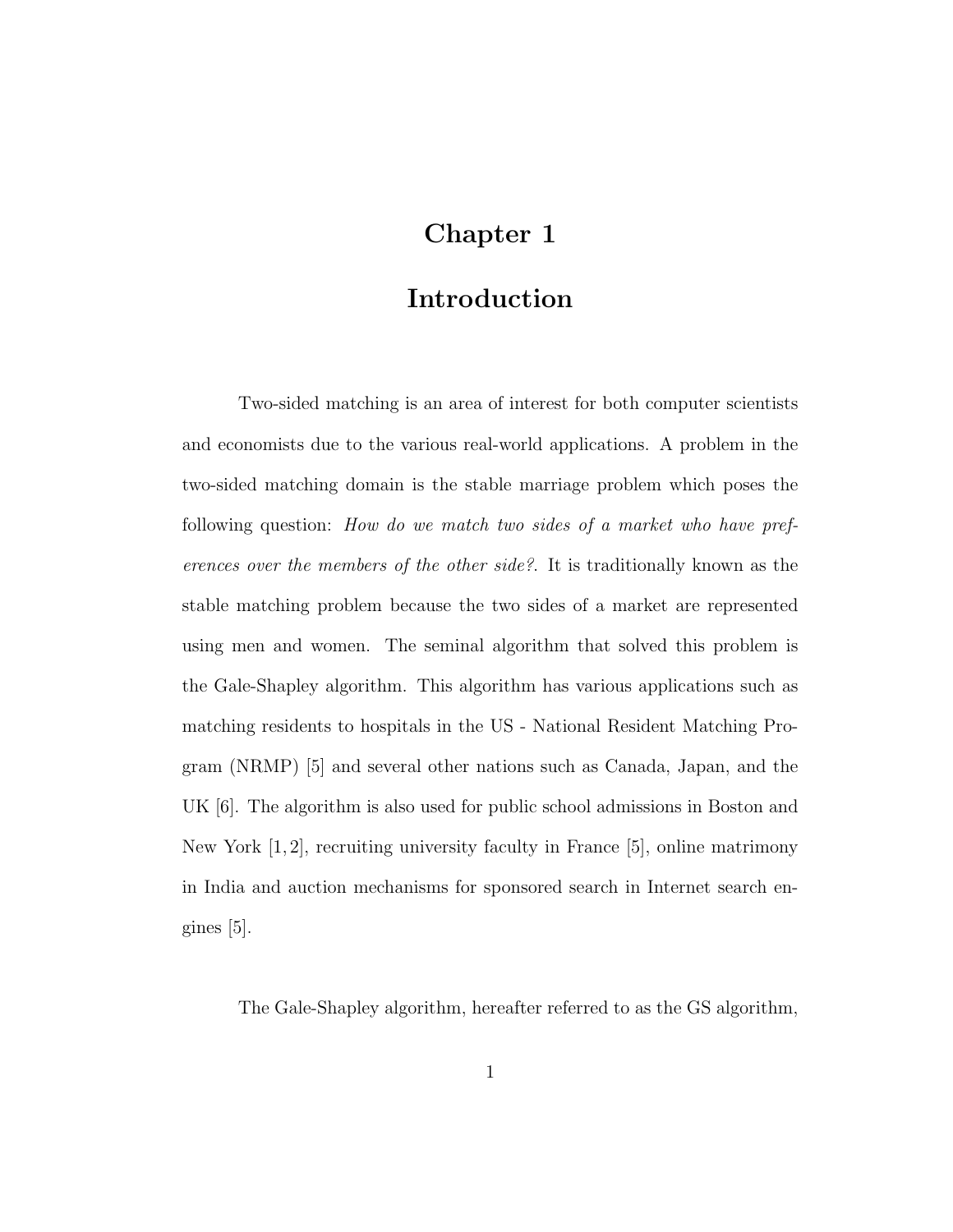works by one side proposing to the other and finds a stable matching where every man and woman on both sides are matched to someone on the other side and no man and woman prefer each other over their current partners. The GS algorithm favors one side over the other by assigning optimal stable partners for the proposing side and pessimal stable partners for the proposed side  $[4]$ . This creates a bias in the matching and is the basis for our first problem statement: Can an algorithm be designed that will not have this bias and still result in a stable matching?. In our investigation, we found that the design of such an algorithm is possible but made us question if an agent participating in the matching can manipulate to improve their outcome. This led us to another interesting problem that we decided to tackle i.e., Can an agent manipulate his/her preferences to get a more preferred partner than their assigned partner if they are on the proposed side?.

Chapter 2 introduces the stable marriage problem and also discusses the various notations along with the definitions properties used throughout the thesis. Chapter 3 talks about the various real world applications of the GS algorithm. Chapter 4 discusses the related work in the sub-domain of stable matching and unbiased matching algorithms. Chapter 5 has the design of the gender-neutral algorithm along with the theorems and proofs that have been written based on the gender-neutral algorithm manipulation results. Chapter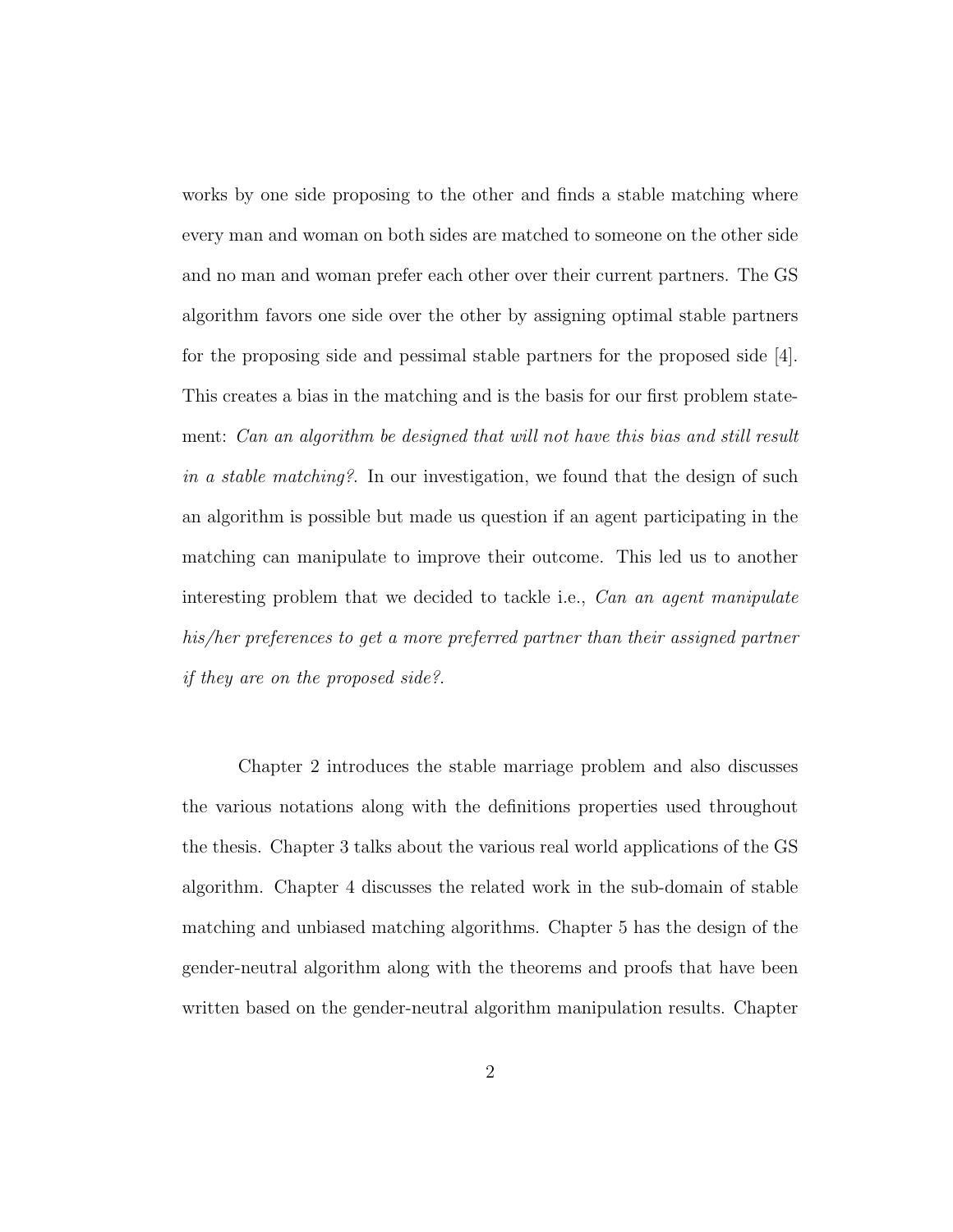6 discusses the empirical evaluations performed to corroborate the results. Finally, Chapter 7 speaks about the conclusions that we arrived at and the future directions.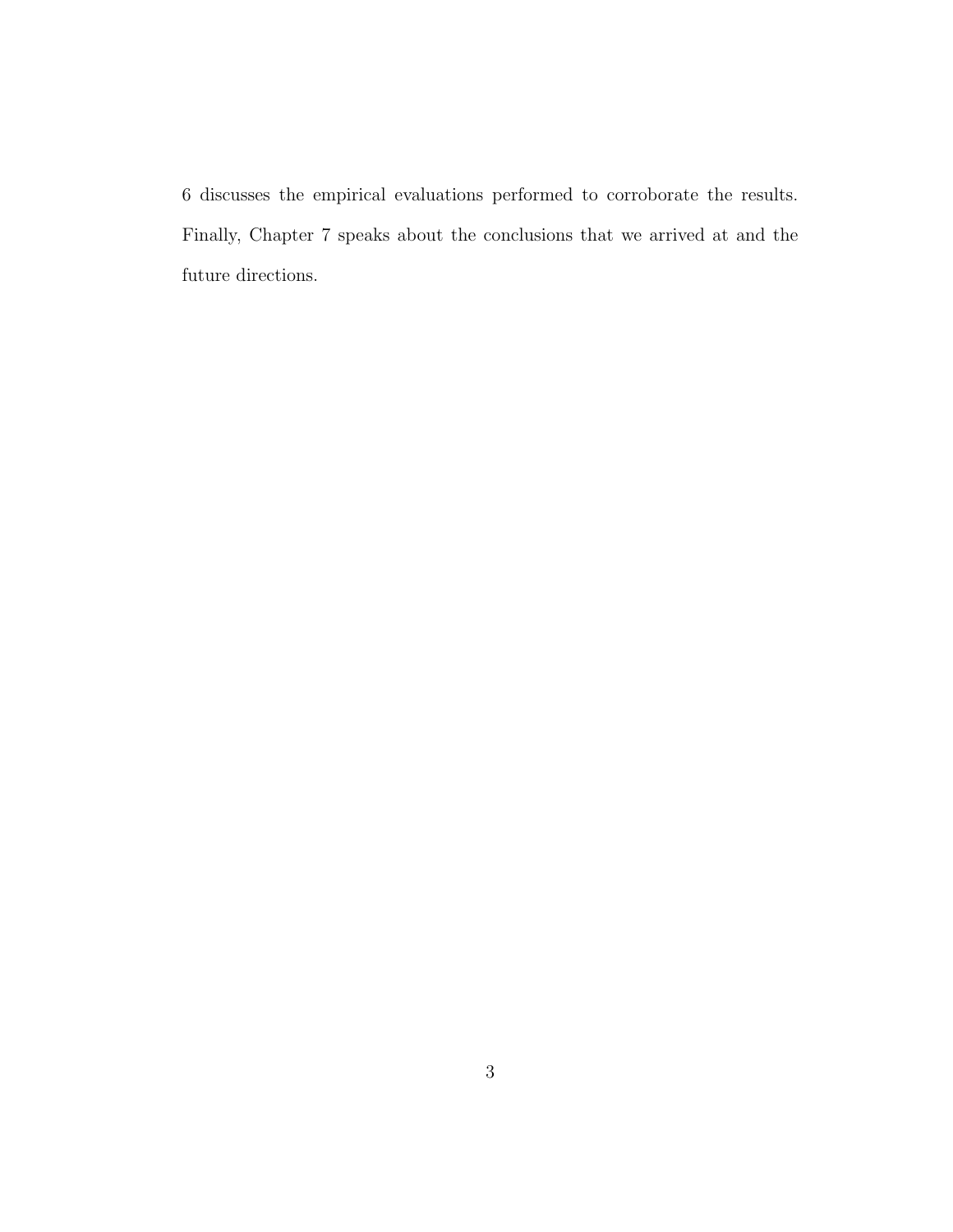## Chapter 2

## Preliminaries

The Stable Marriage Problem (SMP) is the problem of finding a stable matching between two equal sized disjoint sets of elements given a strict ordering of preferences over the members of the opposite side. Let men M and *women* W be two equal sized disjoint sets where an agent from M be  $m_i$  and from W be  $w_j$ . Let  $\succ_{a_i}$  denote agent  $a_i$ 's strict ordering of preferences, referred hereafter as a preference list over the other set, and  $\succ_C$  denote a complete set of preference lists (referred to hereafter as a preference profile) for the SMP. For example, if agent  $m_i$  strictly prefers  $w_j$  over  $w_k$  we write  $w_j \succ_{m_i} w_k$ . A Matching is a one to one mapping  $\mu : M \cup W \rightarrow M \cup W$  such that  $\mu(m_i) =$  $w_j$  and  $\mu(w_j) = m_i$  if the agents  $(m_i, w_j)$  are matched to each other.

The seminal algorithm to solve the SMP is the Gale-Shapley [4] algorithm in which each unmatched man in a iterative manner proposes to each woman on his ordered preference list. If the woman is single, she immediately accepts the proposal and if not, she compares the proposer with her current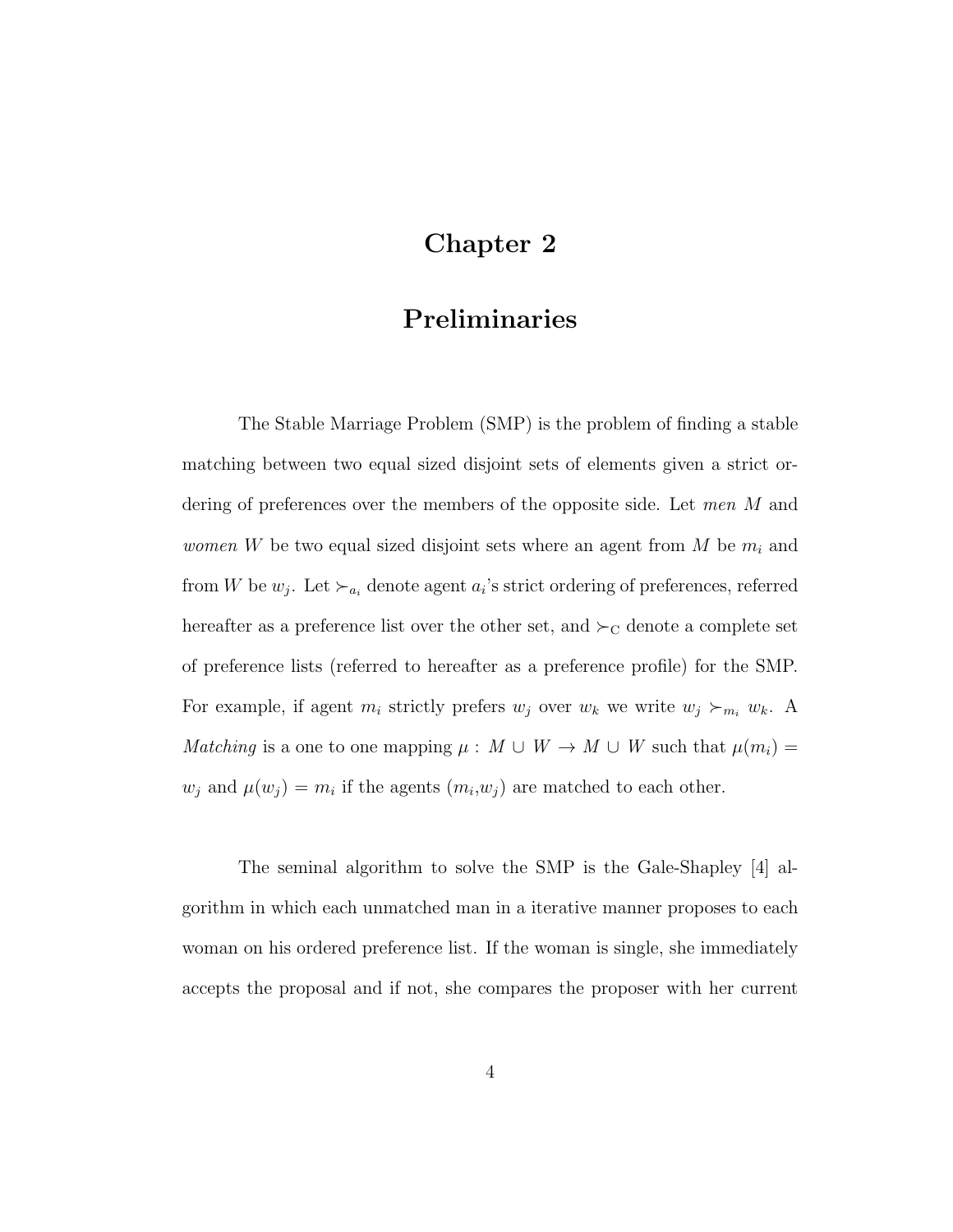partner and matches with her most preferred partner as submitted in her preference list. The pseudo-code for the Gale-Shapley algorithm is as follows:

| <b>Algorithm 1:</b> The Gale-Shapley Algorithm                     |
|--------------------------------------------------------------------|
| Data: $M, W, \succ_C$                                              |
| <b>Result:</b> $\mu$ - final matching                              |
| begin                                                              |
| initialize all men and women on both sides to unmatched and        |
| set men to proposers                                               |
| while $\exists$ some man $m_i$ is unmatched and hasn't proposed to |
| every woman on the other side do                                   |
| $w_i \leftarrow$ most preferred agent on proposer list to whom     |
| proposer hasn't yet proposed                                       |
| if $w_j$ is unmatched then                                         |
| mark $m_i$ and $w_j$ as matched                                    |
| else if $w_i$ prefers $m_i$ to current partner $m_k$ then          |
| mark $m_i$ and $w_j$ as matched and $m_k$ as unmatched             |
| else<br>$w_j$ rejects $m_i$ and mark $w_j$ proposed to $m_i$       |
|                                                                    |

*Example:* Given an instance,  $M = \{m_1, m_2, m_3\}$  and  $W = \{w_1, w_2, w_3\}$ .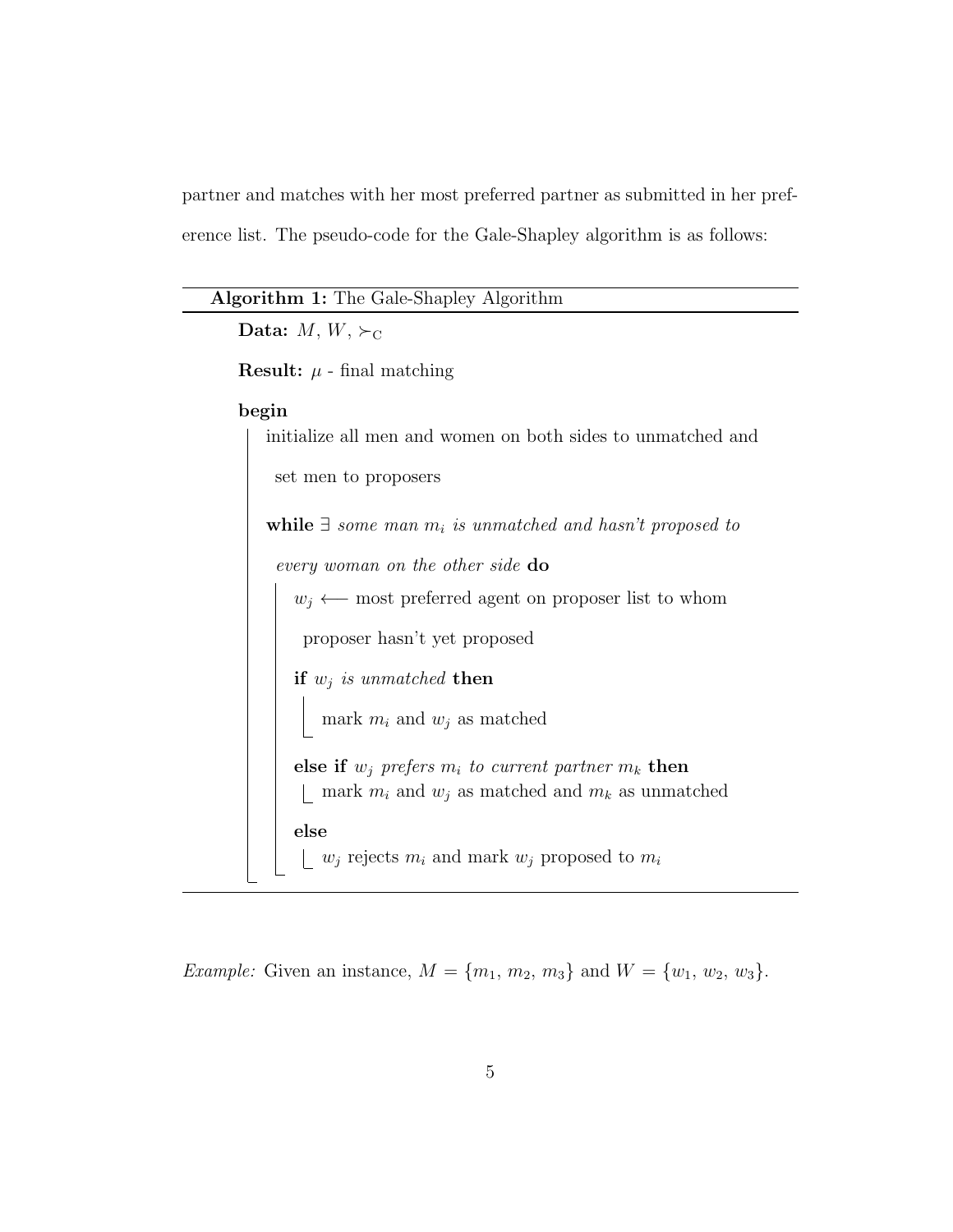| $\succ_{m_1}: w_1 \quad w_2 \quad w_3$ |  | $\succ_{w_1}: m_2 \quad m_3 \quad m_1$ |  |  |
|----------------------------------------|--|----------------------------------------|--|--|
| $\succ_{m_2}:$ $w_2$ $w_1$ $w_3$       |  | $\succ_{w_2}: m_1 \quad m_2 \quad m_3$ |  |  |
| $\succ_{m_3}:$ $w_2$ $w_3$ $w_1$       |  | $\succ_{w_3}: m_1 \quad m_2 \quad m_3$ |  |  |

Applying the Gale-Shapley algorithm where men propose to the women, we have:

- Step 1:  $m_1$  proposes to his top choice  $w_1$  and since  $w_1$  is unmatched, a pair  $(m_1, w_1)$  is formed.
- Step 2:  $m_2$  proposes to his top choice  $w_2$  and since  $w_2$  is unmatched, a pair  $(m_2, w_2)$  is formed.
- Step 3:  $m_3$  proposes to his top choice  $w_2$  and since  $w_2$  is matched to  $m_2$ ,  $w_2$  compares  $m_2$  and  $m_3$  based on her preferences and rejects  $m_3$ .
- Step 4: Next,  $m_3$  proposes to his next choice  $w_3$  and since  $w_3$  is unmatched, a pair  $(m_3, w_3)$  is formed.
- Step 5: The algorithm terminates since all the agents have been matched.

The stable matching of the above instance obtained by using the GS algorithm is  $\mu = \{(m_1,w_1), (m_2,w_2), (m_3,w_3)\}\$ 

Stability is where no participant would leave their match to form a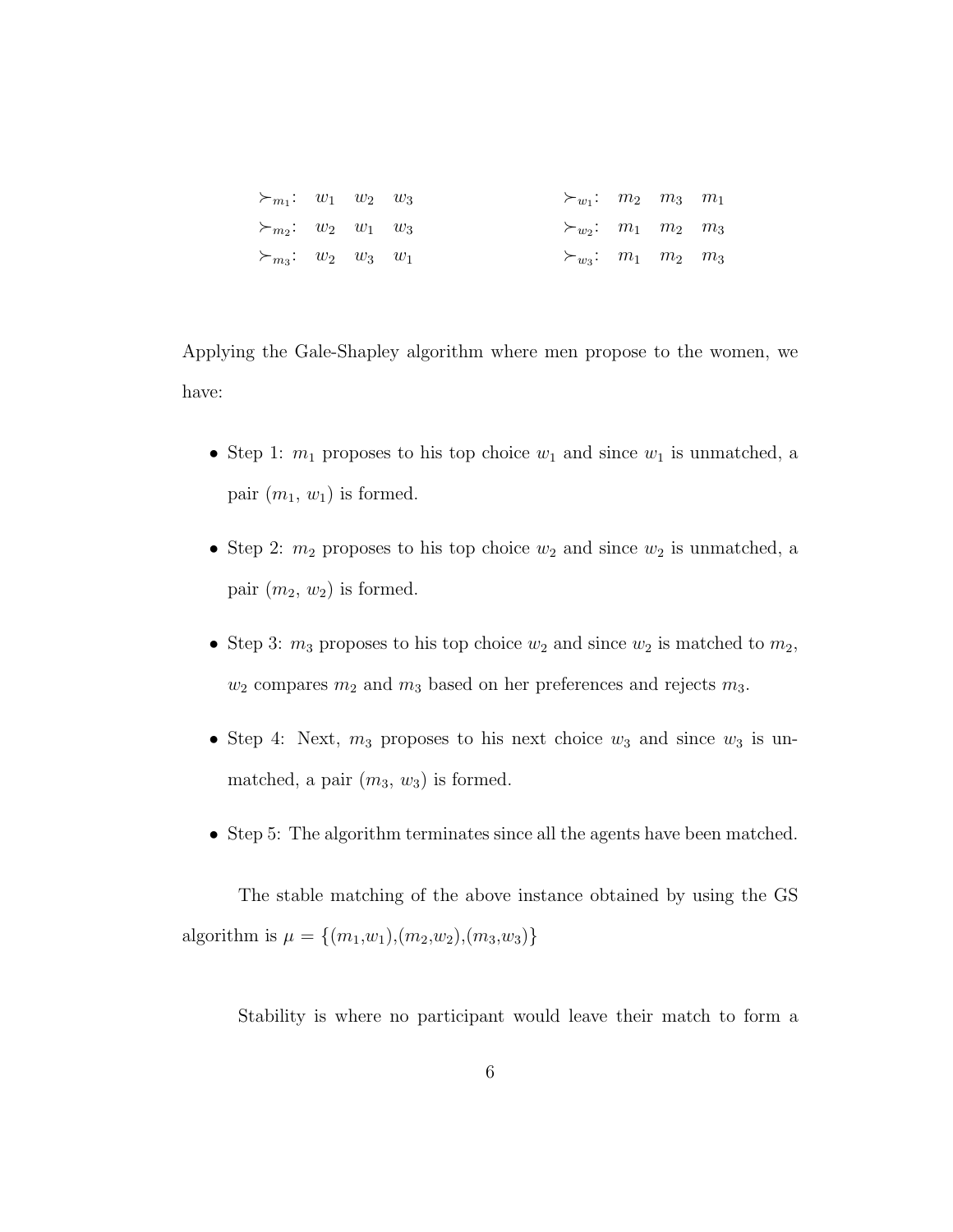better matching along with another agent who he/she prefers more over the matched partner (blocking pair). The outcome should therefore be a desirable outcome for every participant such that no blocking pair is formed.

**Definition 1.** Given a matching pair  $\mu$ , a pair  $(m_i, w_j)$  is called a *block*ing pair if  $w_j \succ_{m_i} \mu(m_i)$  and  $m_i \succ_{w_j} \mu(w_j)$ . A matching is said to be stable if it contains no blocking pair.

Example: Given an instance

 $M = \{m_1, m_2, m_3, m_4, m_5\}$  and  $W = \{w_1, w_2, w_3, w_4, w_5\}$ 

| $\succ_{m_1}: w_1 \quad w_5 \quad w_4 \quad w_2 \quad w_3$ |  |  | $\succ_{w_1}:$ $m_5$ $m_2$ $m_3$ $m_1$ $m_4$               |  |  |  |
|------------------------------------------------------------|--|--|------------------------------------------------------------|--|--|--|
| $\succ_{m_2}:$ $w_5$ $w_1$ $w_2$ $w_3$ $w_4$               |  |  | $\succ_{w_2}: m_4 \quad m_2 \quad m_3 \quad m_1 \quad m_5$ |  |  |  |
| $\succ_{m_3}:$ $w_2$ $w_3$ $w_1$ $w_4$ $w_5$               |  |  | $\succ_{w_3}:$ $m_5$ $m_3$ $m_2$ $m_1$ $m_4$               |  |  |  |
| $\succ_{m_4}:$ $w_5$ $w_1$ $w_2$ $w_3$ $w_4$               |  |  | $\succ_{w_4}: m_4 \quad m_1 \quad m_2 \quad m_5 \quad m_3$ |  |  |  |
| $\succ_{m_5}:$ $w_4$ $w_5$ $w_1$ $w_2$ $w_3$               |  |  | $\succ_{w_5}:$ $m_1$ $m_5$ $m_2$ $m_4$ $m_3$               |  |  |  |

The stable matching obtained using the Gale-Shapley algorithm (which we will discuss later) for above example is  $\mu_{m} = \{(m_1, w_1), (m_2, w_5), (m_3, w_3), (m_4, w_2),$  $(m_5,w_4)$ .

In this instance, woman  $w_1$  prefers  $m_5$  over her partner  $m_1$  but  $m_5$ is matched to  $w_4$  who according to  $w_5$  is a better partner than  $w_1$ . Hence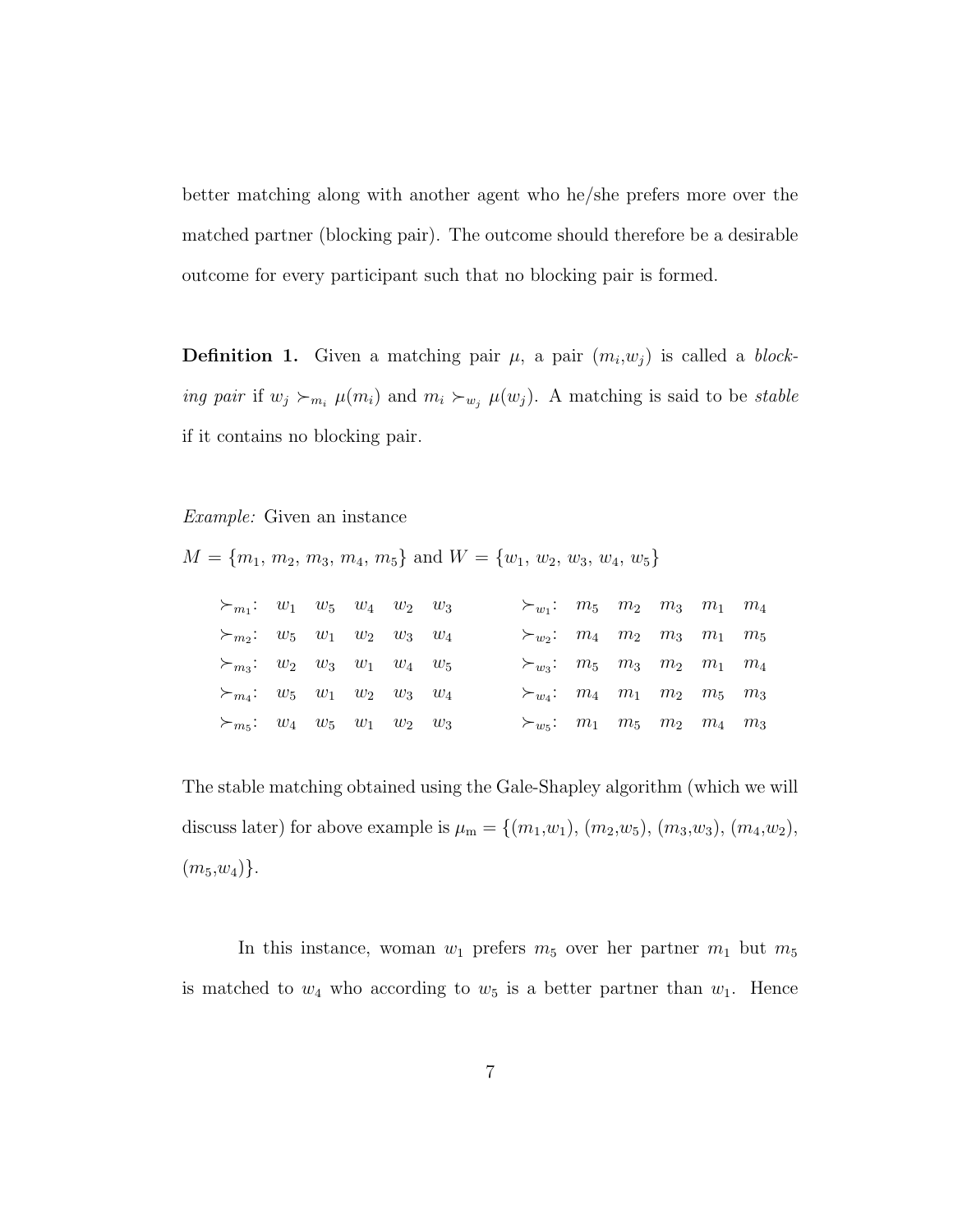$(m_5, w_1)$  is not a blocking pair and similarly other pairs of men and women can also be verified to show that there is no blocking pair this matching, therefore the matching is stable.

In the stable marriage problem, strategy-proofness is very desired as there should be no incentive for any participant to act in a strategic manner such as by manipulating his/her preference list and improve his/her matching. If the matching algorithm is strategy-proof then every agent would be truthful in submitting their preference list and would not try to misreport his/her preference list.

Definition 2. A matching algorithm is *strategy-proof* when truthful reporting is the dominant strategy for every agent. That is, no man or woman can improve their matching by manipulating their preference ranking while the preference ranking stays the same for the other agents. A matching algorithm is said to be strategy-proof for men if any woman can manipulate her preference list to improve her partner outcome but no man can improve his partner outcome by manipulating. Similarly, a matching algorithm is said to be strategy-proof for women if there exists a man that can manipulate and improve his match but no woman can manipulate to improve partner outcome.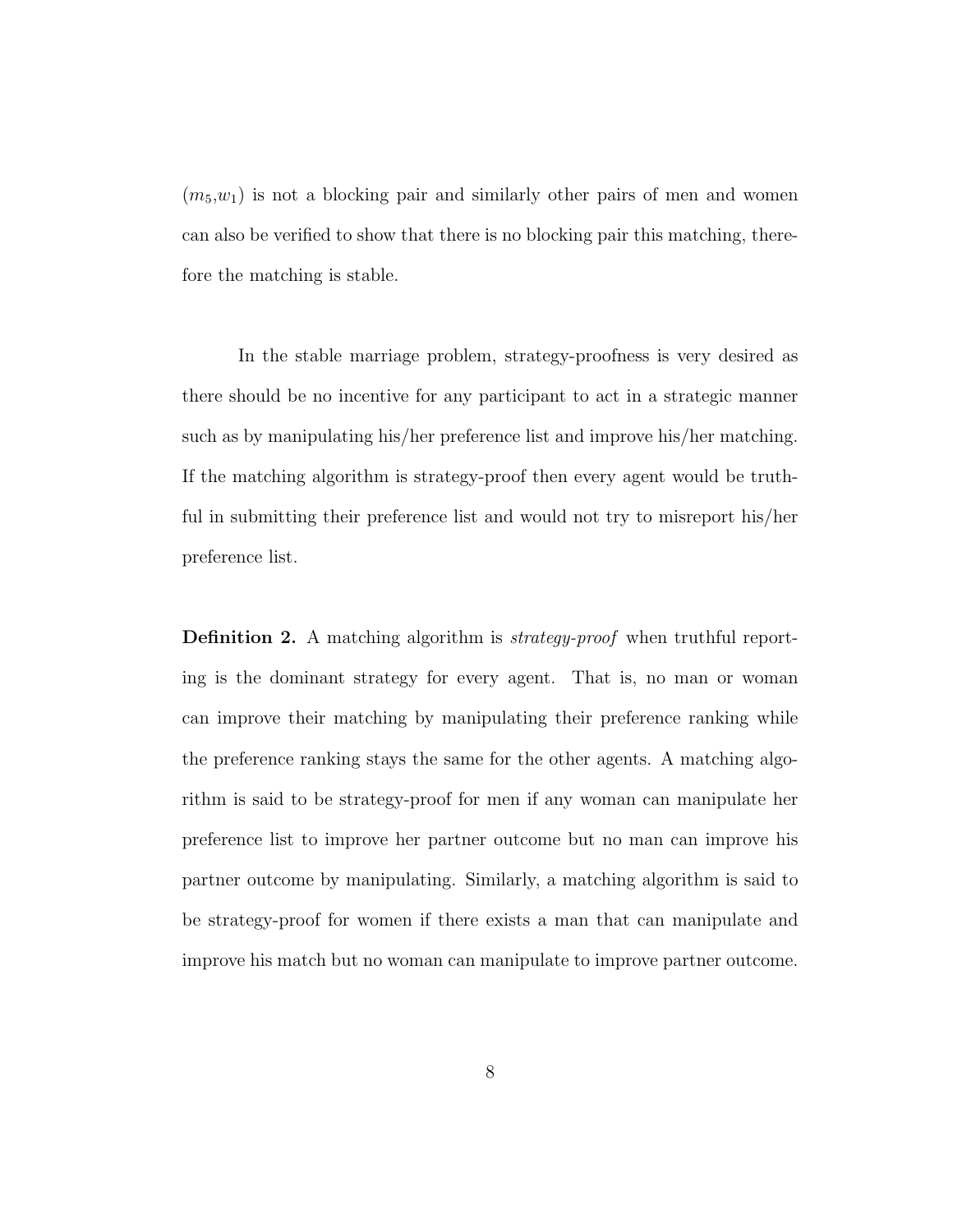Roth proved that the Gale-Shapley algorithm is strategy-proof for men but not for women [10]. In the above example, woman  $w_1$  submits her true preference list as  $\succ_{w_1} = m_5 \succ m_2 \succ m_3 \succ m_1 \succ m_4$  and gets partner  $m_1$ upon using the Gale-Shapley algorithm. If instead she submits a manipulated preference list  $\succ'_{w_1} = m_5 \succ m_2 \succ m_4 \succ m_3 \succ m_1$  she would get the man  $m_2$ , who is better than  $m_1$ , as her partner upon using the Gale-Shapley algorithm. Hence, .

The Gale-Shapley algorithm is one of the most popular algorithms used to solve the stable matching problem and the matching that is produced using this algorithm can be shown stable for both sides and strategy-proof for men. The algorithm results in matching men to their best possible partner i.e., man-optimal partner and women to their worst partner i.e., woman-pessimal partner [4]. The man-optimal partner is a partner of man  $m_i$  such that the partner is the best woman he can receive in any possible stable matches that can be obtained in a given instance. Similarly, woman-optimal partner refers to the best man a woman can receive in any possible stable matches. On the contrary, man-pessimal partner and woman-pessimal partner refer to the worst partner that can be obtained by any man or woman respectively, participating in the stable marriage problem.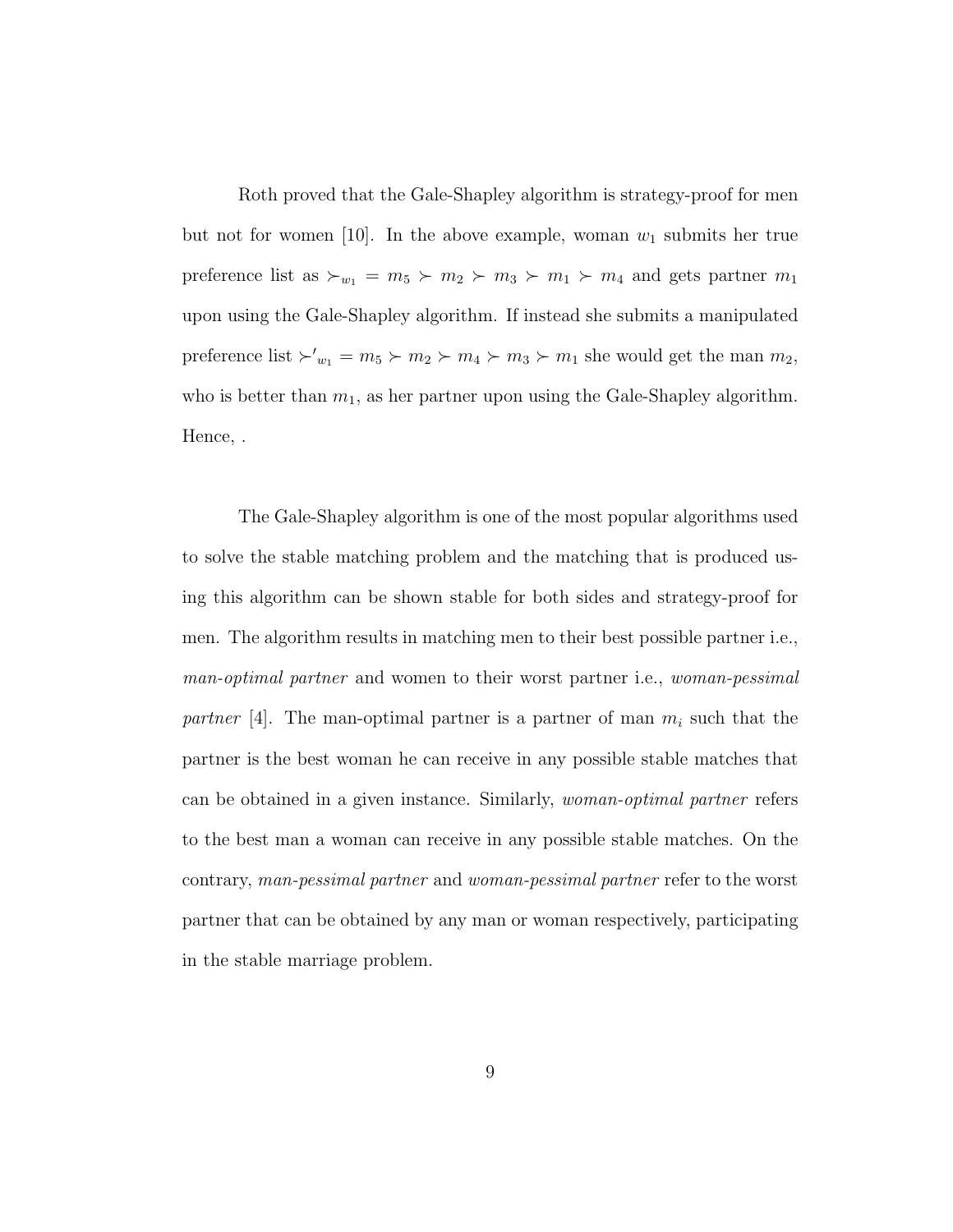Strategy-proofness is another important property sought after in any matching algorithm. The Gale-Shapley algorithm isn't strategy-proof for both sides but is strategy-proof for men (to be specific, proposers) but not the women (proposed to). The side which is proposed in the Gale-Shapley algorithm can manipulate their preference list to improve their outcomes by changing the order of partners ranked in true preference list. Manipulation algorithms can be developed to find optimal manipulation strategy in order to get a better partner than the partner received while submitting true preference lists.

**Definition 3.** A matching algorithm is said to be *manipulable* by an agent  $a_i$ if there exists preference profiles  $\succ'_{\mathcal{C}}$  and  $\succ_{\mathcal{C}}$  which only differ in the preference list of the agent  $a_i$  such that  $\mu'(a_i) \succ \mu(a_i)$  where  $\mu$  and  $\mu'$  are the matching before and after manipulation respectively obtained using the Gale-Shapley algorithm.

In the above example, woman  $w_1$  submits her true preference list as  $\varepsilon_{w_1} = m_5 \succ m_2 \succ m_3 \succ m_1 \succ m_4$  and gets partner  $m_1$  upon using the Gale-Shapley algorithm. If instead she submits a manipulated preference list  $\swarrow_{w_1}$  $m_1 \geq m_2 \geq m_4 \geq m_5 \geq m_3 \geq m_1$  she would get the man  $m_2$  as her partner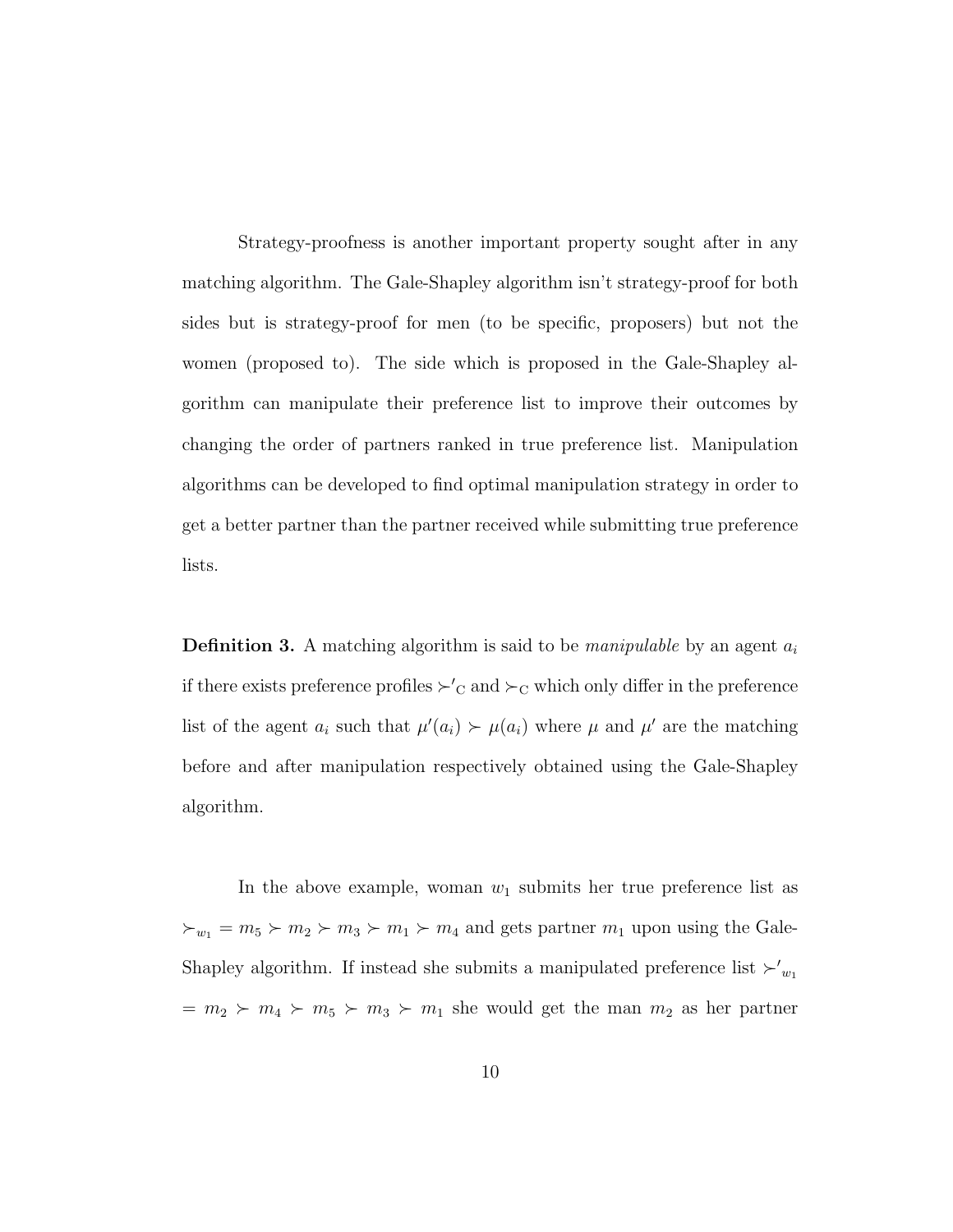upon using the Gale-Shapley algorithm. This manipulation is obtained using a manipulation algorithm designed by Teo and Sethuraman, hereafter referred to as the TS manipulation algorithm, (which will be discussed in the Chapter 4) and shows that the Gale-Shapley algorithm is manipulable [13].

An algorithm is said to be *Gender-Neutral* if both men and women have equal probability of getting their optimal partner.

The matching obtained when men are the proposers in the genderneutral algorithm is represented by  $\mu_{\rm m}$  and when women are the proposers by  $\mu_{\rm w}$ . We use  $\mu'_{\rm m}$  and  $\mu'_{\rm w}$  to denote the matching obtained using TS manipulated preference when men and women propose respectively. Similarly,  $\mu''_{m}$  and  $\mu''_{w}$  are used when the matching are obtained using inconspicuous manipulated preference list (which will be discussed in Chapter 4).

The term *rank of an agent* with respect to other agent's preferences is used extensively in this research which refers to the position of partner obtained by agent in the submitted preference list of the other agent. It can be simply viewed as, if there are a list of agents, the partner that is most liked is ranked 1 and then partners are ranked in the order of natural numbers.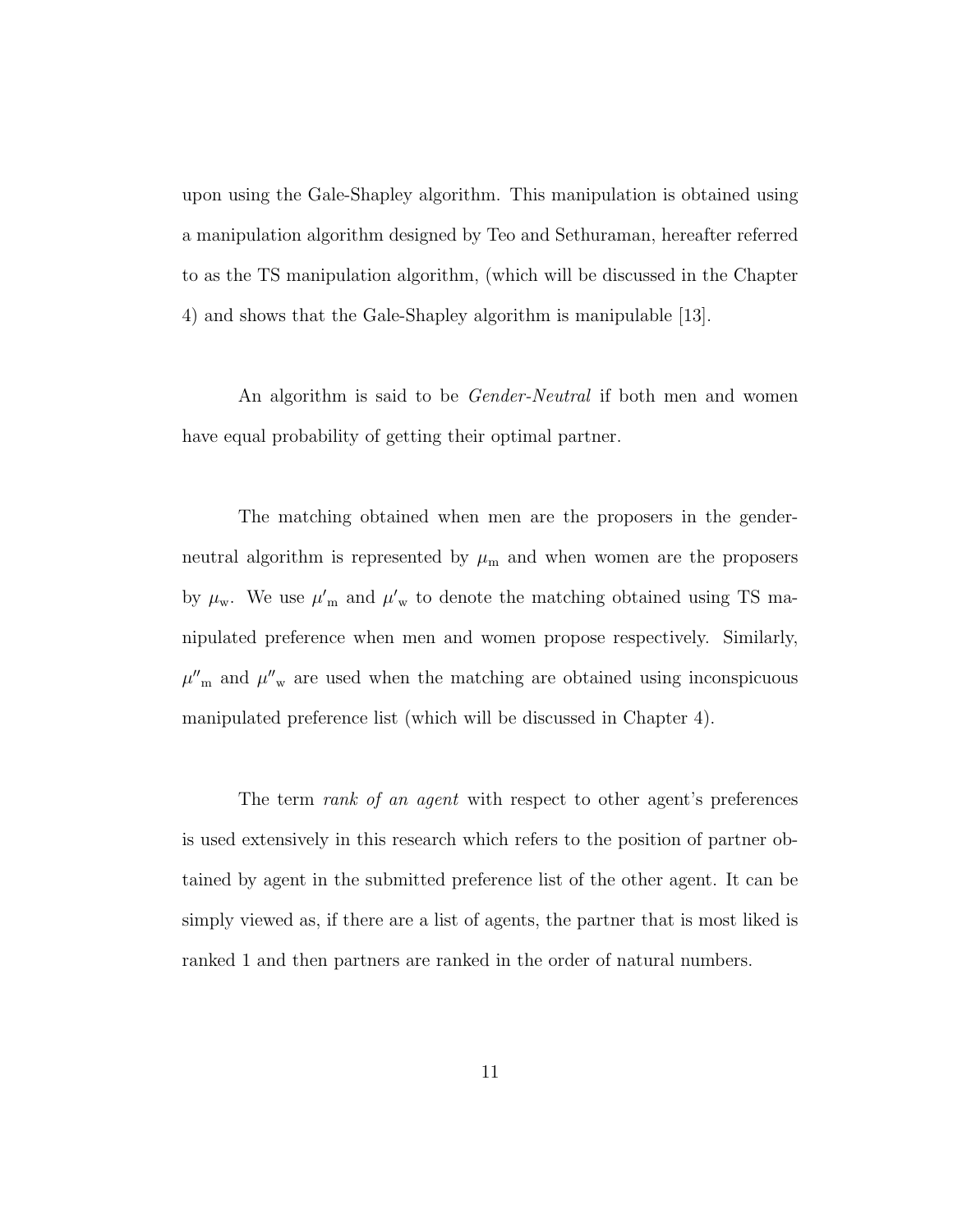The rank of the partner of agent  $a_i$  is the position of  $\mu(a_i)$  in the preference list of  $a_i$  where if  $a_i$  ranks 'k' agents in its preference list the most preferred agent's rank is 1 and the least preferred agent's rank is k.

In the above previous example, man  $m_1$  is matched to  $w_1$  so rank of the partner of  $m_1$  according to his preference list is 1 whereas the rank of the partner of  $w_1$  according to her preference list if 4.

Any agent that is on the proposed to side might receive more than one proposal in the running of the Gale-Shapley algorithm or gender-neutral matching algorithm so the notation  $Prop(a_i, \succ_{a_i}, k)$  is used to denote the  $k^{\text{th}}$ best proposer ranked according to  $\succ_{a_i}$  i.e., the preference list of  $a_i$ .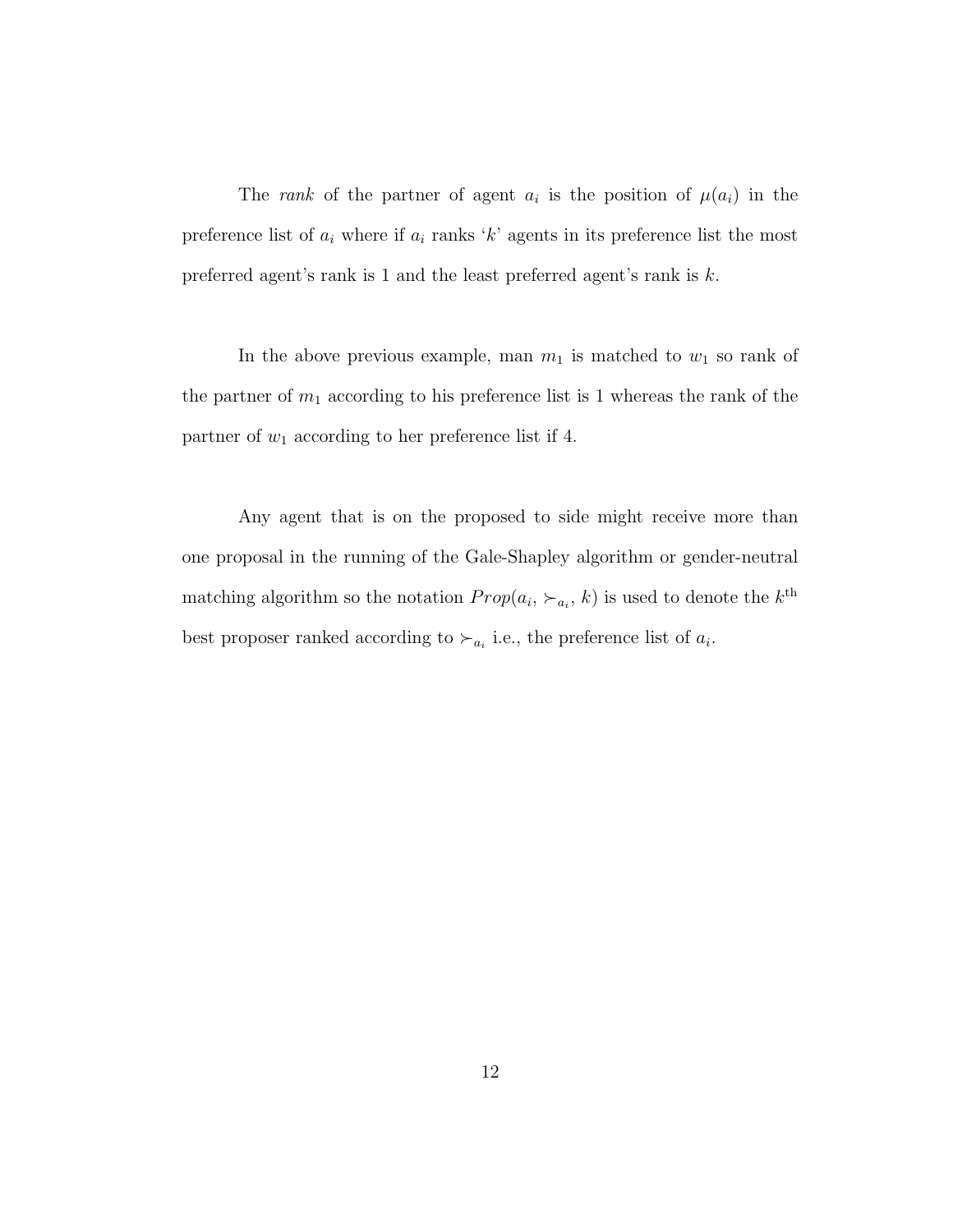## Chapter 3

# Applications

David Gale and Lloyd Shapley studied the problem of college admission where colleges have a quota of seats and students apply for them [4]. After evaluating their applications based on the preference rankings of students, colleges have to roll out admissions. Gale and Shapley developed an algorithm which results in stable matches for the SMP.

The New York City High School Match is one of the examples of the application of the Gale-Shapley algorithm. Abdulkadiroğlu et al., (2005) have proposed an algorithm to match students to schools [1]. This has been done by considering schools and students as two different sides of the market who provide their preference over the other side. The primary difference between the Gale-Shapley algorithm and NYC high school matching algorithm is that in the NYC high school matching algorithm no student would receive more than one offer. Also, the NYC high school match accommodates the rules set forth by NYC Department of Education (NYCDOE) such as forcing students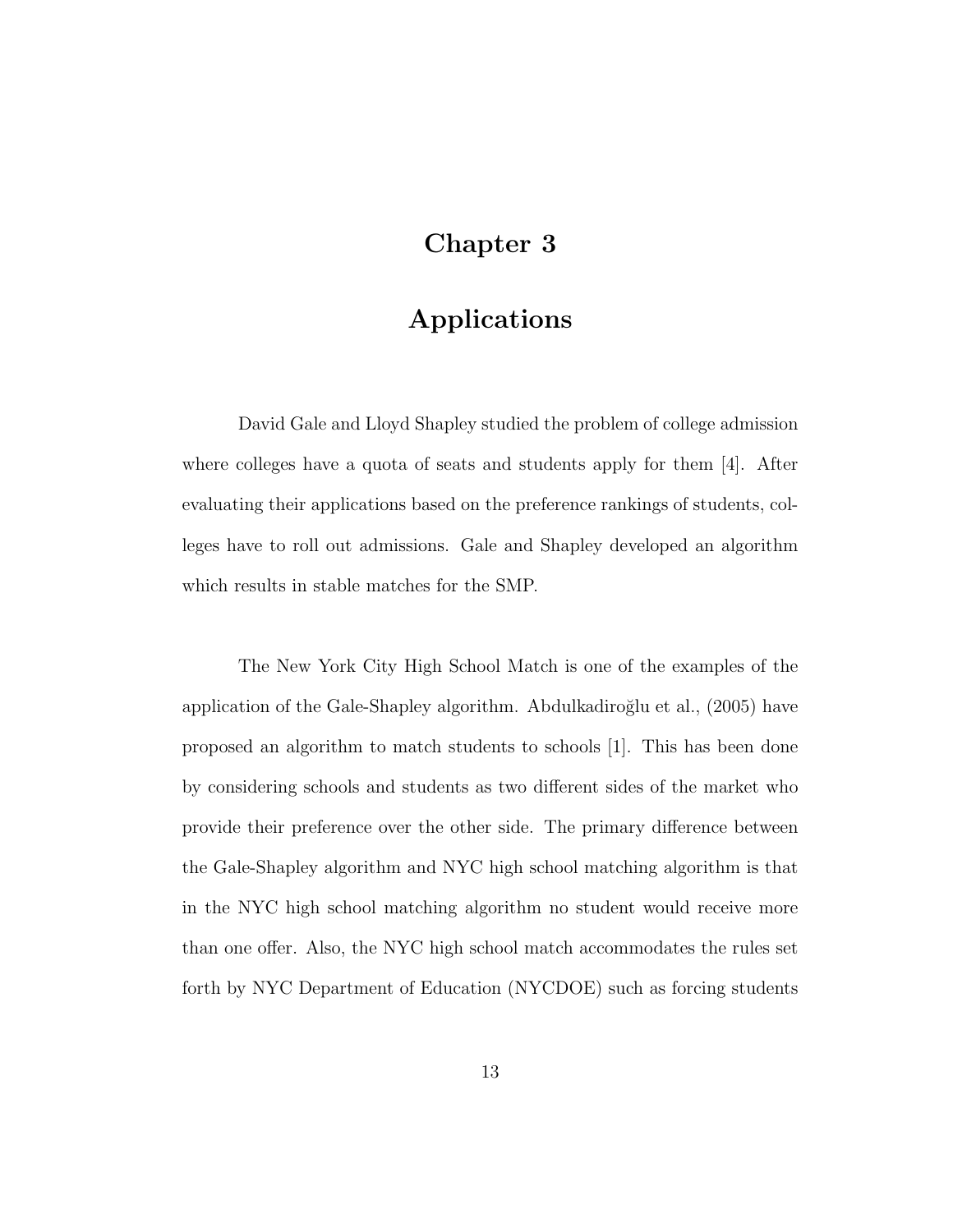to give preference lists for both specialized schools and non-specialized schools.

The algorithm goes as follows:

- Step 1: Every student ranks all the schools in the market and then applies to the most preferred school.
- Step 2: Every school rejects unranked applicants and ranks its most preferred students based on the number of available seats.
- Step 3: If at any step a student gets rejected to the school he applied to, then his application will automatically be sent to the next school on his application.
- Step 4: The algorithm ends when all the students are matched to some school and there are no more rejects.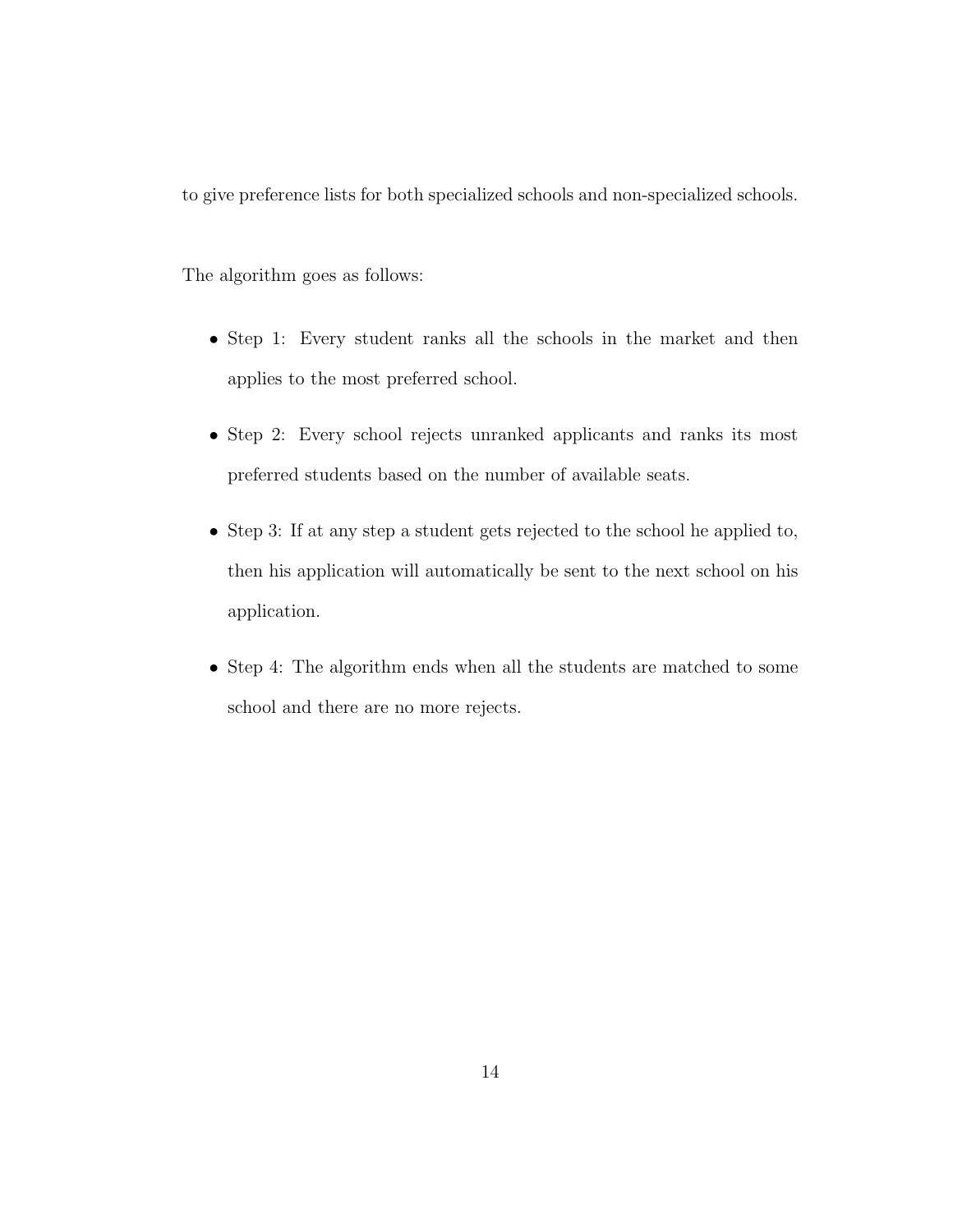**Data:** Students  $(S)$ , High Schools  $(H)$ ,  $\succ_C$ 

**Result:**  $\mu$  - final matching

#### begin

.

initialize all students to not rejected

while ∃ student who is not matched to a school do every school rejects unranked applicants and ranks its most preferred students based on the number of available seats if student is rejected by a school he/she applied then student application sent to the next school on his/her application

Following, the success with NYC High School Match, the authors were approached by Boston City to modify their existing algorithm to match students. The early algorithm that was used by Boston to match their students to schools goes as follows:

• Step 1: For each school, the students who have listed it as their first choice, assign students based on the preference of the school until all the seats in the school are filled or there are no more students who have listed the school as their first choice.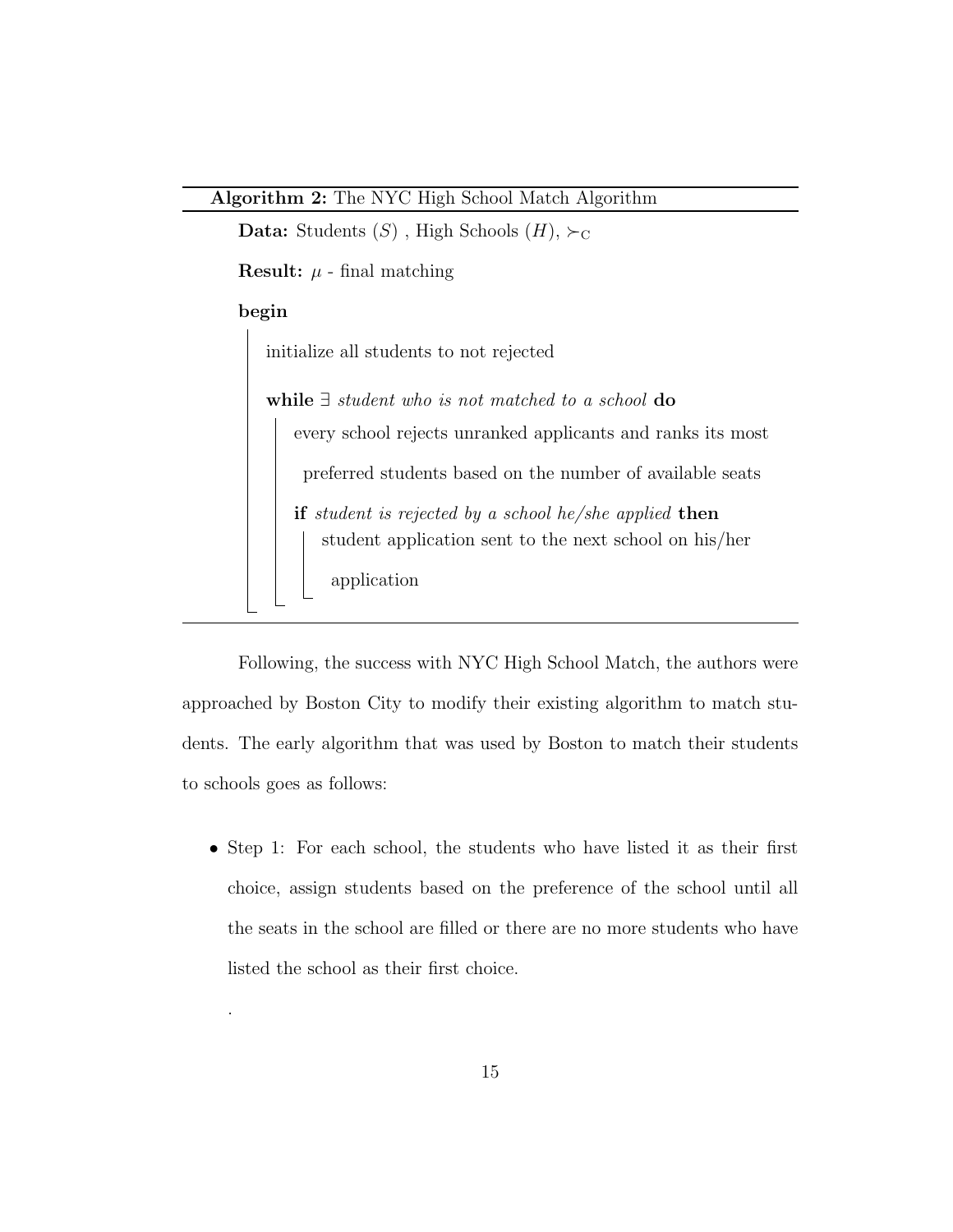• Step k: For each school that still have available seats, consider students who have listed the school as their  $k<sup>th</sup>$  choice and accept the students until either they run out of seats or there are no more students who have listed the school as their  $k^{\rm th}$  choice.

.

.

.

.

Abdulkadiroğlu et al., suggested the same algorithm used by NYC High School Match and also offered a variant of the Top Trading Cycle algorithm for them to implement. The Boston Public School system chose the later and the algorithm [2] goes as follows:

• Step 1: Every school submits the number of seats that are available. Each student points to their favorite school and schools point to their favorite student. For the algorithm to work, there must be at least one cycle like a student  $s_i$  points to school  $c_i$ , school  $c_i$  points to student  $s_j$ , student  $s_j$  points to school  $c_j$  and  $c_j$  points to  $s_i$ . The cycles are resolved by exchanging the assignments where students get the school they point to in the step. As each student is matched the school seat count is reduced and also the student is removed from the further rounds.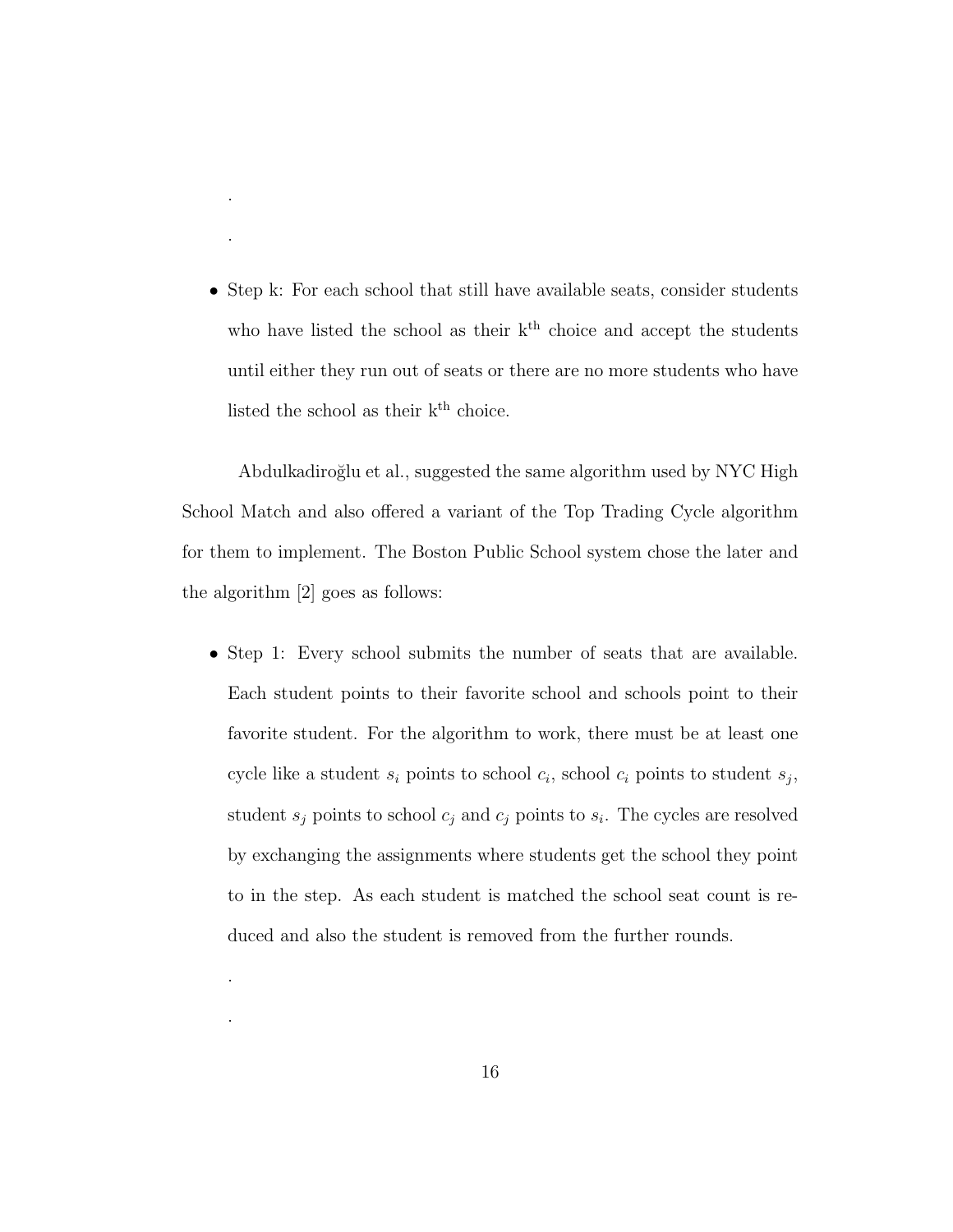• Step k: Similar to the first step, students and schools point to their top available choice and if a cycle exists, it is resolved.

.

The algorithm terminates when there are no more cycles or all the students have been placed. The difference between the GS algorithm and Boston matching algorithm is that the GS algorithm results in a stable matching but matching is not Pareto-efficient whereas the Boston algorithm is Pareto-efficient but not stable. Pareto-efficiency is the state of allocation where no individual's outcome can be improved without worsening at-least one other individual outcome.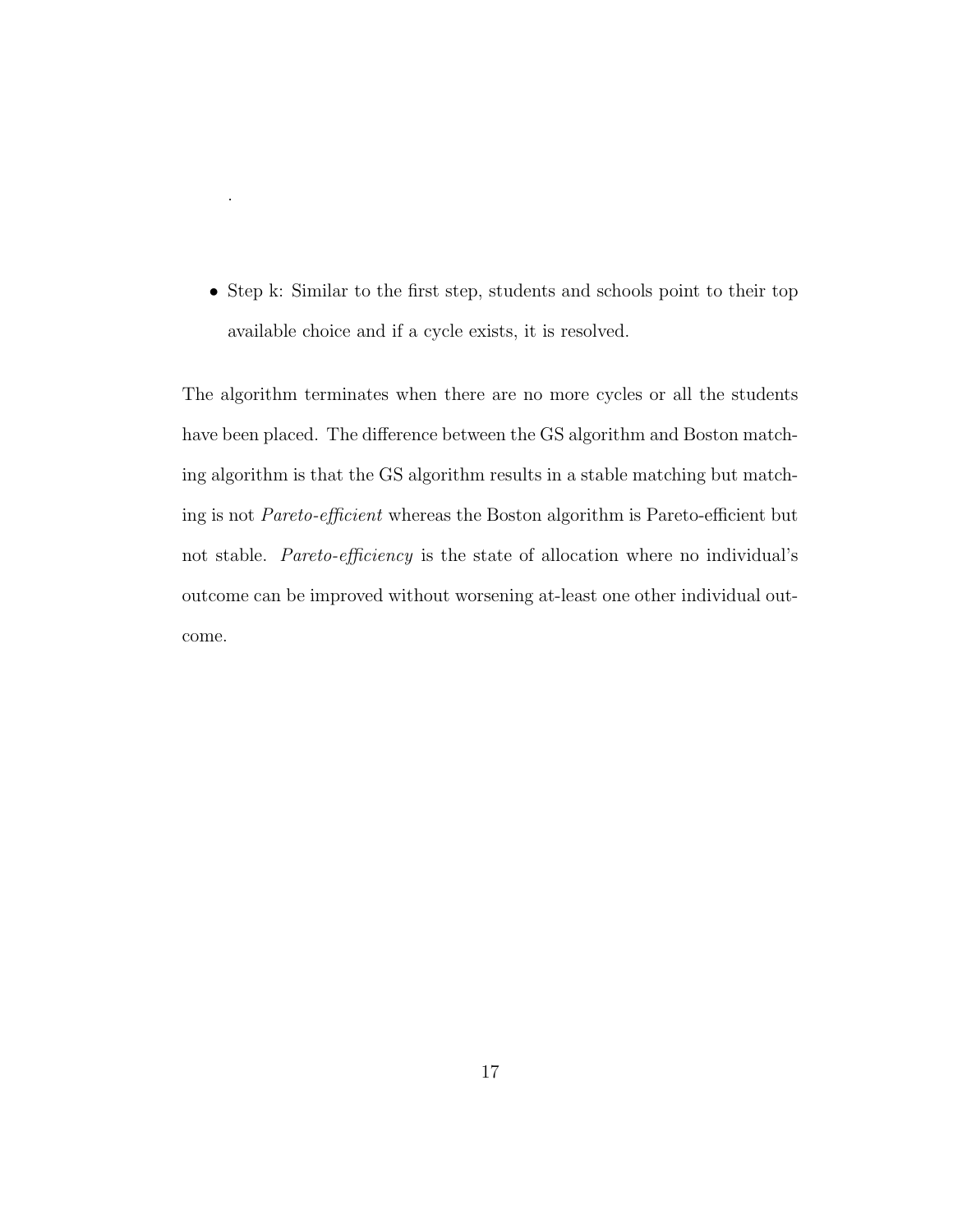**Data:** Students  $(S)$ , High Schools  $(H)$ ,  $\succ_C$ 

**Result:**  $\mu$  - final matching

#### begin

initialize all students to unmatched while ∃ cycles or unmatched student do schools and students point to their most preferred partner if ∃ cycle i.e., student  $s_i$  points to  $c_i$ ,  $c_i$  points to student  $s_j, s_j$  points to school  $c_j$  and  $c_j$  points to  $s_i$  then resolve cycle by assigning students to the school they point to in cycle

The Gale-Shapley algorithm is the basis for the algorithmic matching of residents to hospitals - National Resident Matching Program [11]. The algorithm begins with matching applicants to the program most preferred according to the resident's preference list or Rank Order List (ROL) as called by NRMP. If a resident is not matched then the algorithm moves on to the second preferred program and finally ends when everyone is matched.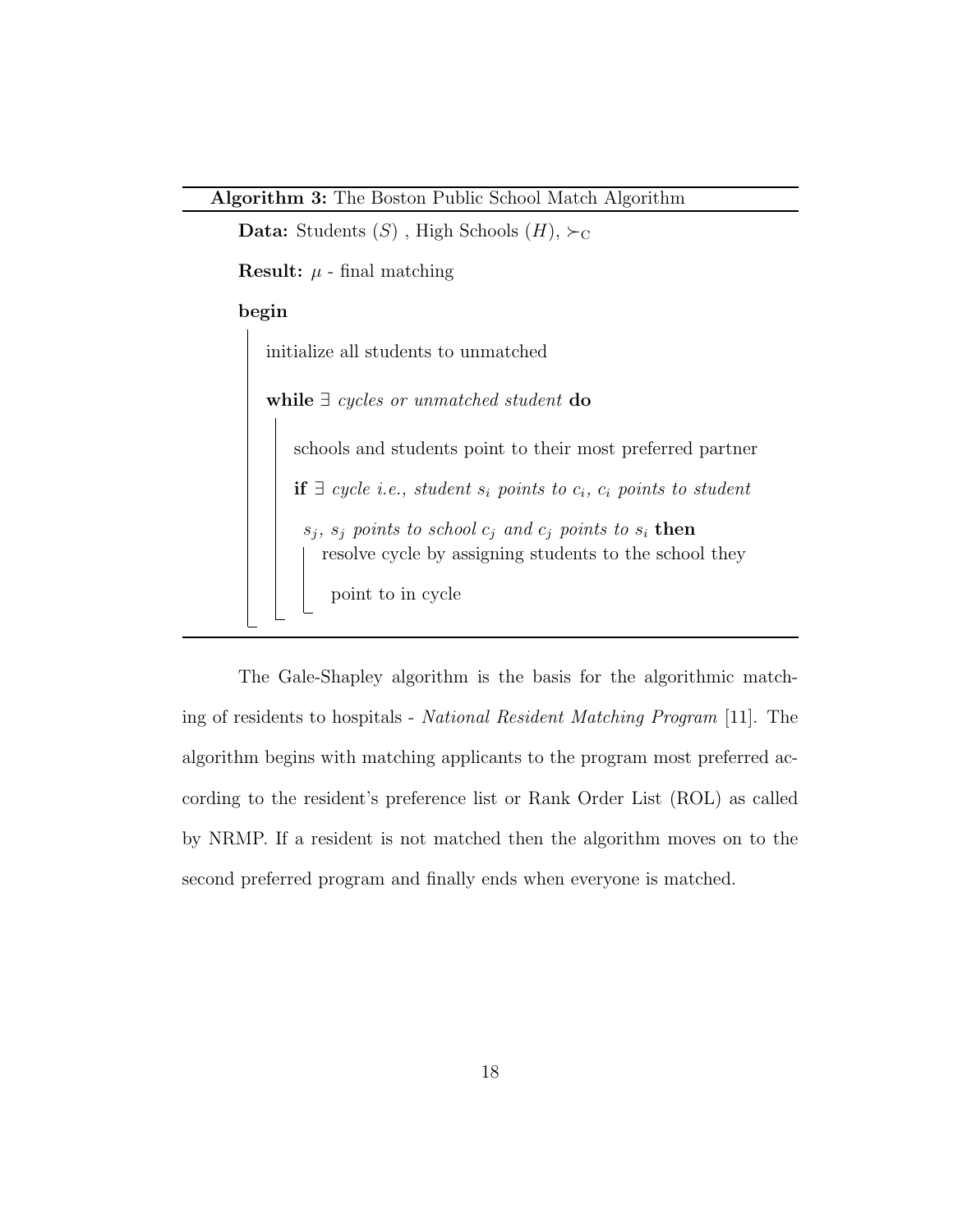### Chapter 4

## Related Works

Unbiased Mechanisms are mechanisms that make sure there is no bias towards one side. Various researchers in this domain look at unbiasedness in different ways. While one researcher speaks of unbiasedness by finding a stable matching that is center of all the stable matchings when arranged as a distributive lattice, another researcher speaks of mechanisms as unbiased calling them gender neutral if the matching outcome doesn't change, no matter if you are on the proposing or proposed side. This chapter discusses some of the concepts of unbiasedness established by various prominent researchers.

### 4.1 Median and Center Stable Matching

Teo and Sethuraman came up with a concept of generalized median stable matching  $[12]$ . Let I be an instance of Stable Marriage and M be the set of its stable matchings where cardinality of  $M$  is n. For every agent in Men set, order his multiset of partners in M from his most preferred to least preferred. The i<sup>th</sup> woman in the sorted list is denoted by  $\mathcal{M}_i(m)$  for each agent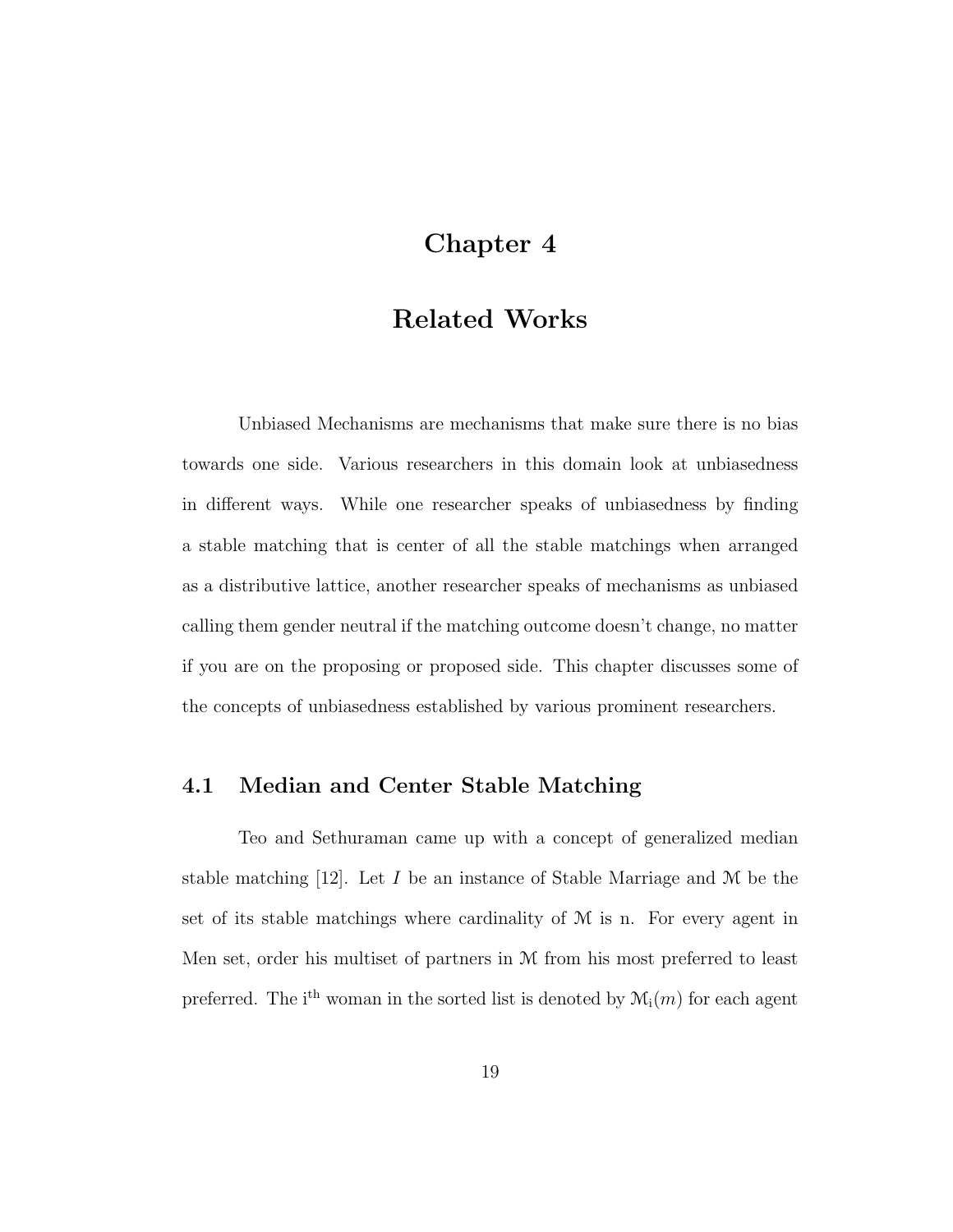m in M and set  $\alpha_i = \{(m, \mathcal{M}_i(m))\}$  for each man. Similarly we set  $\beta_i$  for each woman. Teo and Sethuraman proved that for  $i = \{1, 2,...,n\}$   $\alpha_i$  and  $\beta_i$  are stable matchings and  $\alpha_i = \beta_{n-i+1}$  and  $\alpha_i$  is said to be the i<sup>th</sup> generalized median stable matching of I. The main important result is the stable matching in middle:  $\alpha_{\frac{n+1}{2}}$  when n is odd and  $\alpha_{\frac{n}{2}}$ ,  $\alpha_{\frac{n}{2}+1}$  when n is even as all the agents are matched to their lower or upper median stable partners. They proved that this stable marriage is locally fair but Cheng proved that the stable marriages are also globally fair by imposing a graph structure for M [3]. In her work, Cheng constructs  $G(I)$  which is the cover graph of  $(M,\succeq)$ . The relation  $\succeq$  on M is such that  $\mu \succeq \mu'$  where  $\mu$  and  $\mu'$  are the two matchings in M. Conway noticed that  $(\mathcal{M}, \succeq)$  forms a distributive lattice [7] so Cheng took the cover graph of  $(\mathcal{M}, \succeq)$  i.e., undirected version of its *Hasse diagram*, to prove that the median stable matching is globally fair but the drawback is that computing a median stable marriage is  $\#P$ -hard [3].

*Example:* Given an instance J, where  $M = \{m_1, m_2, m_3, m_4\}$  and  $W =$  $\{w_1, w_2, w_3, w_4\}.$ 

| $\succ_{m_1}: w_1 \ w_2 \ w_3 \ w_4$   |  |  | $\succ_{w_1}: m_4 \quad m_3 \quad m_2 \quad m_1$ |  |  |
|----------------------------------------|--|--|--------------------------------------------------|--|--|
| $\succ_{m_2}:$ $w_2$ $w_1$ $w_4$ $w_3$ |  |  | $\succ_{w_2}:$ $m_3$ $m_4$ $m_1$ $m_2$           |  |  |
| $\succ_{m_3}:$ $w_3$ $w_4$ $w_1$ $w_2$ |  |  | $\succ_{w_3}: m_2 \quad m_1 \quad m_4 \quad m_3$ |  |  |
| $\succ_{m_4}:$ $w_4$ $w_3$ $w_2$ $w_1$ |  |  | $\succ_{w_4}: m_1 \quad m_2 \quad m_3 \quad m_4$ |  |  |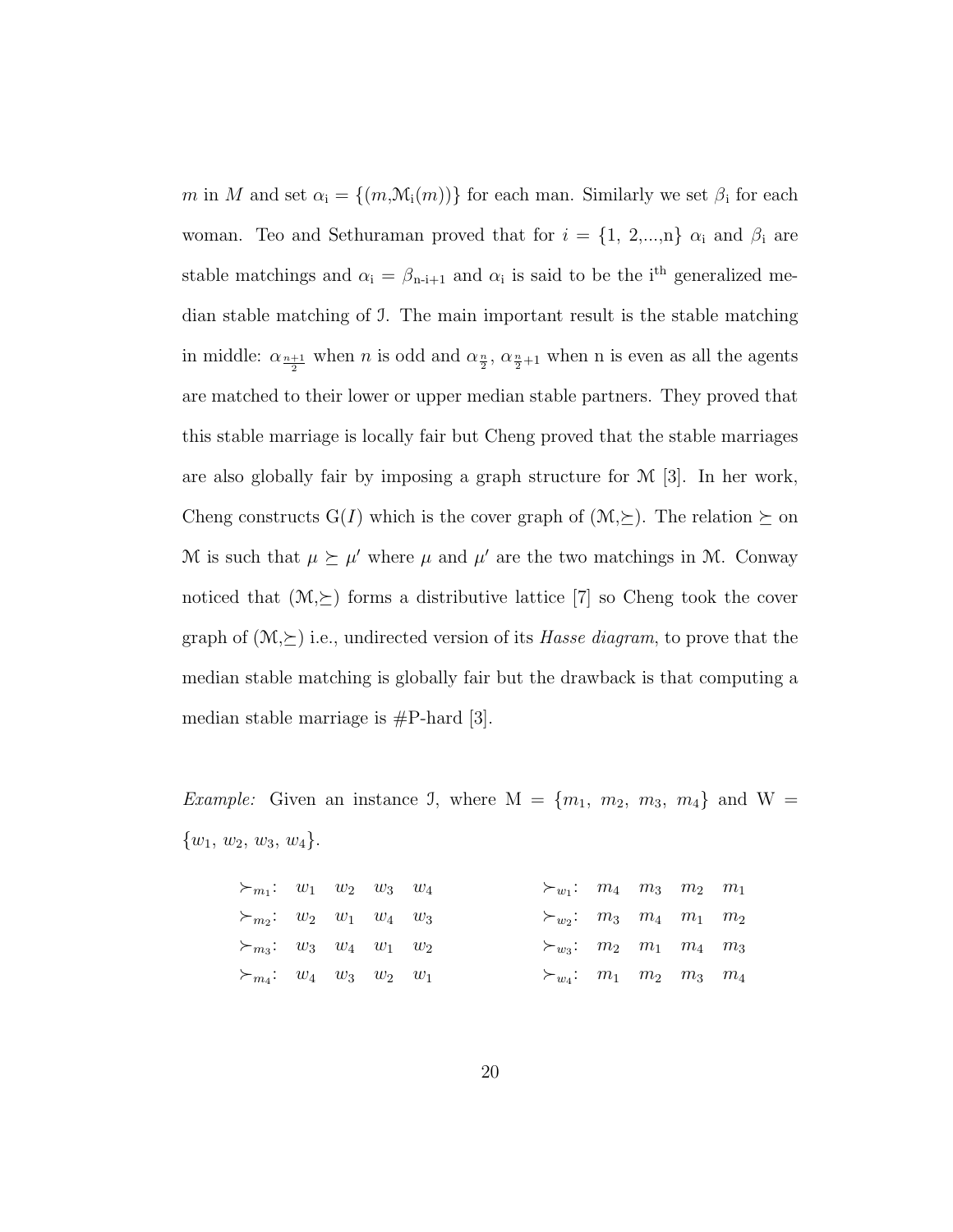The set of stable matchings obtained using brute force M in this instance are:

$$
\mu_1 = \{(m_1, w_1), (m_2, w_2), (m_3, w_3), (m_4, w_4)\}\
$$
  
\n
$$
\mu_2 = \{(m_2, w_1), (m_1, w_2), (m_3, w_3), (m_4, w_4)\}\
$$
  
\n
$$
\mu_3 = \{(m_1, w_1), (m_2, w_2), (m_4, w_3), (m_3, w_4)\}\
$$
  
\n
$$
\mu_4 = \{(m_2, w_1), (m_1, w_2), (m_4, w_3), (m_3, w_4)\}\
$$
  
\n
$$
\mu_5 = \{(m_3, w_1), (m_1, w_2), (m_1, w_3), (m_3, w_4)\}\
$$
  
\n
$$
\mu_6 = \{(m_3, w_1), (m_4, w_2), (m_1, w_3), (m_2, w_4)\}\
$$
  
\n
$$
\mu_8 = \{(m_4, w_1), (m_3, w_2), (m_1, w_3), (m_2, w_4)\}\
$$
  
\n
$$
\mu_9 = \{(m_3, w_1), (m_4, w_2), (m_2, w_3), (m_1, w_4)\}\
$$
  
\n
$$
\mu_{10} = \{(m_4, w_1), (m_3, w_2), (m_2, w_3), (m_1, w_4)\}\
$$

The lattice formed by  $(\mathcal{M}, \succeq)$  where 1, 2, 3, .., 10 correspond to the above stable matches is: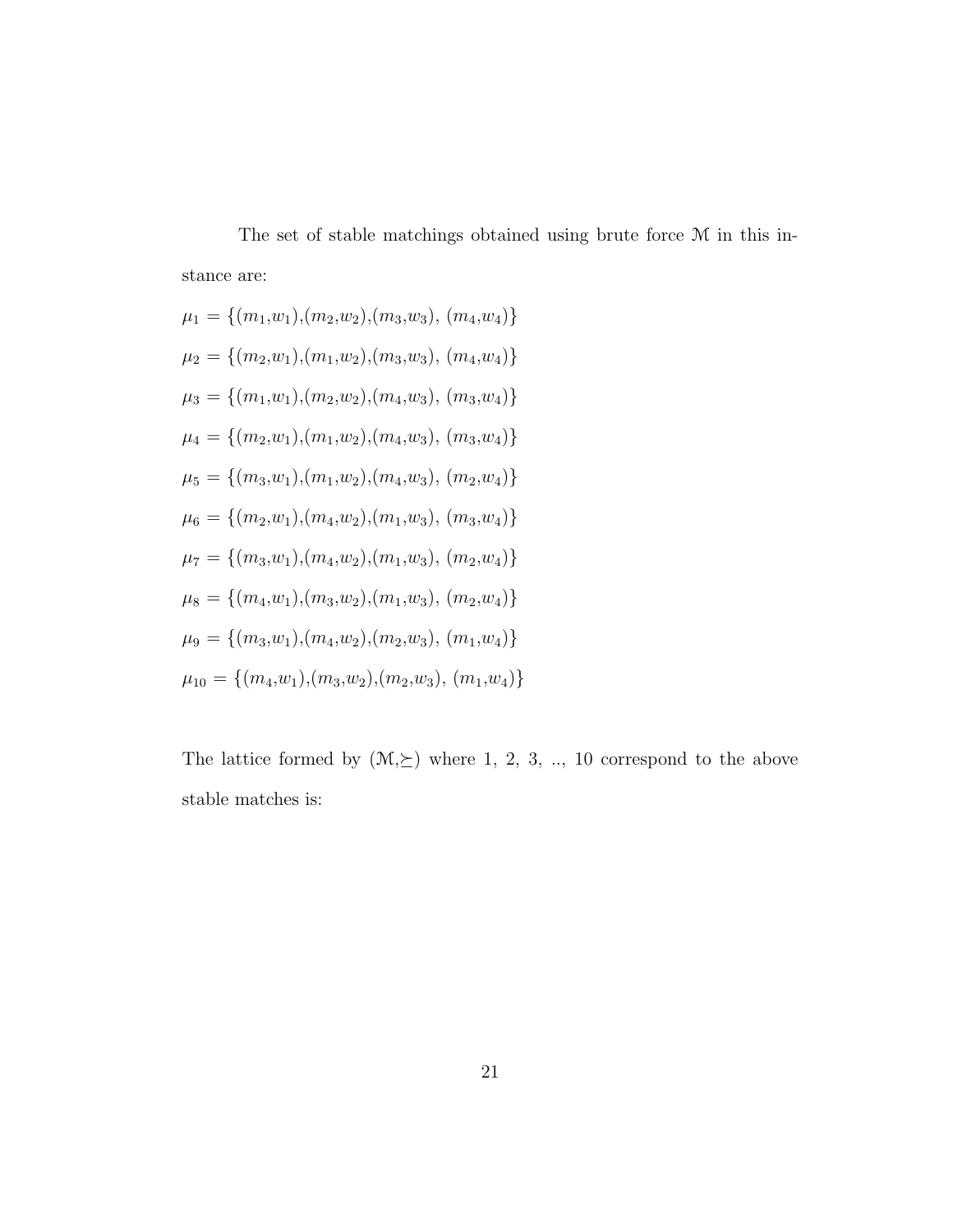

Figure 4.1: Lattice Ordered Set  $(\mathcal{M}, \succeq)$ 

Cheng et al. inspired from the work on median stable matching studied another class of fair stable matchings called center stable matchings where the fairness is based on central vertices of  $G(I)$ . They identified center set of  $G$ , which has all the centers of the cover graph i.e., vertices whose distance to other vertices is the smallest.

### 4.2 Gender-Neutrality

Pini et al. (2011) define gender neutrality as mechanism in which the matching obtained is same even if we change the proposing side and proposed side [8]. In order to achieve this the authors add a preprocessing round to any given instance. This is achieved by computing signature for each gender where signature is a vector of numbers that is built by adding each of preference lists.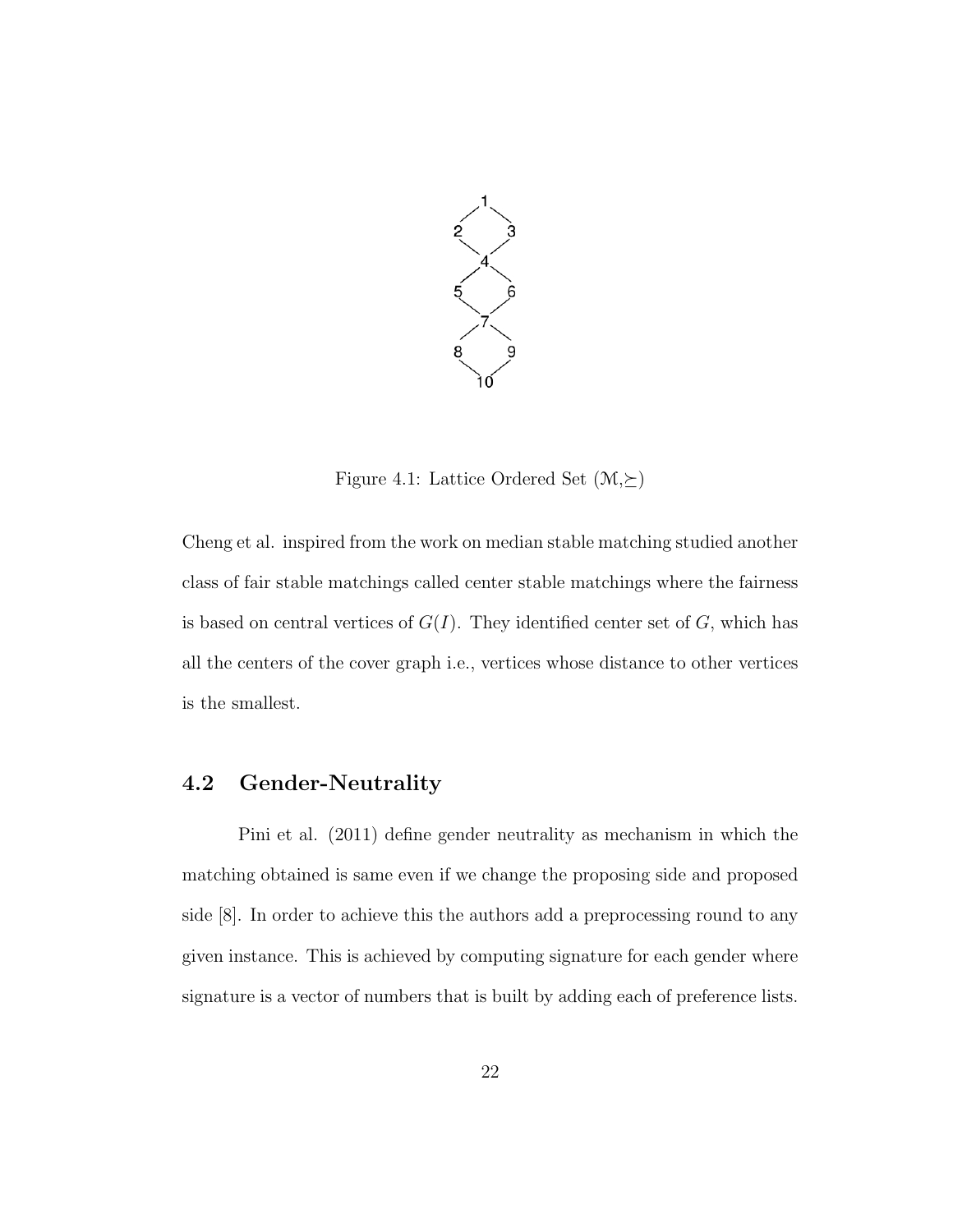From the list of vectors, signature is the lexicographically smallest vector after reordering of the members of one gender and renumbering of the members of other. This vector can be computed in  $O(n^2)$ . Later, the authors propose a rule called gn-rule [8] which is:

(i) If male signature is smaller than female then we swap men with women (ii) Else no swap.

After the gn-rule, stable matching procedure can be applied to get a matching.

*Example:* Given an instance,  $M = \{m_1, m_2, m_3\}$  and  $W = \{w_1, w_2, w_3\}$ .

| $\succ_{m_1}: w_2 \quad w_1 \quad w_3$ |  |  | $\succ_{w_1}: m_1 \quad m_2 \quad m_3$ |  |  |
|----------------------------------------|--|--|----------------------------------------|--|--|
| $\succ_{m_2}:$ $w_3$ $w_2$ $w_1$       |  |  | $\succ_{w_2}: m_3 \quad m_1 \quad m_2$ |  |  |
| $\succ_{m_3}:$ $w_2$ $w_1$ $w_3$       |  |  | $\succ_{w_3}: m_2 \quad m_1 \quad m_3$ |  |  |

Applying the pre-processing round on the given instance, the smallest vector can be obtained by:

- 1. Swapping men  $m_2$  and  $m_3$
- 2. Swapping women  $w_1$  and  $w_2$

The signature of men is 123123312 and women is 123213312. According to the gn-rule, we swap men with women as male signature is smaller than female. The instance obtained is: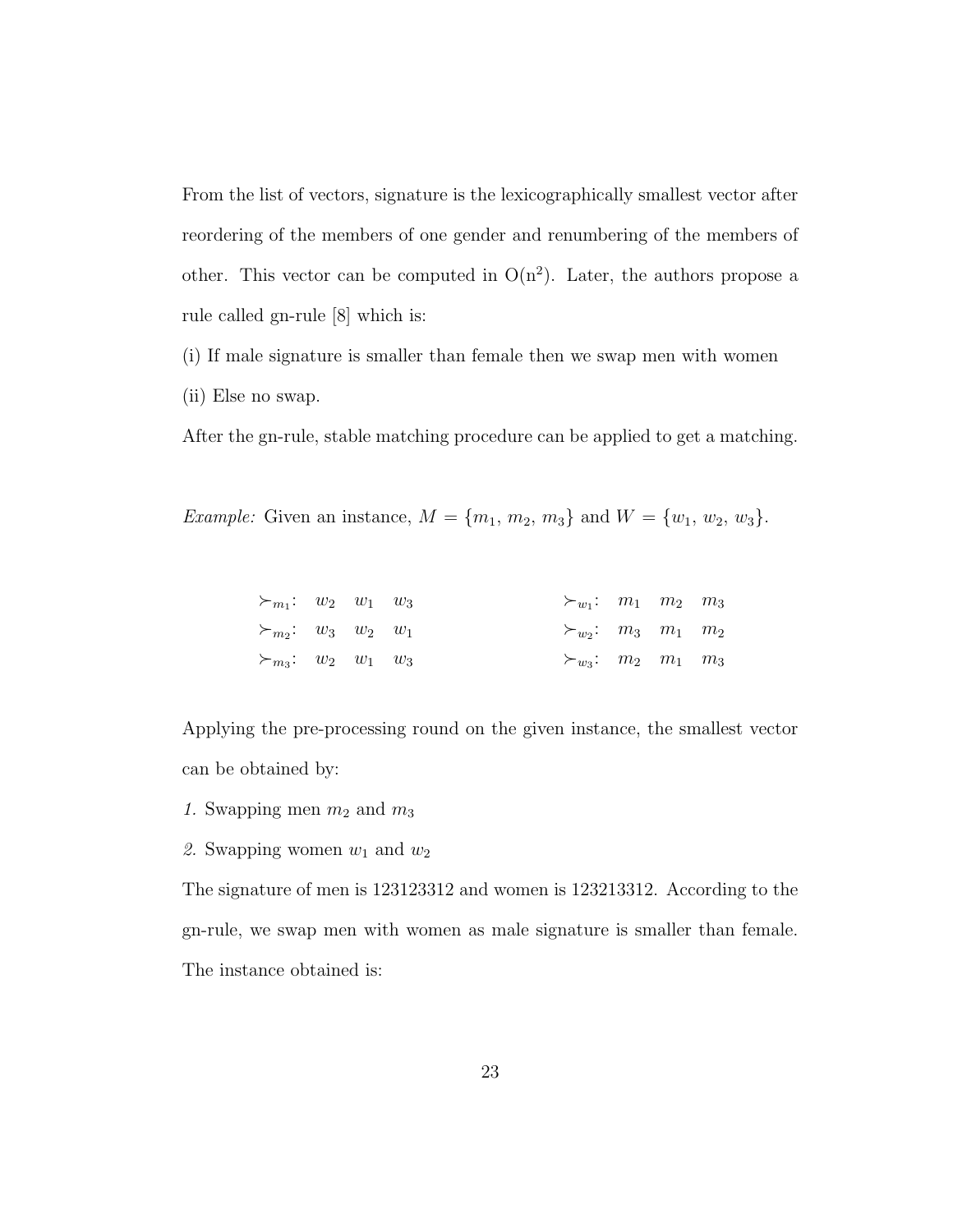| $\succ_{m_1}: w_1 \quad w_2 \quad w_3$ |  | $\succ_{w_1}: m_1 \quad m_2 \quad m_3$ |  |  |
|----------------------------------------|--|----------------------------------------|--|--|
| $\succ_{m_2}: w_2 \quad w_1 \quad w_3$ |  | $\succ_{w_2}: m_1 \quad m_2 \quad m_3$ |  |  |
| $\succ_{m_3}:$ $w_3$ $w_1$ $w_3$       |  | $\succ_{w_3}: m_3 \quad m_1 \quad m_2$ |  |  |

The above discussed is one of the many ways that researchers define genderneutrality as in their work.

### 4.3 Manipulation

The Gale-Shapley algorithm has a proposing and a proposed side where the proposing side gets most optimal partners and proposed side gets most pessimal partners [9]. But the proposed side can manipulate their preference list to obtain a better partner than the partner obtained when they give their true preferences. Alvin E. Roth [10] showed that no mechanism exists in which truth-telling is a dominant strategy for all agents and the proposing side have no incentive in stating false preferences because they get no better than the most optimal solution that they get when they give their true preferences.

For simplicity, consider men are on the proposing side and women are on the proposed side. In this case, the partners of any agent are called the men-optimal partners but in the case that women are on the proposing side and men are on the proposed side, the partners of any agent are called the women-optimal partners.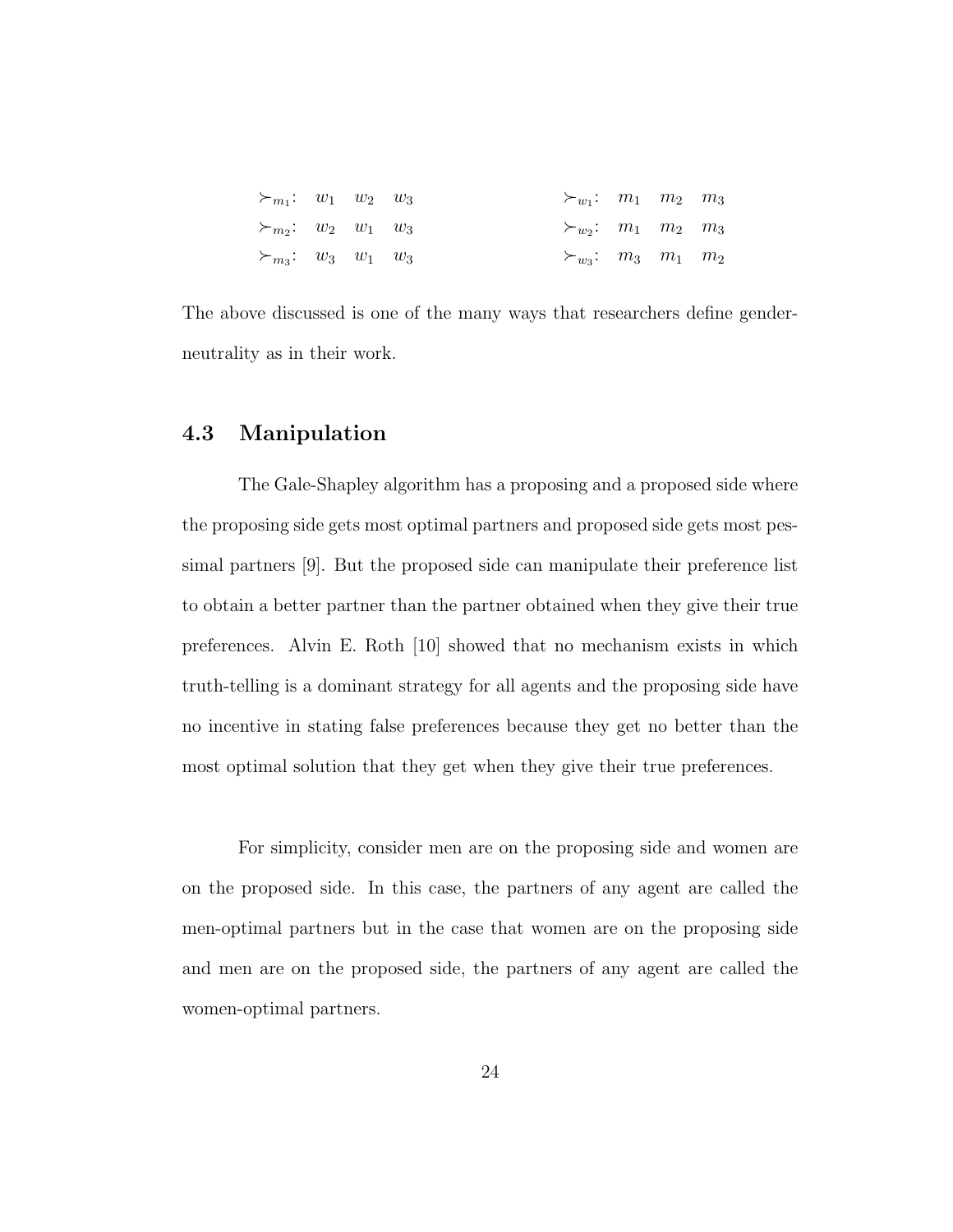Let us assume we have an instance I where woman  $w_i$  wants to manipulate in order to get a better partner. Let  $m_i$  be the men-optimal of  $w_i$ and  $m_j$  be her women-optimal partner. Pini et al., (2011) [8] established conditions to check if a woman can manipulate her preference list to obtain her women-optimal partner, the following conditions have to be satisfied:

1. In the men proposing Gale-Shapley algorithm she has to receive more than one proposal.

- 2. There exists a woman  $w_i$  whose men-optimal partner is  $m_i$
- 3.  $w_j$  prefers  $m_i$  to  $m_j$
- 4.  $m_j$  prefers  $w_j$  to  $w_i$
- 5.  $m_i$  prefers  $w_i$  to  $w_j$

Teo et al., (2001) [13] devised an algorithm for agents on the proposed side to manipulate to get a better partner (not necessarily partner obtained when on the proposing side) than her partner (if any). Let  $w_i$  be the woman who wants to manipulate with preference list  $\succ_{w_i}$  and we use the TS manipulation algorithm to find a manipulation strategy in order to obtain a better men-optimal partner.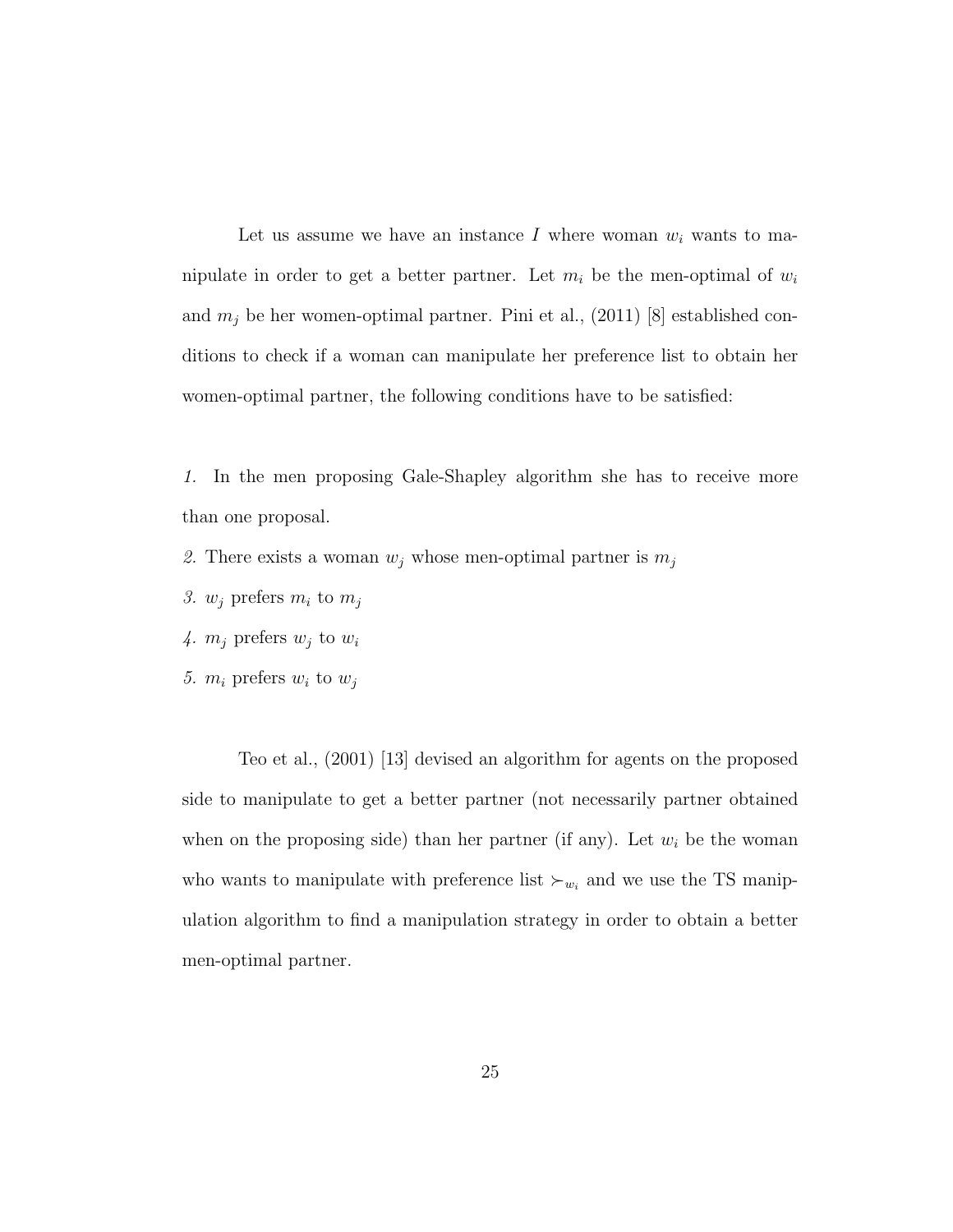- Step 1. Run the men propose algorithm and keep a list of all the men who propose to  $w_i$ . Let  $m_i$  be the men-optimal partner of  $w_i$ .
- Step 2. Suppose  $m_j$  is a man who is one of the proposers. Obtain a modified preference list  $\succ_{w_i}^{(1)}$  by moving  $m_j$  to the top of  $\succ_{w_i}$ .
- Step 3. Repeat Step 2 on modified preference list to next man who proposed in the proposer list except  $m_i$ . After this, we put  $m_i$  to a list called Exhausted Men List.
- Step 4. If  $m_j$  is not in the exhausted men list then run the men propose algorithm to add any new proposers as long as they are not in exhausted men list. Repeat Step 2 and Step 3 with  $m_j$  instead of  $m_i$ .
- Step 5. Repeat Step 4 till all proposers from the proposer list are moved to the exhausted men list.
- Step 6. Choose the modified preference list (if any) which results in a partner who is better than the men-optimal partner while using true preference list.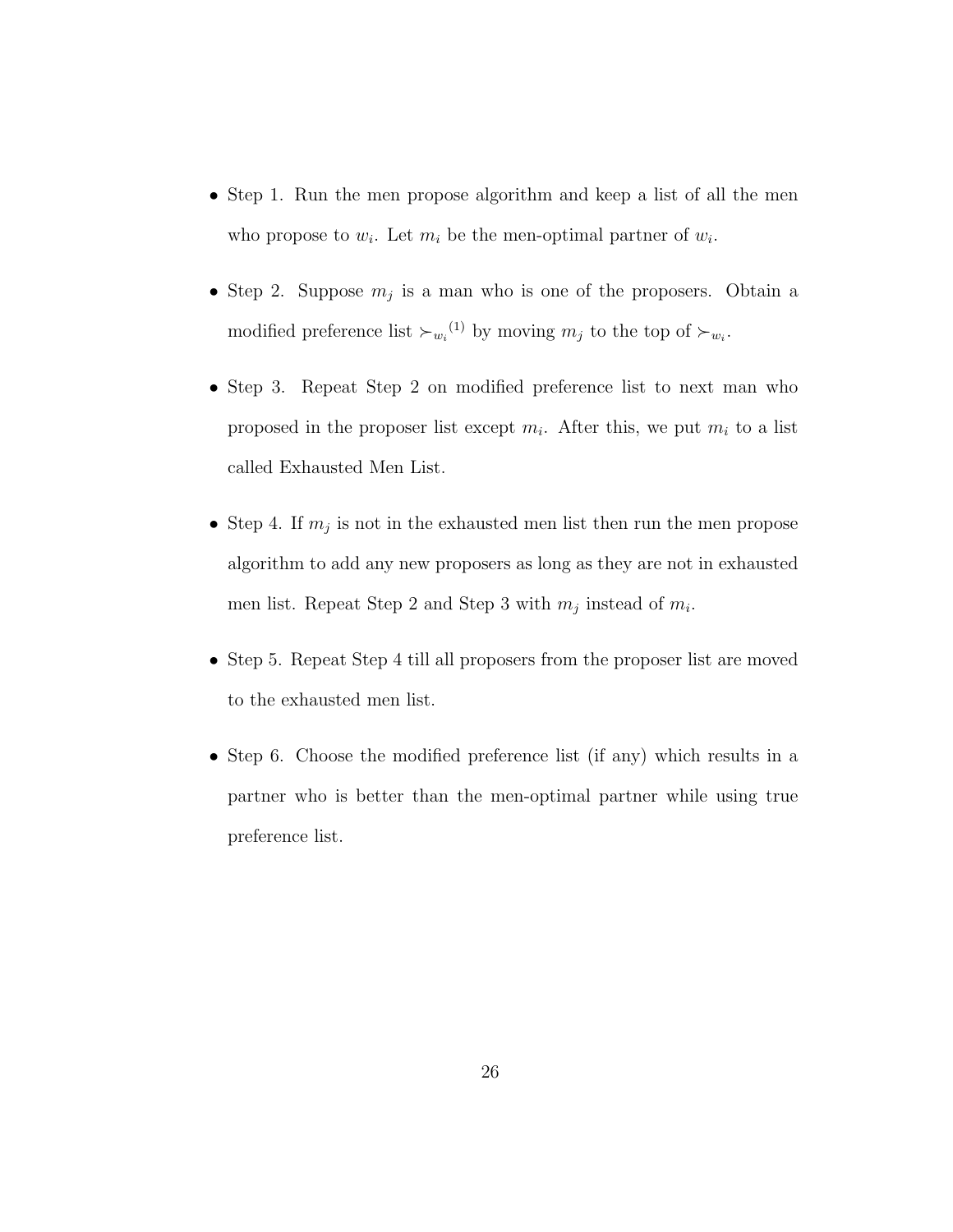```
Data: M, W, \succ_C ← complete set of preference lists of men and
women
```
**Result:**  $\succ'_{w_j}$  - optimal manipulated preference list

### begin

 $\succ_{w_j}$  ← true preference list of  $w_j$  $N \leftarrow$  set of proposers  $E \longleftarrow$  set of exhausted  $\succ_{w_j}^C$  ← set of manipulated preference lists run the Gale-Shapley algorithm using  $\succ_{w_j}$  add men who propose to  $w_j$  in  $N$ repeat Pick man  $m_i$  from N such that  $m_i \nightharpoonup E$  $\succ_{w_j}^{(1)}$  ← preference list obtained by moving man to top of  $w_j$ 's last generated preference list add  $\succ_{w_j}^{(1)}$  to  $\succ_{w_j}^C$ add man to  $\cal E$ run the Gale-Shapley algorithm using  $\succ_{w_j}^{(1)}$ add proposer to  $w_j$  in N such that proposer  $\sharp N$ until  $N = E$ Set  $\succ'_{w_j}$  ← preference list where  $\mu'(w_j)$  is most preferred partner according to  $\succ'_{w_j}$  27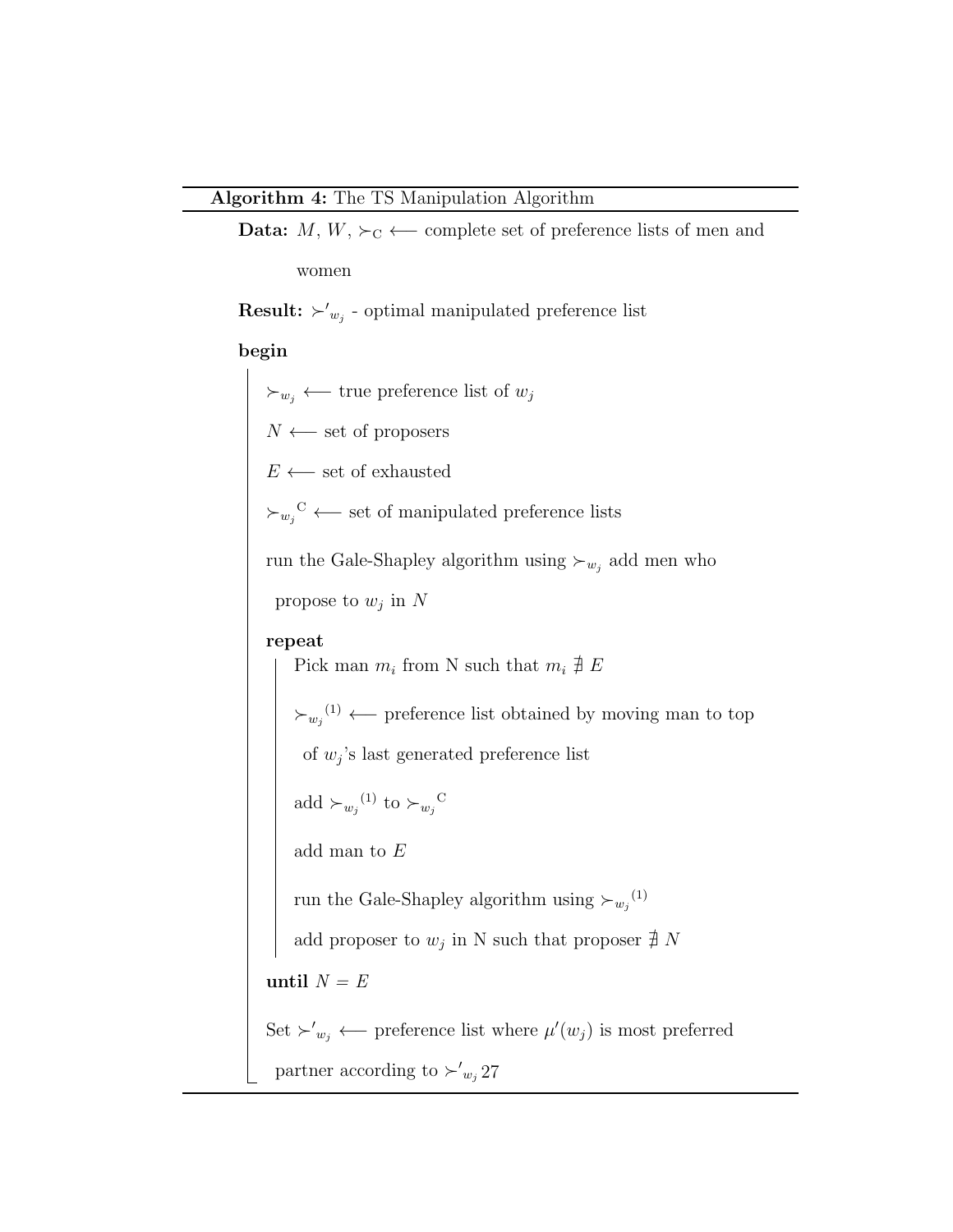*Example:* Given an instance,  $M = \{m_1, m_2, m_3\}$  and  $W = \{w_1, w_2, w_3\}$ 

| $\succ_{m_1}:$ $w_4$ $w_1$ $w_3$ $w_2$           |  |  | $\succ_{w_1}: m_3 \quad m_1 \quad m_4 \quad m_2$ |  |  |
|--------------------------------------------------|--|--|--------------------------------------------------|--|--|
| $\succ_{m_2}: w_1 \quad w_3 \quad w_2 \quad w_4$ |  |  | $\succ_{w_2}: m_4 \quad m_2 \quad m_3 \quad m_1$ |  |  |
| $\succ_{m_3}:$ $w_3$ $w_4$ $w_1$ $w_2$           |  |  | $\succ_{w_3}: m_1 \quad m_2 \quad m_3 \quad m_4$ |  |  |
| $\succ_{m_4}:$ $w_4$ $w_2$ $w_1$ $w_3$           |  |  | $\succ_{w_4}: m_2 \quad m_3 \quad m_1 \quad m_4$ |  |  |

The woman  $w_4$  in above example has more than one proposal while running the men propose algorithm so we apply the above algorithm to find a modified preference list that results in a better partner.

- Step 1. Run the men propose algorithm and keep a list of all the men who propose to  $w_i$ . Let  $m_i$  be the men-optimal partner of  $w_i$ . So,  $\mu = (m_1, w_4), (m_2, w_1), (m_3, w_3), (m_4, w_2)$  and Proposer List =  $\{m_3,$  $m_4$ }
- Step 2. Taking the proposer  $m_4$  we obtain a modified preference list  $\succ_{w_4}^{(1)}$  by moving  $m_4$  to the top of  $\succ_{w_4}$ . Therefore,  $\succ_{w_4}^{(1)} = m_4 \succ m_2$  $\succ m_3 \succ m_1$
- Step 3. Run the men propose algorithm using  $\succ_{w_4}^{(1)}$  and the new obtained partner of  $w_4$  is  $m_4$  and add the man  $m_1$  and  $m_4$  to the exhausted men list. Also, there are no new proposers added to the proposer list.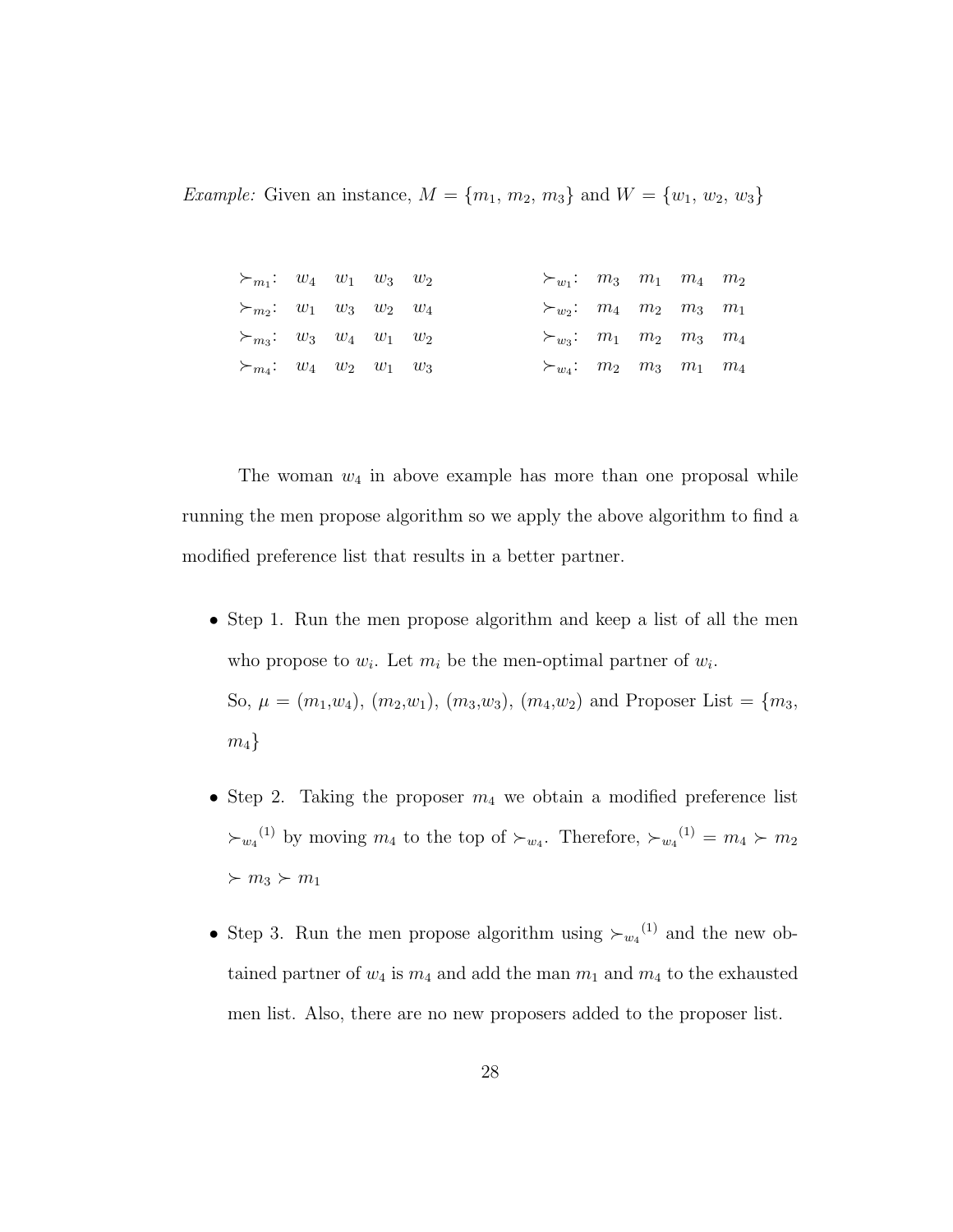Exhausted Men List =  ${m_1, m_4}$ Proposer List =  ${m_3}$ 

- Step 4. Repeat Step 2 for man  $m_3$  and obtain another modified preference list  $\succ_{w_4}^{(2)}$  by moving  $m_3$  to the top of  $\succ_{w_4}$ .  $\succ_{w_4}^{(2)} = m_3 \succ m_4 \succ m_2 \succ m_1$
- Step 5. Run the men propose algorithm using  $\succ_{w_4}^{(2)}$  and the new obtained partner of  $w_3$  is  $m_3$  and add  $m_3$  to the exhausted men list. Also, there are no new proposers added to the proposer list. Exhausted Men List =  ${m_1, m_4, m_3}$ Proposer List  $= \{\}$
- Step 6. From the above two strategies available  $\succ_{w_4}^{(2)}$  is the best strategy since  $m_3 \succ m_1 \succ m_4$  according to  $\succ_{w_4}$ .

Hence, manipulated preference list of  $w_4$  is  $m_3 \succ m_4 \succ m_2 \succ m_1$ 

Although the manipulation algorithm returns a modified preference list it is completely different from the true preference list. Vaish and Garg (2017) [14] proposed an algorithm that rearranges the modified preference list in order to look like the true preference with at most only one man moved and the authors call this inconspicuous manipulation. The algorithm is as follows: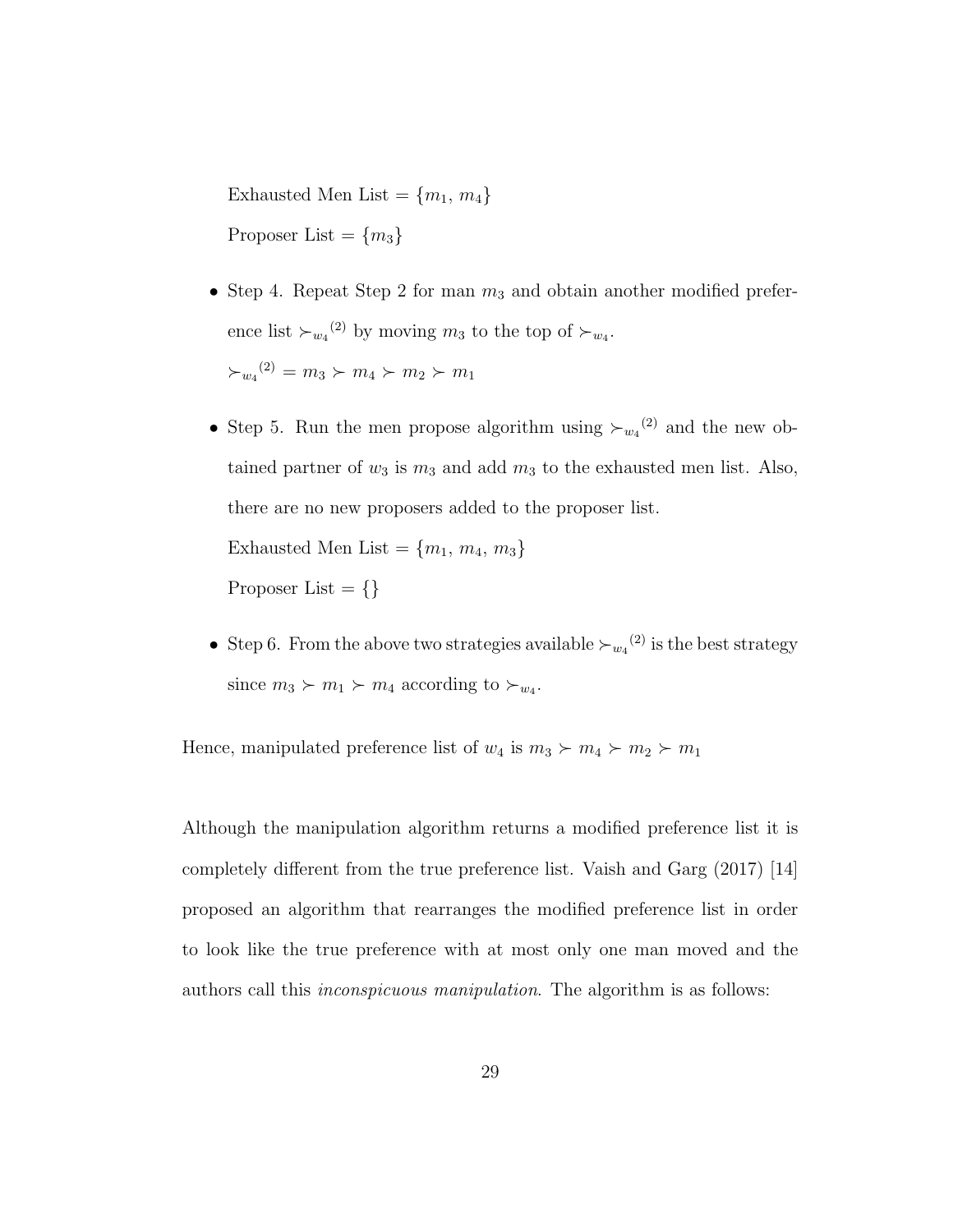- Step 1. Identify p and q: Let  $\succ_{w_i}^{(1)}$  be the optimal manipulated preference list of woman  $w_i$ . Obtain p and q who are the top 2 proposers from the proposer list that is ordered according to the  $\succ_{w_i}^{(1)}$  i.e., modified preference list of  $w_i$ .
- Step 2. Promoting q: Obtain preference list  $\succ_{w_i}^{(2)}$  from  $\succ_{w_i}^{(1)}$  by placing q right after p.
- Step 3. Fixing part above p in the list: Identify the non-proposers above p in  $\succ_{w_i}$  and place them above p in  $\succ_{w_i}^{(2)}$  to obtain  $\succ_{w_i}^{(3)}$ .
- Step 4. Fixing part below q in the list below q: Final step where a list of preference lists  $\{\succ_{w_i}^{(4)}, \succ_{w_i}^{(5)}, ...\}$  are created. The preference list  $\succ_{w_i}^{(k+1)}$  is obtained from  $\succ_{w_i}^{(k)}$  by swapping two men  $\{m_i, m_j\}$  if (i)  $q \succ m_i$  and  $m_j$  in  $\succ_{w_i}^{(k)}$ 
	- (ii)  $m_i \succ m_j$  in  $\succ_{w_i}$  and  $m_j \succ m_i$  in  $\succ_{w_i}^{(k)}$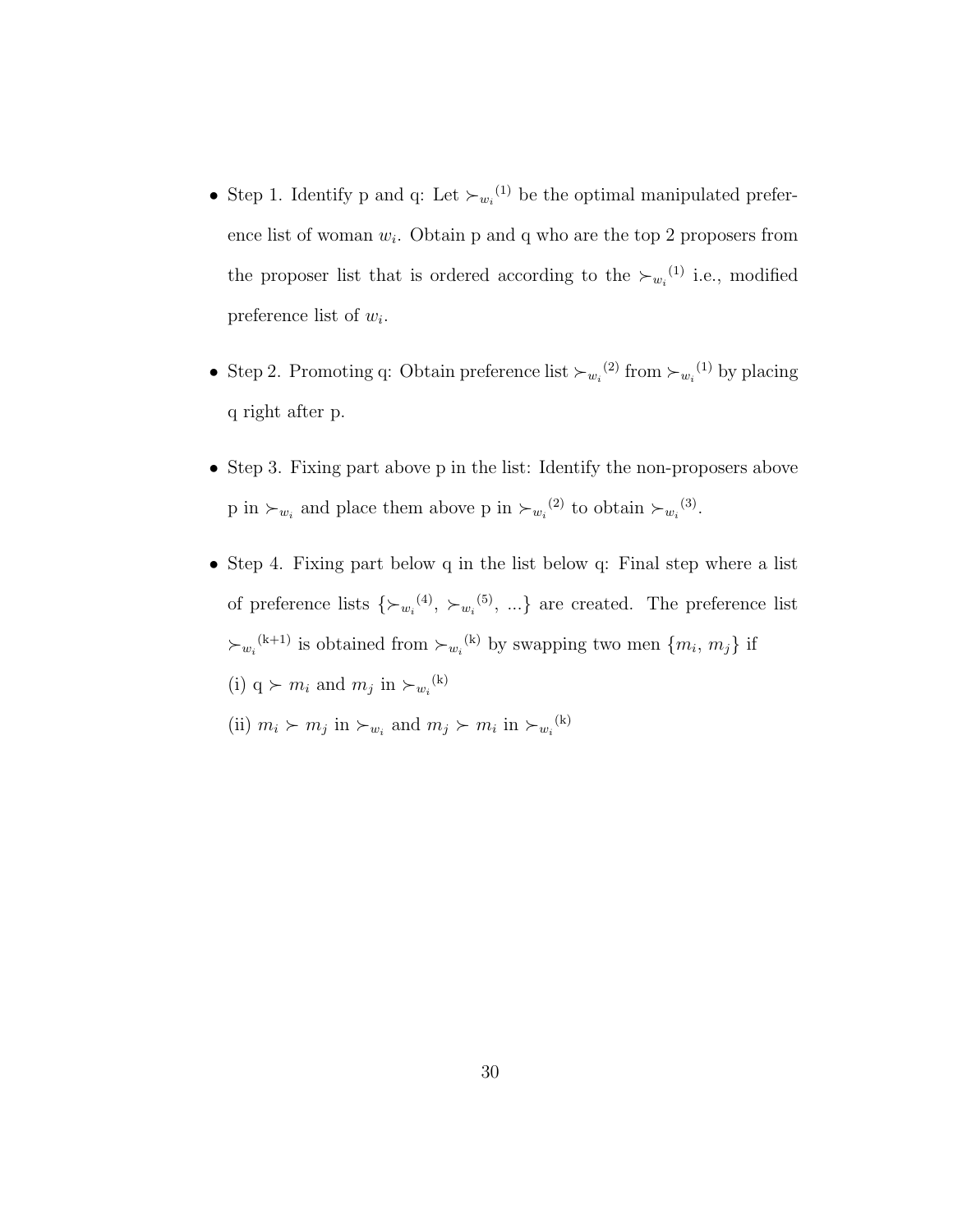**Data:**  $M, W, \succ_C$  ← complete set of preference lists of men and women,  $\succ'_{w_j}$  ← manipulated preference list

**Result:**  $\succ''_{w_j}$  - inconspicuous manipulated preference list

#### begin

 $\succ_{w_j}$  ← true preference list of  $w_j$  $\succ'_{w_j}$  ← manipulated preference list of  $w_j$ Run the Gale-Shapley algorithm when men propose using  $\succ'_{w_j}$ and record set  $P$  of proposals made to  $w_i$ Set  $\text{Prop}(w_j, \succ'_{w_j}, 1) = 'p'$  and  $\text{Prop}(w_j, \succ'_{w_j}, 2) = 'q'$ Create  $\succ_{w_j}^{(1)}$  by moving 'q' to position right after 'p' in  $\succ'_{w_j}$ Place M-P agents above 'p' in same order as  $\succ_{w_j}$  to create  $\succ_{w_j}^{(2)}$ repeat Take a pair of adjacent men  $(m_i, m_j)$  below q in  $\succ_{w_j}^{(2)}$ if  $Prop(w_j, \succ'_{w_j}^{(k)}, 2) \succ'_{w_j}^{(k)} m_i$  and  $Prop(w_j, \succ'_{w_j}^{(k)}, 2)$  $\succ' _{w_j}{}^{(k)}$   $m_j$  then if  $m_i \succ_{w_j} m_j$  and  $m_j \succ'_{w_j} {}^{(k)} m_i$  then Create  $\succ_{w_j}^{(k+1)}$  from  $\succ_{w_j}^{(k)}$  by swapping  $(m_i, m_j)$  $\text{until}\succ_{w_j} {}^{(k)}=\succ_{w_j} {}^{(k+1)}$ 

Set  $\succ_{w_j}^{\text{(k)}}$  as  $\succ''_{w_j}$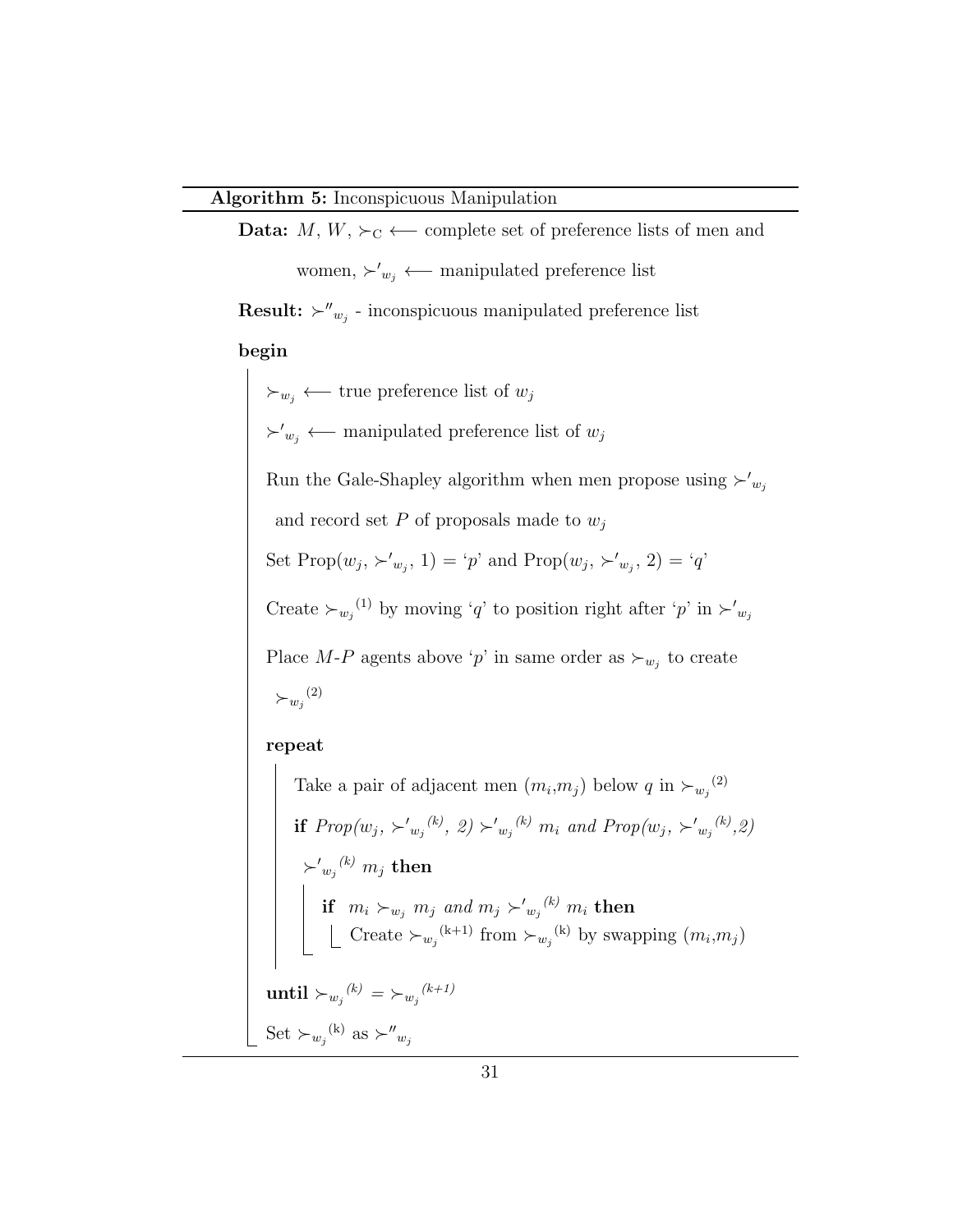*Example:* Given an instance,  $M = \{m_1, m_2, m_3, m_4\}$  and  $W = \{w_1, w_2, w_3, w_4\}$  $w_4$ }

| $\succ_{m_1}:$ $w_4$ $w_1$ $w_3$ $w_2$           |  |  | $\succ_{w_1}: m_3 \quad m_1 \quad m_4 \quad m_2$ |  |  |
|--------------------------------------------------|--|--|--------------------------------------------------|--|--|
| $\succ_{m_2}: w_1 \quad w_3 \quad w_2 \quad w_4$ |  |  | $\succ_{w_2}: m_4 \quad m_2 \quad m_3 \quad m_1$ |  |  |
| $\succ_{m_3}:$ $w_3$ $w_4$ $w_1$ $w_2$           |  |  | $\succ_{w_3}: m_1 \quad m_2 \quad m_3 \quad m_4$ |  |  |
| $\succ_{m_4}: w_4 \quad w_2 \quad w_1 \quad w_3$ |  |  | $\succ_{w_4}: m_2 \quad m_3 \quad m_1 \quad m_4$ |  |  |

In the above instance,

True preference list of  $w_4$  is  $\succ_{w_4} = m_2 \succ m_3 \succ m_1 \succ m_4$ men-optimal partner of  $m_4$  is  $\mu(w_4) = m_1$ Manipulated preference list of  $w_4$  is  $\succ_{w_4}^{(1)} = m_3 \succ m_4 \succ m_2 \succ m_1$ New men-optimal partner of  $w_4$  is  $\mu(w_4) = m_3$ 

Applying the inconspicuous manipulation algorithm to the above manipulated preference:

• Step 1. Identifying p and q: We obtain proposer list ordered according to  $\succ_{w_4}^{(1)}$ Proposer List =  ${m_3, m_4, m_1}$ 

 $p = m_3$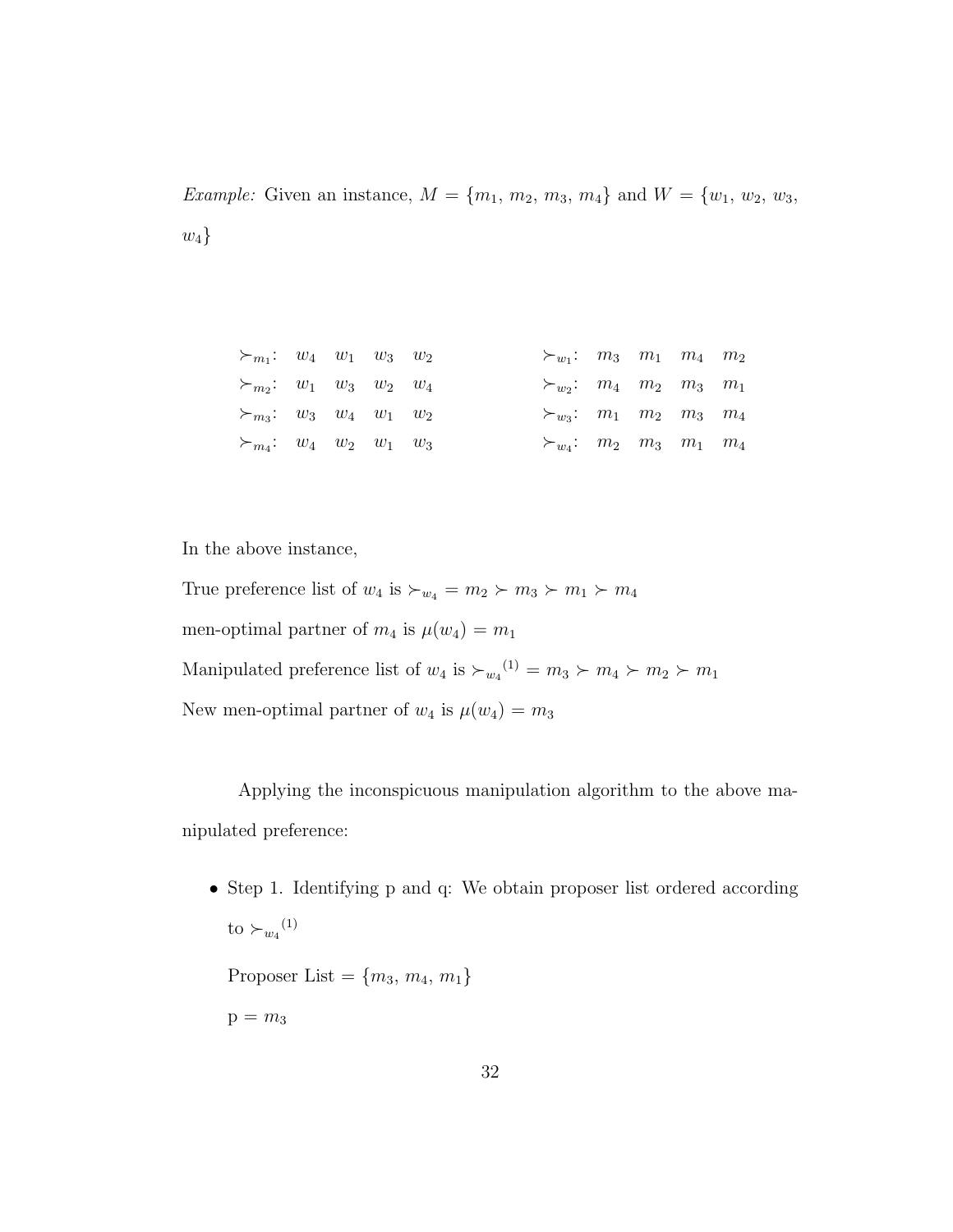$q = m_4$ 

- Step 2. Promoting q: In this example q is right after p, so  $\succ_{w_4}^{(2)} = m_3$  $m_4 \succ m_2 \succ m_1$
- Step 3. Fixing part above p in the list: Identify non-proposers above p in  $\succ_{w_4}$  and place them above p in  $\succ_{w_4}^{(2)}$ .

Non-Proposers =  ${m_2}$  $\succ_{w_4}^{(3)} = m_2 \succ m_3 \succ m_4 \succ m_1$ 

• Step 4. Fixing part below q in the list below q: Final step where a list of preference lists  $\{\succ_{w_4}^{(4)}, \succ_{w_4}^{(5)}, ...\}$  are created. The preference list  $\succ_{w_4}^{(k+1)}$  is obtained from  $\succ_{w_4}^{(k)}$  by swapping two men  $\{m_i, m_j\}$  if (i)  $q \succ m_i$  and  $m_j$  in  $\succ_{w_i}^{(k)}$ (ii)  $m_i \succ m_j$  in  $\succ_{w_4}$  and  $m_j \succ m_i$  in  $\succ_{w_4}^{(k)}$ 

There are no men to swap in this example but post swapping the obtained inconspicuous preference list is

$$
\succ_{w_4}^{(4)} = m_2 \succ m_3 \succ m_4 \succ m_1
$$

Comparing  $\succ_{w_4}$  and  $\succ_{w_4}^{(3)}$ , it can be seen that only man  $m_4$  has been moved and the men-optimal partner doesn't change from the optimal manipulated preference list.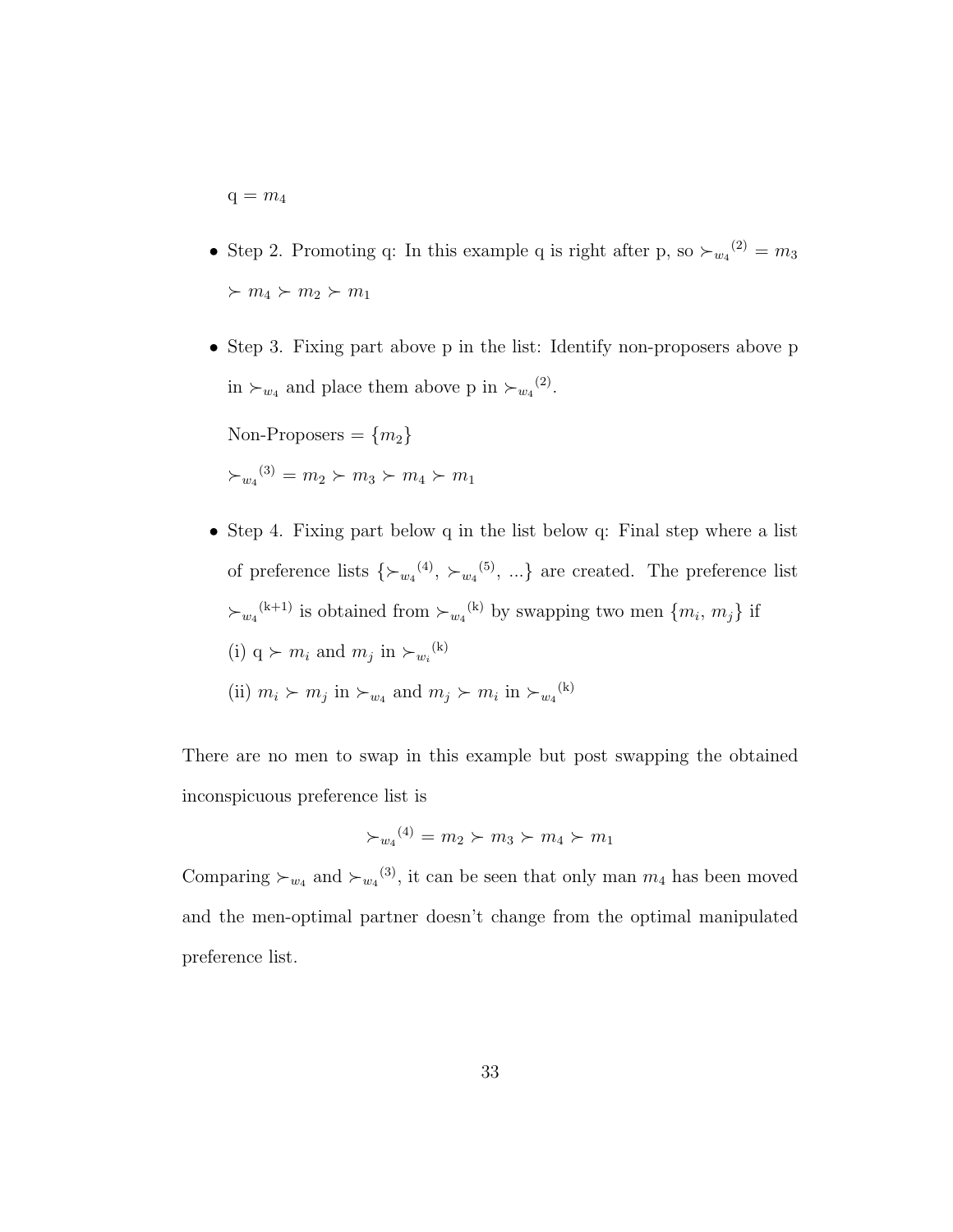## Chapter 5

### Results

This chapter will discuss the design and implementation of the genderneutral matching algorithm for two-sided matching. Later, the algorithm is analyzed to see if agents participating in the algorithm can manipulate it to obtain a better outcome.

### 5.1 Gender-Neutral Algorithm

Let men  $M$  and women  $W$  be the two disjoint sets of the stable marriage problem and  $\succ_C$  be the complete set of preference lists of all agents participating in the problem. The gender-neutral algorithm begins with using the proposer function  $P(M, W)$ , which is a fair coin toss with  $p = 0.5$ , that decides which side gets to be the proposing side. For the sake of convenience, let us assume that the proposer function decides to put the women on the proposing side which in turn implies that the men are on the proposed side. Then in the first round, each unmatched woman proposes to the man she prefers most and if the man is unmatched, he is matched to that woman.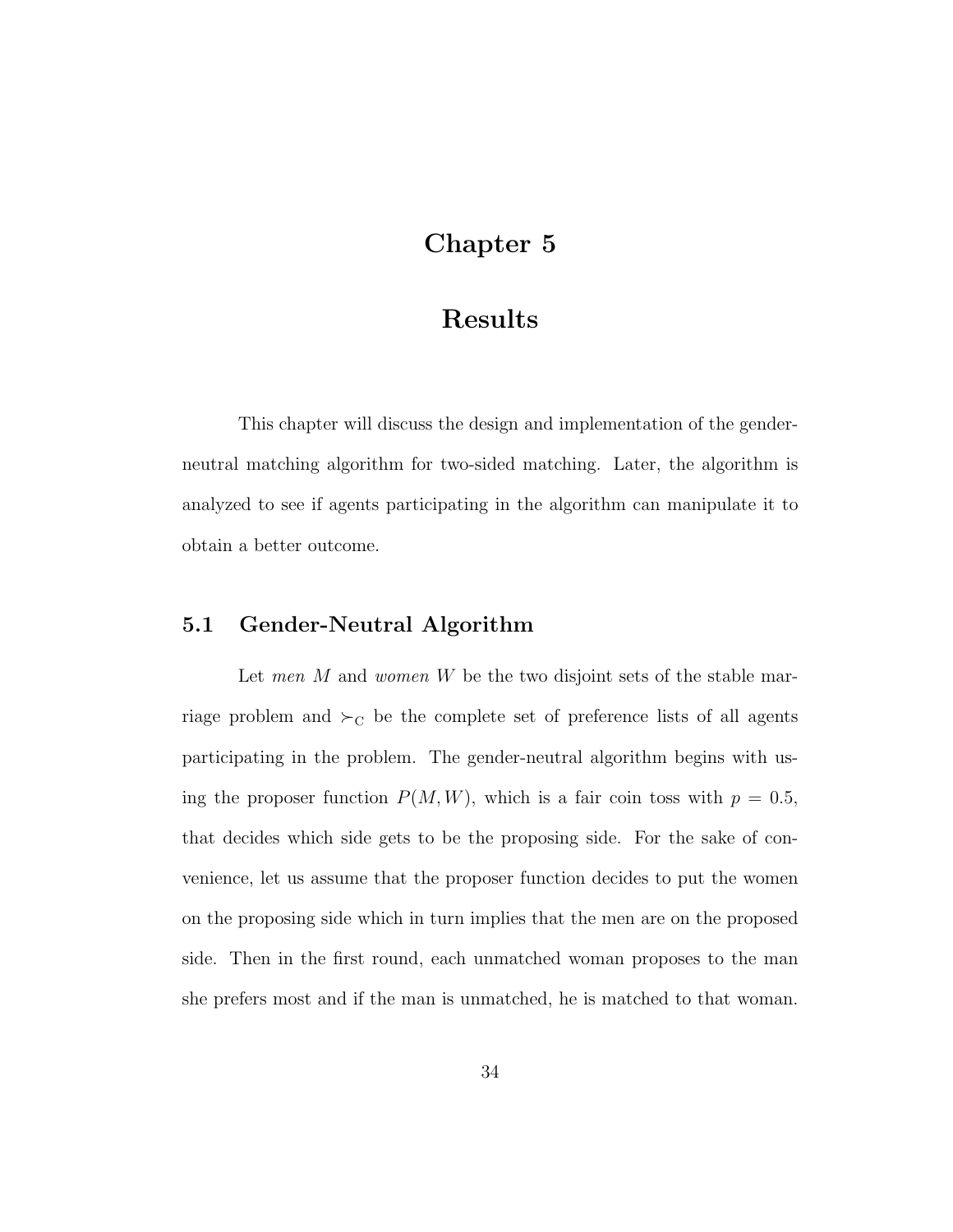But if the man is matched to another woman, he evaluates the woman he is matched to currently, with the woman who proposed to him and matches according to his preference list to the most preferred partner. In each subsequent round, the unmatched women repeat the process of proposing to her most preferred man whom she has not yet proposed. The process is repeated until everyone is matched to a partner from the other side. The distinction between the Gale-Shapley algorithm and the gender-neutral algorithm is that in the Gale-Shapley algorithm the men are always proposers whereas in the gender-neutral algorithm both sides have an equal probability of being the proposers.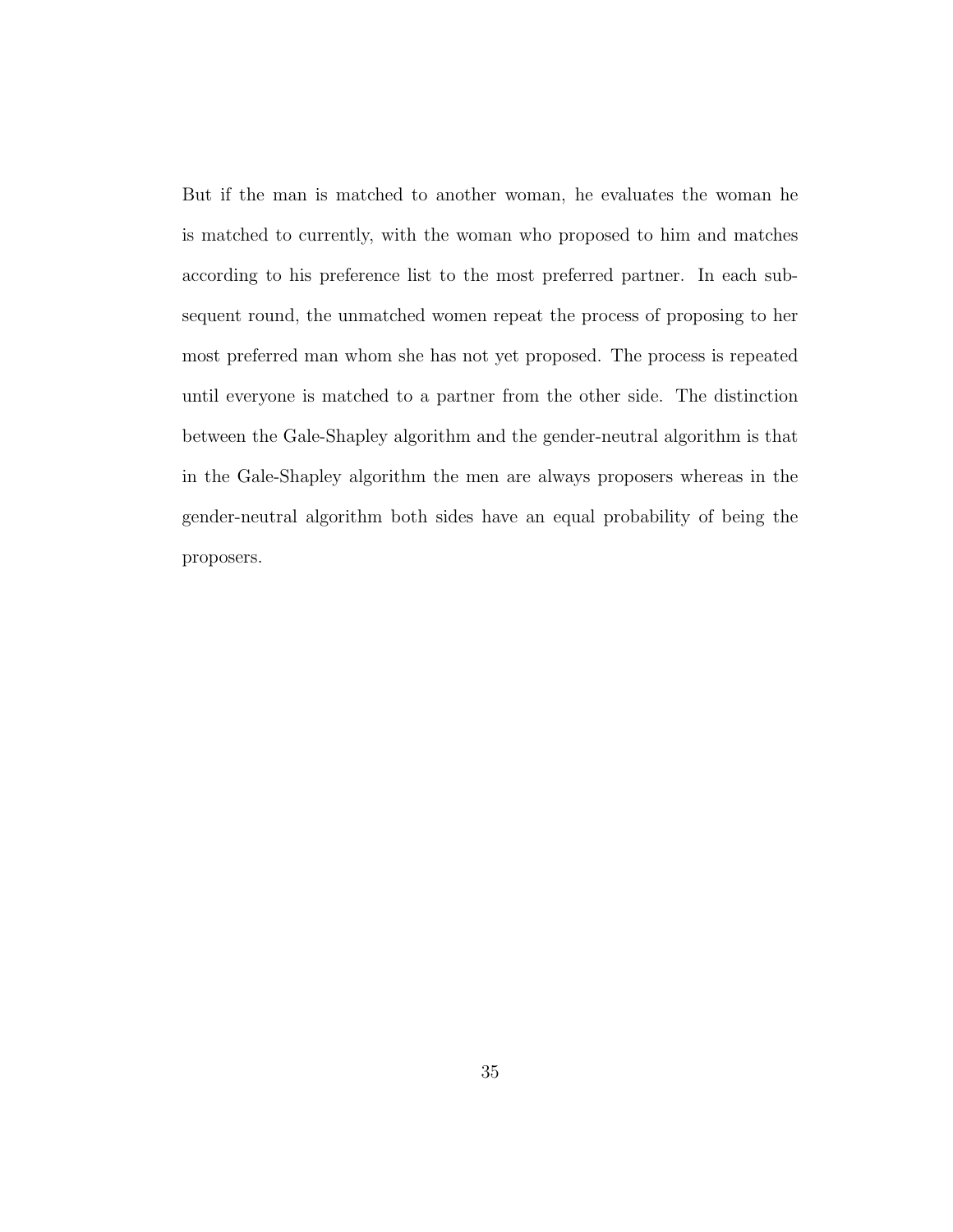Data:  $M, W, \succ_C$ 

**Result:**  $\mu$  - final matching

### begin

 $P(M, W) \longleftarrow$  proposer function that decides proposing side /\* Let us assume the proposer function outputs women as the proposers  $*/$ initialize all men and women on both sides to unmatched and set women to proposers while  $\exists$  some woman  $w_i$  is unmatched and hasn't proposed to every man on other side do  $m_i \leftarrow$  most preferred agent on proposer list to whom proposer hasn't yet proposed if  $m_i$  is unmatched then mark  $m_i$  and  $w_j$  as matched else if  $m_i$  prefers  $w_j$  to current partner  $w_k$  then | mark  $m_i$  and  $w_j$  as matched and  $w_k$  as unmatched else  $\bigsqcup m_i$  rejects  $w_j$  and mark  $w_j$  proposed to  $m_i$ /\* If the men are shown as proposers by the proposer function then flip men and women in the algorithm \*/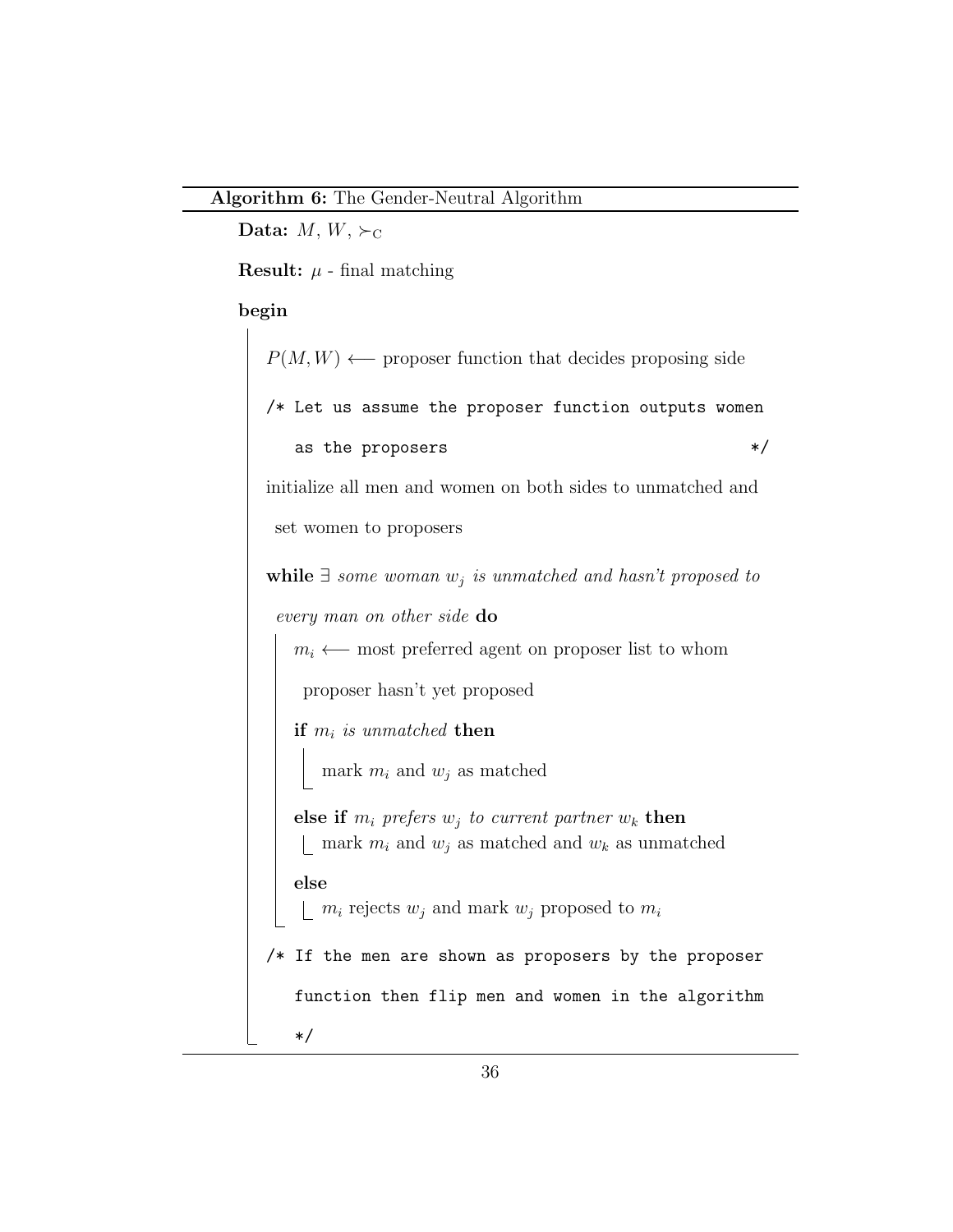In this research, the proposer function ensures that both the men and women have equal probability of being on the proposing side. This genderneutral algorithm fixes the problem of bias while returning the stable matches as required.

*Example:* Given an instance,  $M = \{m_1, m_2, m_3, m_4, m_5\}$  and  $W = \{w_1, w_2, w_3, w_4, w_5\}$  $w_2, w_3, w_4, w_5\}$ 

| $\succ_{m_1}: w_1 \quad w_5 \quad w_4 \quad w_2 \quad w_3$ |  |  | $\succ_{w_1}: m_5 \quad m_2 \quad m_3 \quad m_1 \quad m_4$ |  |  |  |
|------------------------------------------------------------|--|--|------------------------------------------------------------|--|--|--|
| $\succ_{m_2}:$ $w_5$ $w_1$ $w_2$ $w_3$ $w_4$               |  |  | $\succ_{w_2}: m_4 \quad m_2 \quad m_3 \quad m_1 \quad m_5$ |  |  |  |
| $\succ_{m_3}:$ $w_2$ $w_3$ $w_1$ $w_4$ $w_5$               |  |  | $\succ_{w_3}:$ $m_5$ $m_3$ $m_2$ $m_1$ $m_4$               |  |  |  |
| $\succ_{m_4}: w_5 \quad w_1 \quad w_2 \quad w_3 \quad w_4$ |  |  | $\succ_{w_4}: m_4 \quad m_1 \quad m_2 \quad m_5 \quad m_3$ |  |  |  |
| $\succ_{m_5}:$ $w_4$ $w_5$ $w_1$ $w_2$ $w_3$               |  |  | $\succ_{w_5}:$ $m_1$ $m_5$ $m_2$ $m_4$ $m_3$               |  |  |  |

In order to find the stable matches in the given instance, we apply the gender-neutral algorithm.

- Step 1: Run the proposer function and decide the proposer. For now assume the proposer function decides that the women are proposers i.e.,  $P(M, W) = W$
- Step 2: Take an unmatched woman from W and propose to most preferred agent i.e.,  $w_1$  proposes to  $m_5$  and since  $m_5$  is unmatched  $(m_5, w_1)$ are matched and  $w_1$  is set to matched.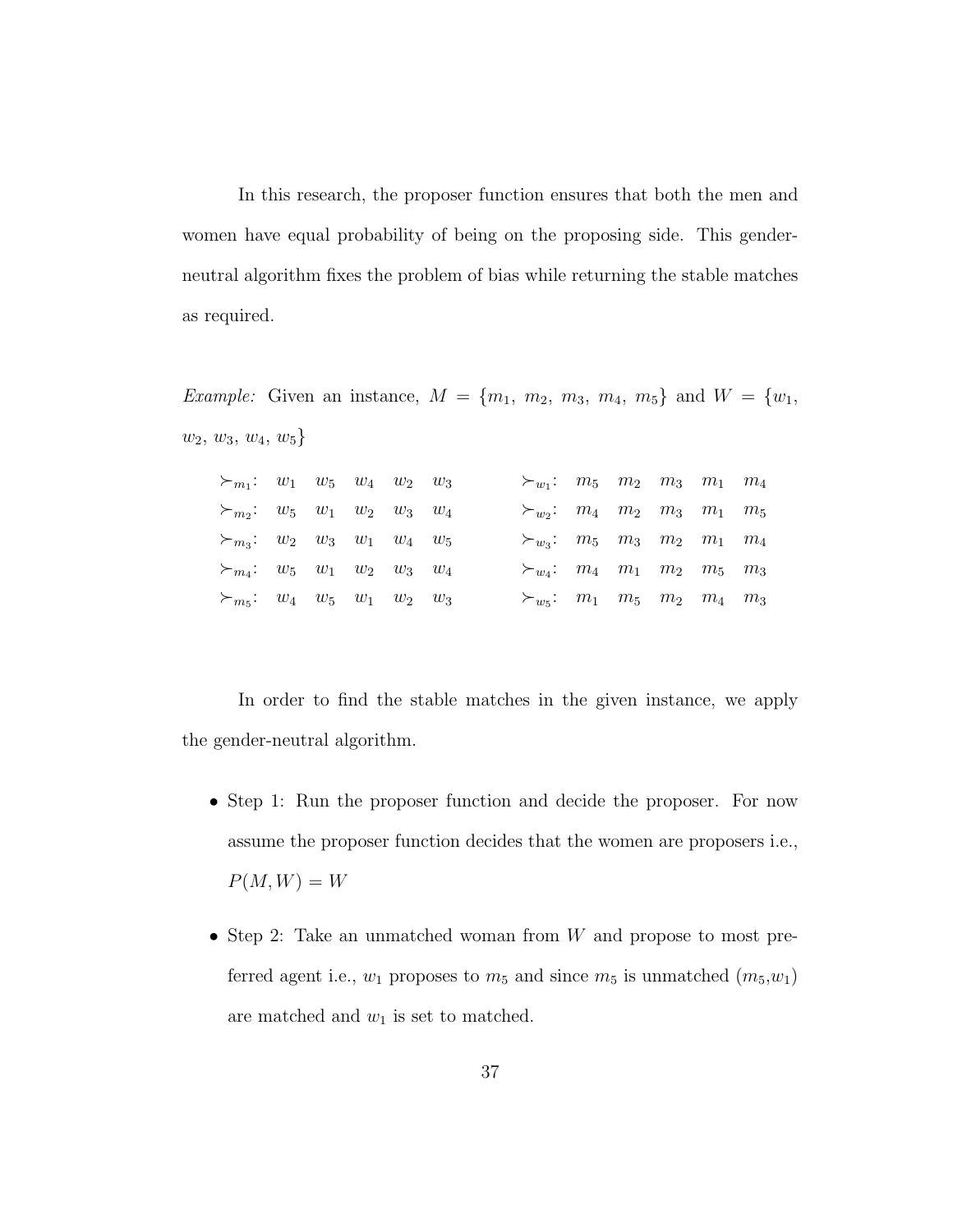- Step 3: Next,  $w_2$  proposes to  $m_4$  and since  $m_4$  is unmatched  $(m_4, w_2)$  are matched and  $w_2$  is set to matched.
- Step 4:  $w_3$  proposes to  $m_5$  but since  $m_5$  is matched he evaluates between his current partner and proposer i.e.,  $w_1$  and  $w_3$ . In the preference list of  $m_5$  since  $w_1$  ranks better than  $w_3$  the proposal by  $w_3$  is rejected.
- Step 5:  $w_3$  now proposes to next man  $m_3$  and since  $m_3$  is unmatched  $(m_3,w_3)$  are matched and  $w_3$  is set to matched.
- Step 6:  $w_4$  proposes to  $m_4$  and since  $m_4$  is matched and  $m_4$  prefers  $w_2$ over  $w_4$  the proposal is rejected.
- Step 7.  $w_4$  proposes to next man  $m_1$  and since  $m_1$  is unmatched  $(m_1, w_4)$ are matched and  $w_4$  is set to matched.
- Step 8.  $w_5$  proposes to  $m_1$  and  $m_1$  prefers  $w_5$  over current partner  $w_4$ so  $(m_1,w_5)$  are matched and  $w_4$  is set back to unmatched.
- Step 9.  $w_4$  proposes to most preferred man who she hasn't proposed yet i.e.,  $m_2$  and since  $w_2$  is unmatched  $(m_2, w_4)$  are matched and  $w_4$  is set to matched.
- Step 10. The algorithm terminates as all women are matched.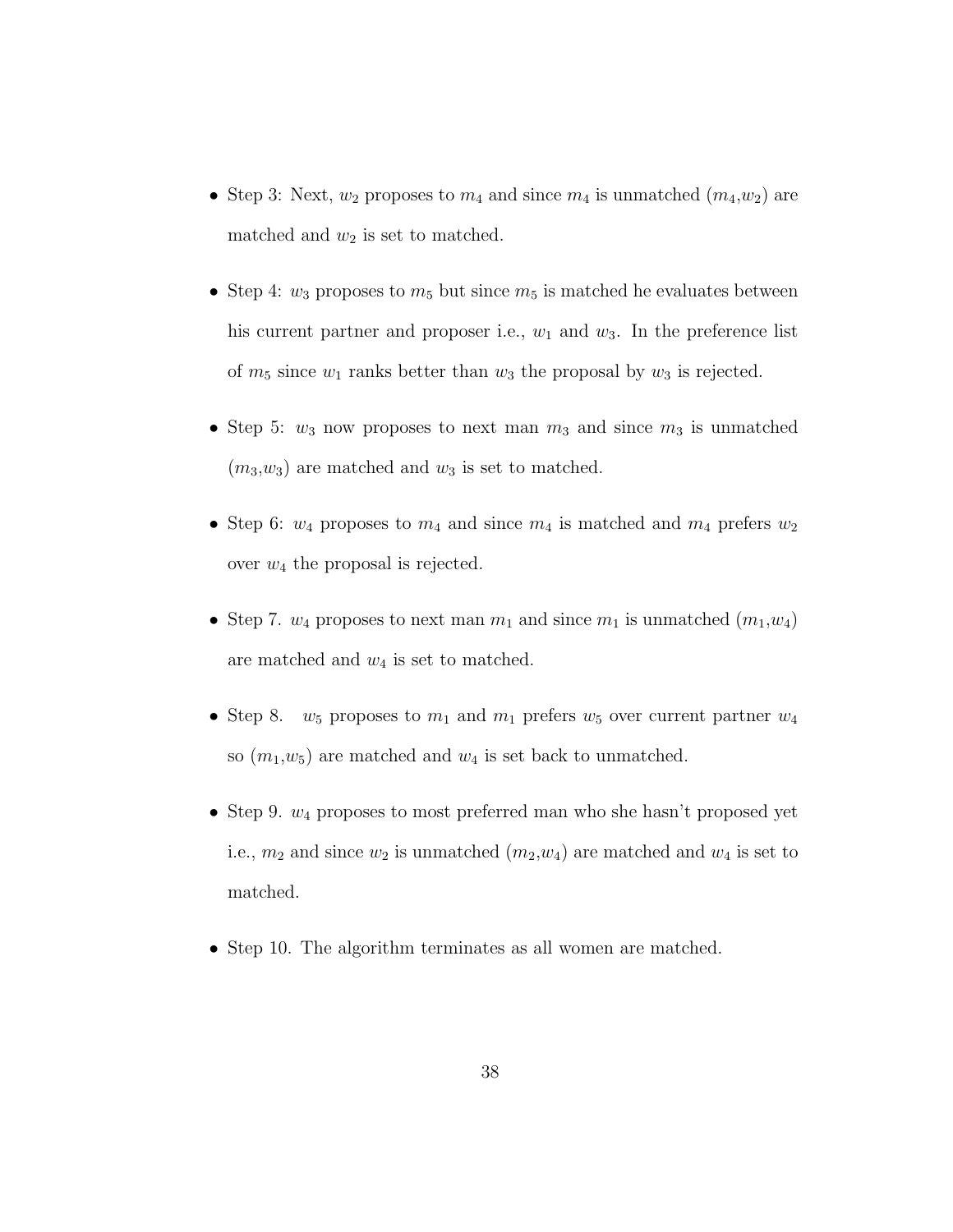The matching obtained when women propose above is  $\mu_w = \{(w_1,m_5),\}$  $(w_2,m_4), (w_3,m_3), (w_4,m_2), (w_5,m_1)\}.$ 

In the above example if the proposer function decides that men are the proposers then the matching obtained is  $\mu_{\rm m} = \{ (m_1, w_1), (m_2, w_5), (m_3, w_3),$  $(m_4,w_2), (m_5,w_4).$ 

The following is a comparison of the properties of the Gale-Shapley algorithm and the gender-neutral algorithm:

Table 5.1: Comparison of the Gale-Shapley (Men Propose) and the Gender-Neutral algorithm

|                   | Gale-Shapley Algorithm | Gender-Neutral Algorithm |
|-------------------|------------------------|--------------------------|
| Stable Matching   | Yes                    | Yes                      |
| Men Optimal       | Yes                    | Yes (If Proposer)        |
| Women Optimal     | No                     | Yes (If Proposer)        |
| Men Manipulable   | No                     |                          |
| Women Manipulable | Yes                    | റ                        |

It is known that in the Gale-Shapley algorithm, women can manipulate to receive better outcomes so we sought after the question "Although no agent from either set knows which side they are going to be on, is it possible for an agent to manipulate their preferences such that he/she improves their outcome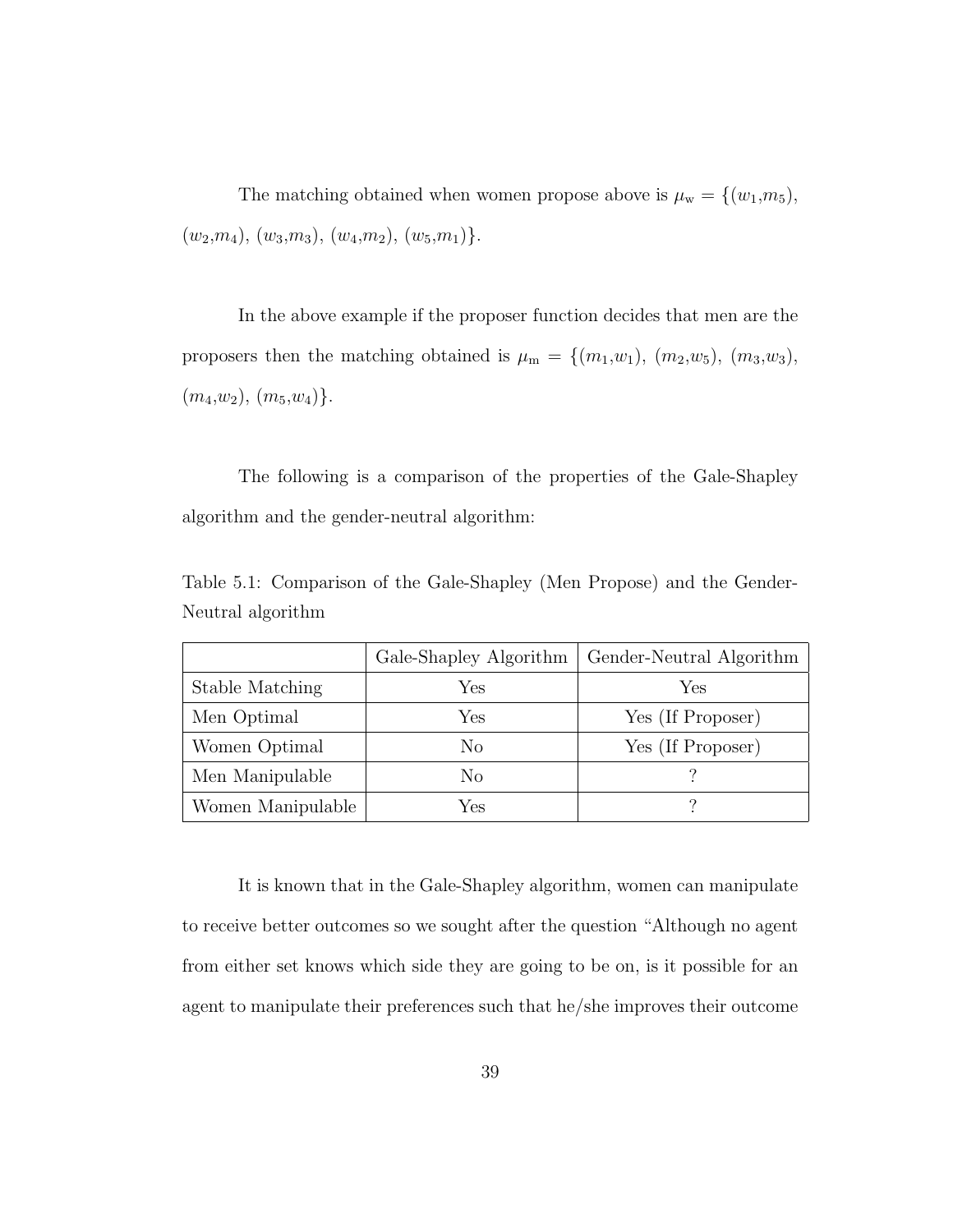if on the proposed side since the proposing side always receives their optimal partner?"

### 5.2 Manipulation using TS Manipulation

In order to investigate the above problem, the works of Teo et al., (Refer 4.3 - TS manipulation algorithm) have been applied to the gender-neutral algorithm [13]. In the TS manipulation algorithm, the agent who wishes to manipulate must have more than one proposal in the series of proposals made during the gender-neutral algorithm. Since both men and women have an equal probability of being on the proposed side, we investigate the possibility of manipulation, assuming women as the manipulators for convenience.

In the TS manipulation, it is assumed that the manipulator is on the proposed side when using the Gale-Shapley algorithm and the rank of the partner obtained is improved but there is an equal probability that the manipulator can also be on the proposing side when using the gender-neutral algorithm. So the newly obtained preference list has been used to obtain the matching when manipulator is on the proposing side and this showed that although the partner of manipulator improves if, on the proposed side, the partner of manipulator worsens if on the proposing side. Also, the partner obtained when on proposing and proposed side is same for the manipulator.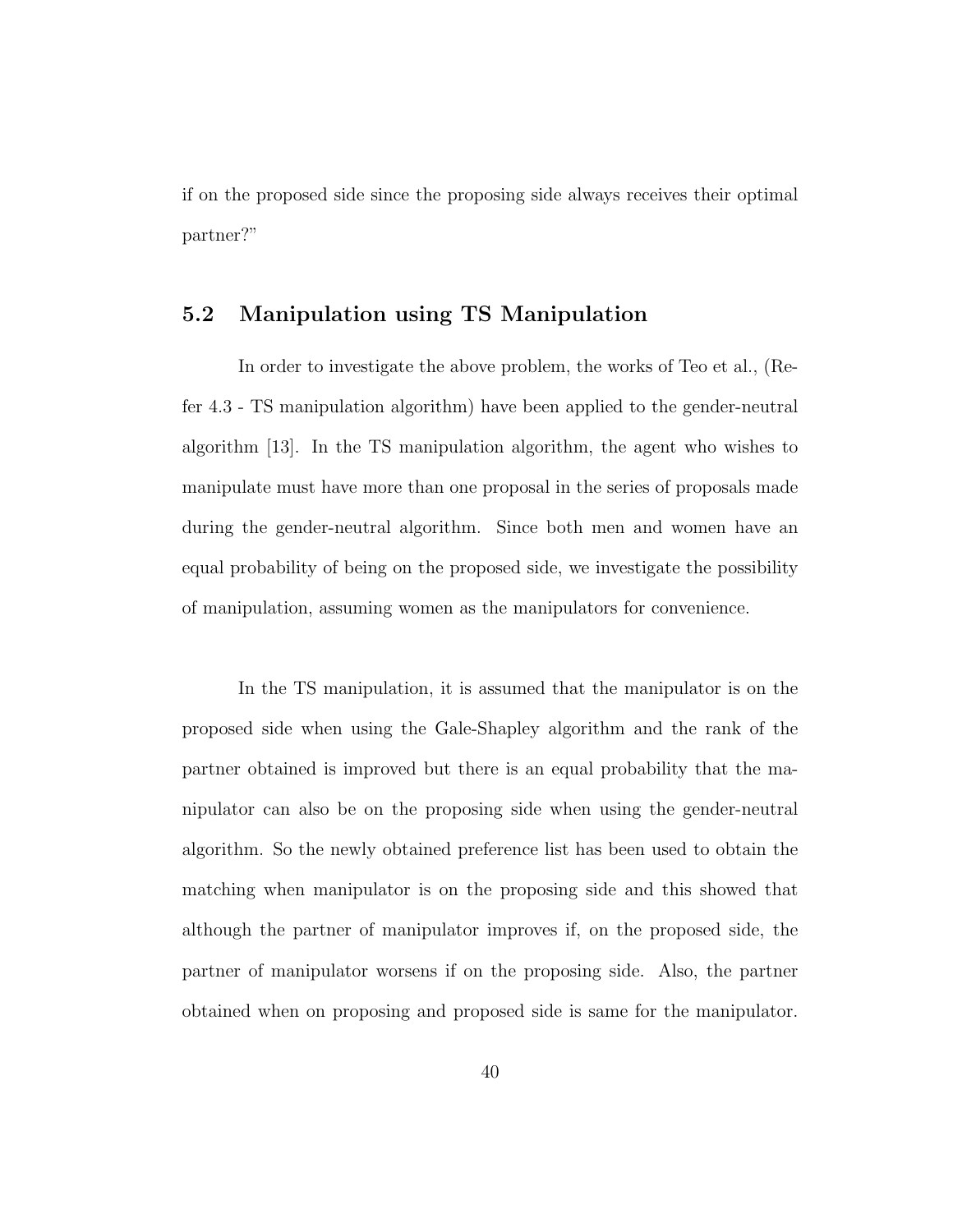The matching obtained when men are the proposers in the gender-neutral algorithm is represented by  $\mu_{m}$  and when women are the proposers by  $\mu_{w}$ . The notations  $\mu'_{m}$  and  $\mu'_{w}$  are used to denote the matchings obtained using the gender-neutral algorithm when manipulators use TS manipulation when men and women propose respectively.

*Theorem* 1 (Teo et al., 2001). Let  $w_j$  be a manipulator using TS manipulation. If  $w_j$  is on the proposed side in the gender-neutral algorithm, her partner improves compared to using her true preferences. Formally,  $\mu'_{m}(w_j) \succeq \mu_{m}(w_j)$ .

Later, we observed that the partner obtained by manipulator when he/she is on proposing side or proposed side is same and we prove this in Theorem 2.

*Theorem* 2. Let  $w_j$  be a manipulator using TS manipulation. Let  $m_r$  be the partner obtained by  $w_j$  if women are on the proposed side and  $m_s$  be the partner obtained by  $w_j$  if women are on the proposing side then,  $m_r = m_s$ . Formally,  $\mu'_m(w_j) = \mu'_w(w_j)$ 

Proof. Gale and Shapley have proven that an agent receives better partner if on the proposing side than if on the proposed side [4]. So,

(i)  $\mu_w(w_i) \succeq \mu_m(w_i)$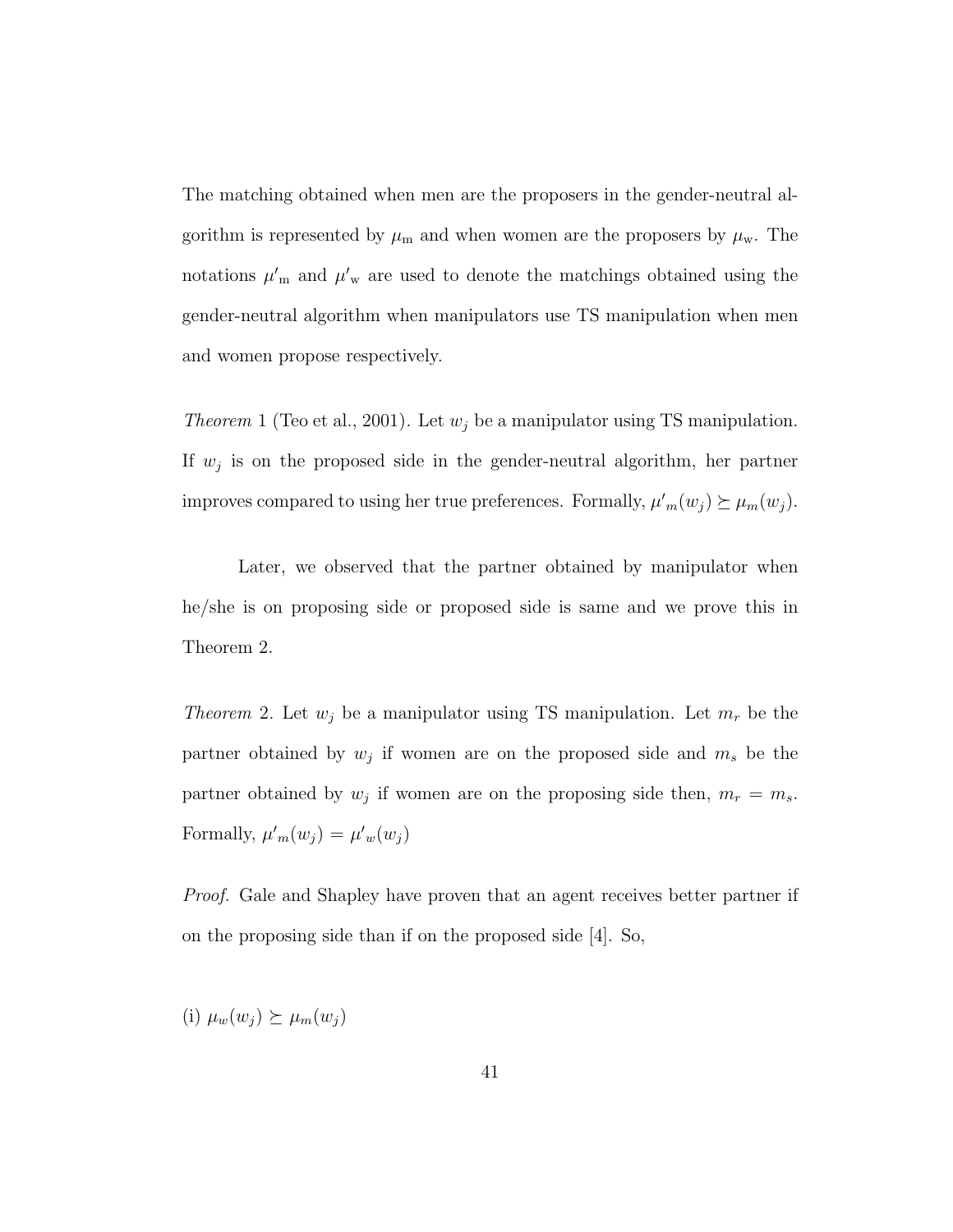(ii) 
$$
\mu'_w(w_j) \succeq \mu'_m(w_j)
$$
 or  $m_s \succeq_{w_j} m_r$ 

The TS manipulation algorithm iterates the manipulator preference list such that the partner obtained when on the proposed side is at the top of the manipulator preference list, in other words,  $m_r$  is placed at the top of the manipulator preference list.

(iii) 
$$
\succ'_{w_j} = m_r \succ (M - m_r)
$$
  
(iv)  $r(m_r) = 1$ 

From (ii) we know that,  $r(m_s)$  should be lower than or equal to  $r(m_r)$ but a rank lower than 1 is not possible therefore,  $m_s = m_r$ .  $\Box$ 

Based on the above result, it can be inferred that the partner might worsen if the manipulator is on the proposing side in the gender-neutral algorithm and we prove this result in Theorem 3.

*Theorem* 3. Let  $w_j$  be manipulator using TS manipulation, if  $w_j$  is on the proposing side in the gender-neutral algorithm, her partner might worsen compared to using her true preferences. Formally,  $\mu_w(w_j) \succeq \mu'_w(w_j)$ .

Proof. It is known that the Gale-Shapley algorithm is strategy-proof for proposers and the gender-neutral algorithm has same properties as Gale-Shapley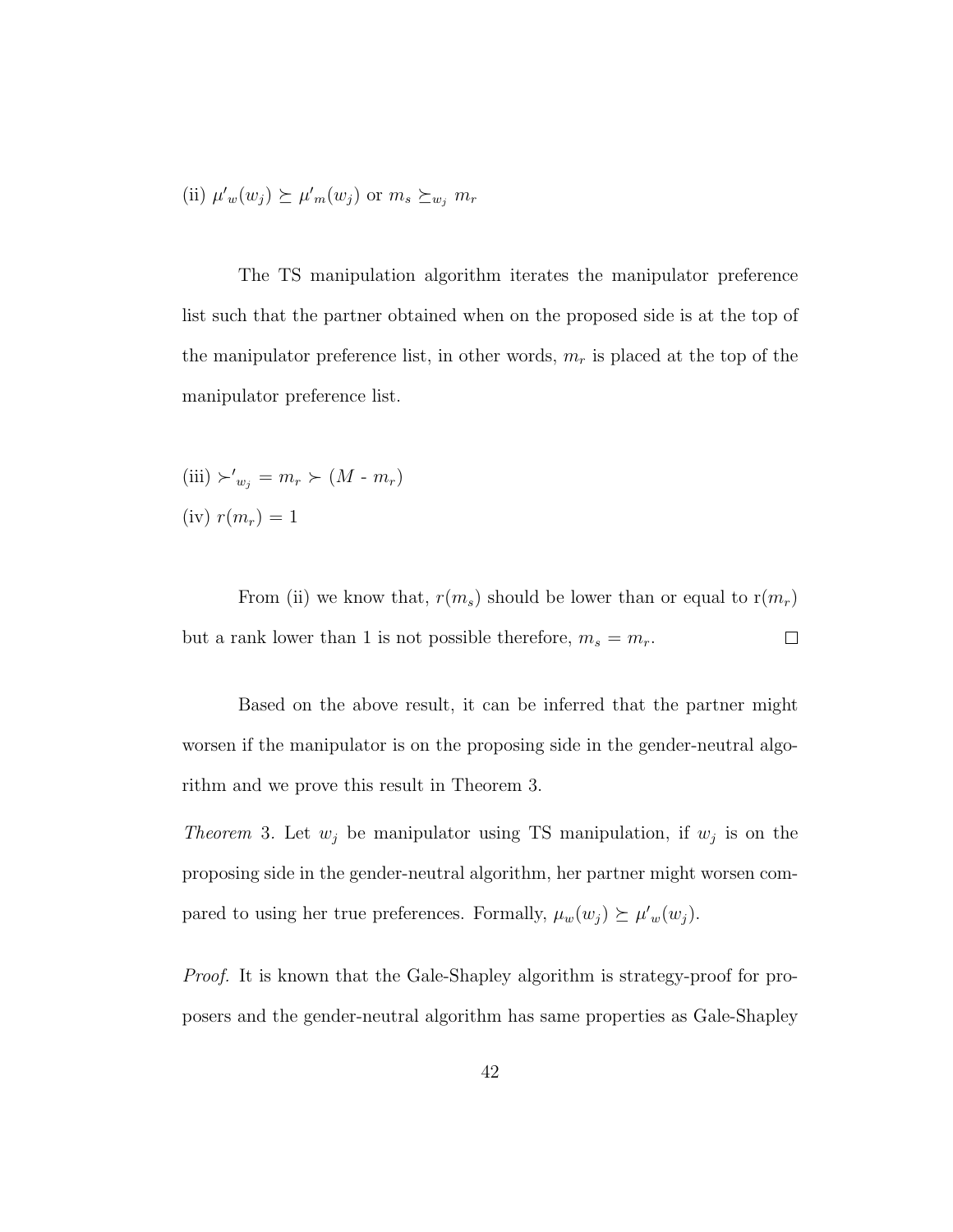as the matching iterations are the same [4,10]. So woman  $w_i$  can't improve her partner by manipulating as proposer receives his/her most optimal partner. Therefore,  $\mu_w(w_j) \succeq \mu'_w(w_j)$ .  $\Box$ 

#### Example: Given an instance

 $M = \{m_1, m_2, m_3, m_4, m_5\}$  and  $W = \{w_1, w_2, w_3, w_4, w_5\}$ 

| $\succ_{m_1}: w_1 \quad w_5 \quad w_4 \quad w_2 \quad w_3$ |  |  |  | $\succ_{w_1}:$ $m_5$ $m_2$ $m_3$ $m_1$ $m_4$               |  |  |  |
|------------------------------------------------------------|--|--|--|------------------------------------------------------------|--|--|--|
| $\succ_{m_2}:$ $w_5$ $w_1$ $w_2$ $w_3$ $w_4$               |  |  |  | $\succ_{w_2}: m_4 \quad m_2 \quad m_3 \quad m_1 \quad m_5$ |  |  |  |
| $\succ_{m_3}:$ $w_2$ $w_3$ $w_1$ $w_4$ $w_5$               |  |  |  | $\succ_{w_3}:$ $m_5$ $m_3$ $m_2$ $m_1$ $m_4$               |  |  |  |
| $\succ_{m_4}: w_5 \quad w_1 \quad w_2 \quad w_3 \quad w_4$ |  |  |  | $\succ_{w_4}: m_4 \quad m_1 \quad m_2 \quad m_5 \quad m_3$ |  |  |  |
| $\succ_{m_5}:$ $w_4$ $w_5$ $w_1$ $w_2$ $w_3$               |  |  |  | $\succ_{w_5}:$ $m_1$ $m_5$ $m_2$ $m_4$ $m_3$               |  |  |  |

The matching obtained when men propose is  $\mu_{\rm m} = \{ (m_1, w_1), (m_2, w_5), (m_3, w_3),$  $(m_4,w_2), (m_5,w_4)$ 

The matching obtained when women propose is  $\mu_w = \{(w_1,m_5), (w_2,m_4),$  $(w_3,m_3), (w_4,m_2), (w_5,m_1)$ 

Let us assume  $w_1$  is the woman manipulating using the TS manipulation algorithm.

• Step 1. Run the men propose gender-neutral algorithm. The matching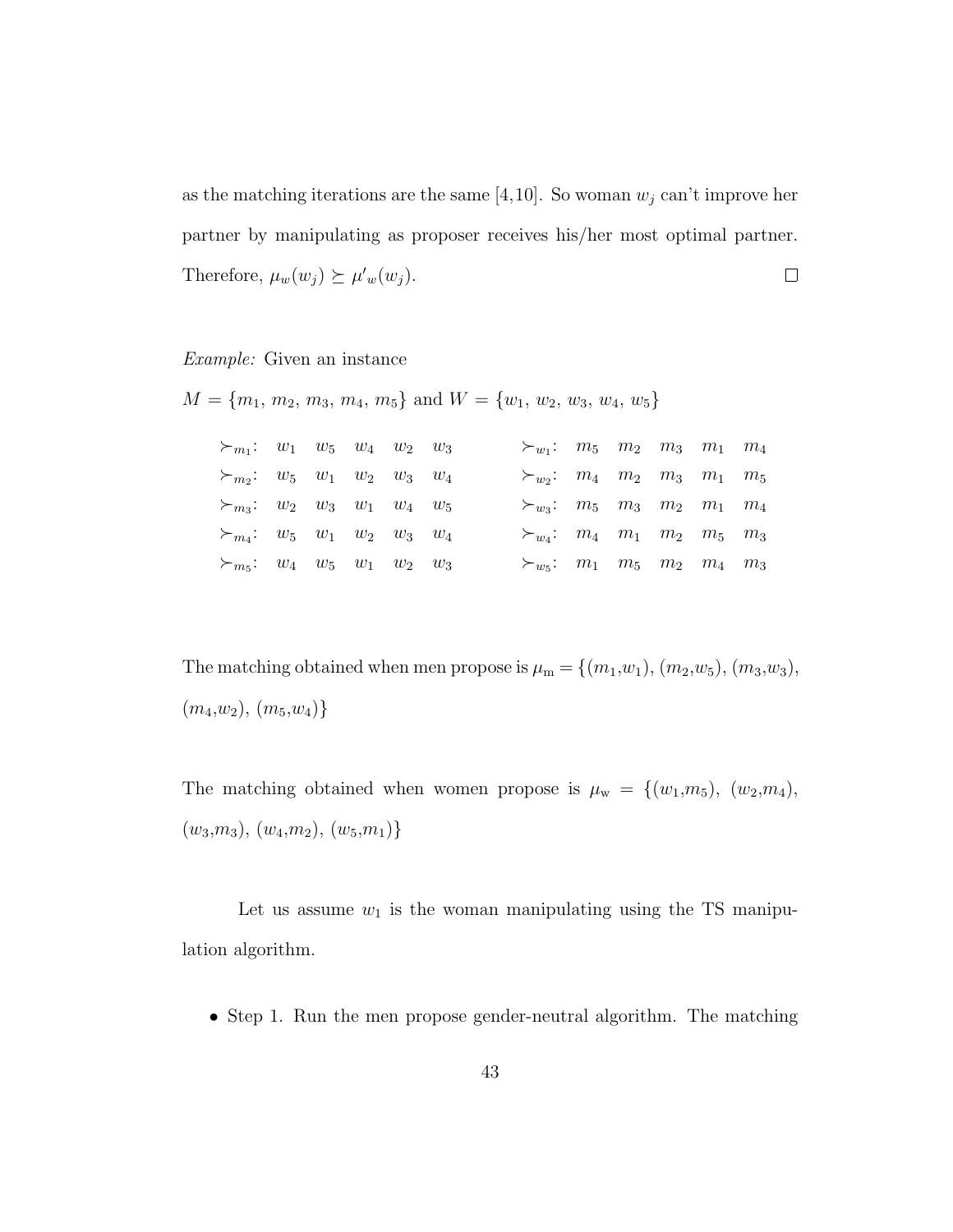obtained is  $\{(m_1,w_1), (m_2,w_5), (m_3,w_3), (m_4,w_2), (m_5,w_4)\}.$ 

- Step 2. The men proposing to  $w_1$  in the matching are  $m_1$  and  $m_4$ . Add  $m_4$  and  $m_1$  to N and since the preference list already matched  $m_1$  to  $w_1$ add man  $m_1$  to E.
- Step 3. The men in N-E are  $\{m_4\}$  so move man  $m_4$  to the top of  $\succ_{w_i}$ to generate  $\succ_{w_j}^{(1)}$  = and add  $\succ_{w_j}^{(1)}$  to  $\succ_{w_j}^{C}$ .
- Step 4. Run the men propose gender-neutral algorithm. The matching obtained is  $\{(m_1,w_5), (m_2,w_3), (m_3,w_2), (m_4,w_1), (m_5,w_4)\}.$
- Step 5. The men proposing to  $w_1$  in the above step are  $m_1$ ,  $m_4$  and  $m_2$ so add  $m_2$  to N and  $m_4$  to E.
- Step 6. Next move man  $m_2$  to the top of  $\succ_{w_j}^{(1)}$  to generate  $\succ_{w_j}^{(2)}$  =  ${m_2 \succ m_4 \succ m_5 \succ m_3 \succ m_1}$  and add  $\succ_{w_j}^{(2)}$  to  $\succ_{w_j}^{C}$ .
- Step 7. Run the men propose gender-neutral algorithm. The matching obtained is  $\{(m_1,w_5), (m_2,w_1), (m_3,w_3), (m_4,w_2), (m_5,w_4)\}.$
- Step 8. The men proposing to  $w_1$  in the above step are  $m_1$ ,  $m_4$  and  $m_2$ so add  $m_2$  to E.
- Step 9. Since  $N = E$  the process is stopped.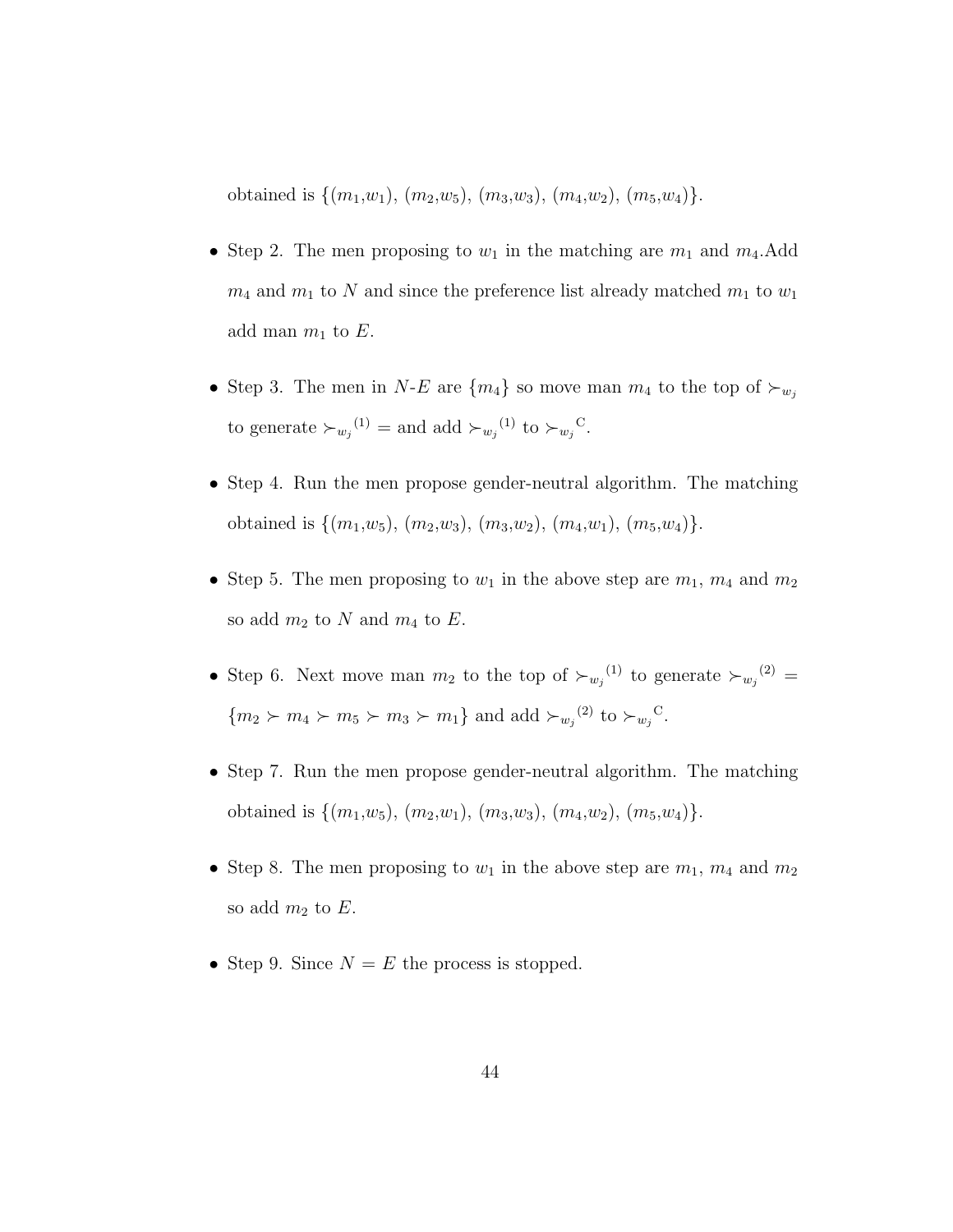• Step 10. Set  $\succ_{w_j}^{(2)}$  as  $\succ'_{w_j}$  since  $w_2$  is the most preferred partner according to  $\succ_{w_j}$  and the algorithm terminates.

The optimal manipulated preference list obtained using the TS manipulation algorithm is  $\succ'_{w_1} = m_2 \succ m_4 \succ m_5 \succ m_3 \succ m_1$ .

The matching obtained when men propose when  $w_1$  manipulates is  $\mu'_m$  =  $\{(m_1,w_5), (m_2,w_1), (m_3,w_3), (m_4,w_2), (m_5,w_4)\}\$ 

The matching obtained when women propose is  $\mu'_{w} = \{(w_1,m_2), (w_2,m_3),$  $(w_3,m_5), (w_4,m_5), (w_5,m_1)\}$ 

The partner obtained by  $w_1$  when men propose with true preference list is  $m_1$  so rank of partner  $r(\mu_m(w_1)) = 4$  and the partner obtained by  $w_1$ when women propose with true preference list is  $m_5$  so  $r(\mu_w(w_1)) = 1$ . But the partner obtained by  $w_1$  when men propose with the manipulated preference list is  $m_2$  so  $r(\mu'_m(w_1))$  and the partner obtained by  $w_1$  when women propose with the manipulated preference list is  $w_2$  so  $r(\mu'_{w}(w_1)) = 2$ . So, if  $p \times (ma$ nipulated partner - true partner, proposing) +  $(1-p) \times$  (manipulated partner - true partner, proposed) is greater that zero, expected gain of manipulation is positive, meaning that it's beneficial to manipulation. If negative, means that expected gain from manipulation is negative...So here, you would say ex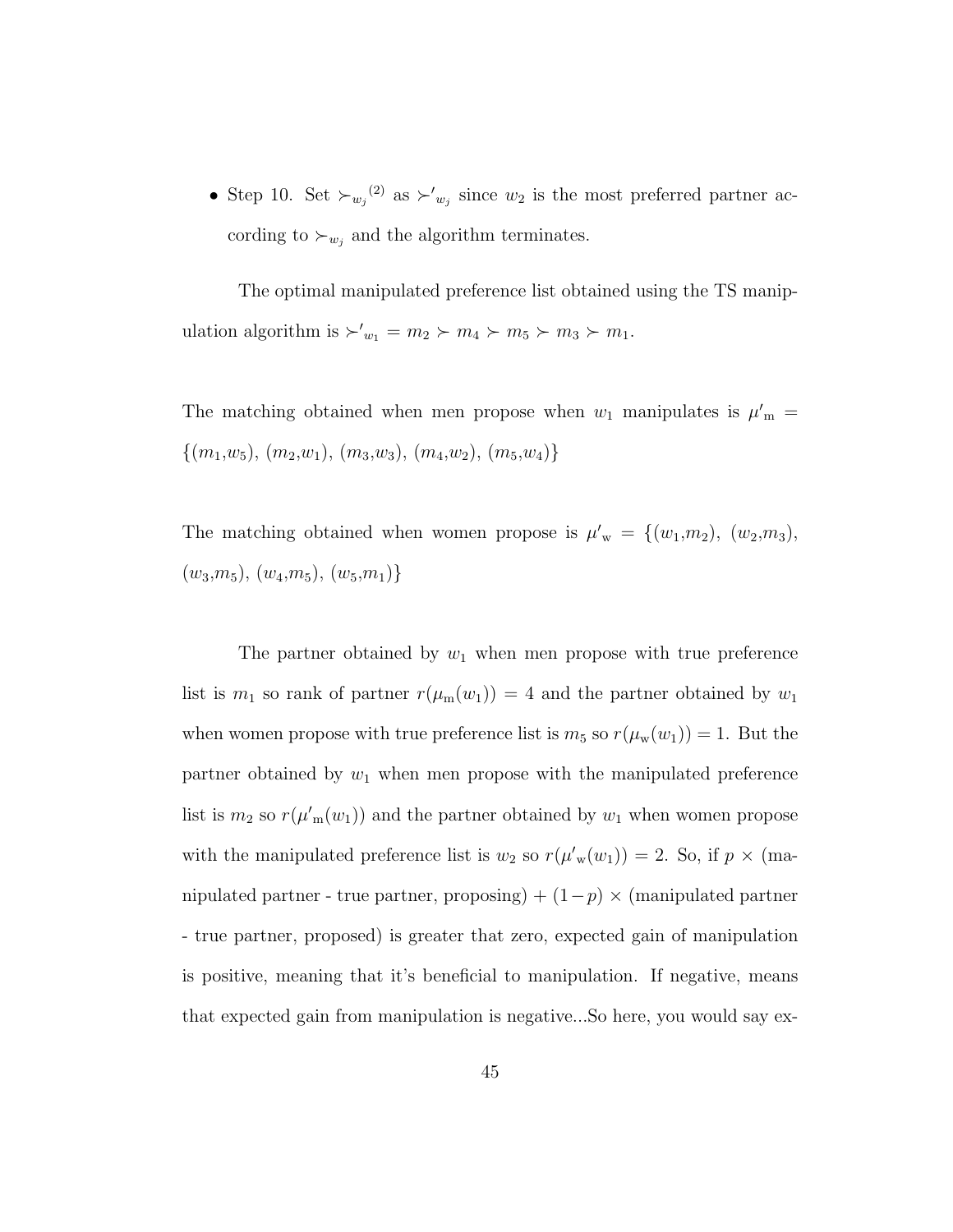pected gain =  $.5 * 1 - .5 * 2 = -0.5$ , meaning that manipulation is not beneficial.

Table 5.2: Rank of the partners obtained using the Gender-Neutral Algorithm with true preference list and TS manipulated preference list

| Manipulator : $w_1$            | Partner Rank  | Partner Rank    |  |  |
|--------------------------------|---------------|-----------------|--|--|
|                                | (Men Propose) | (Women Propose) |  |  |
| True Preference List           |               |                 |  |  |
| $(\succ_{w_1})$                |               |                 |  |  |
| TS Manipulated Preference List |               |                 |  |  |
| $n_{\rm H}$                    |               |                 |  |  |

**Note:** The rank of the partner obtained by  $w_1$  under various cases is based on the true preference list of  $w_1$ .

The stable matching obtained by the use of TS manipulation in the gender-neutral algorithm did improve the partner when participant is proposed to but there is a risk of getting a worse partner using manipulated preference list than the partner obtained using true preference list when proposing. So the question in front of us now is "Can a participant in this gender-neutral algorithm manipulate such that he/she improves their partner when on proposed side but doesn't want to get a worse partner if they happen to be on the proposing side?".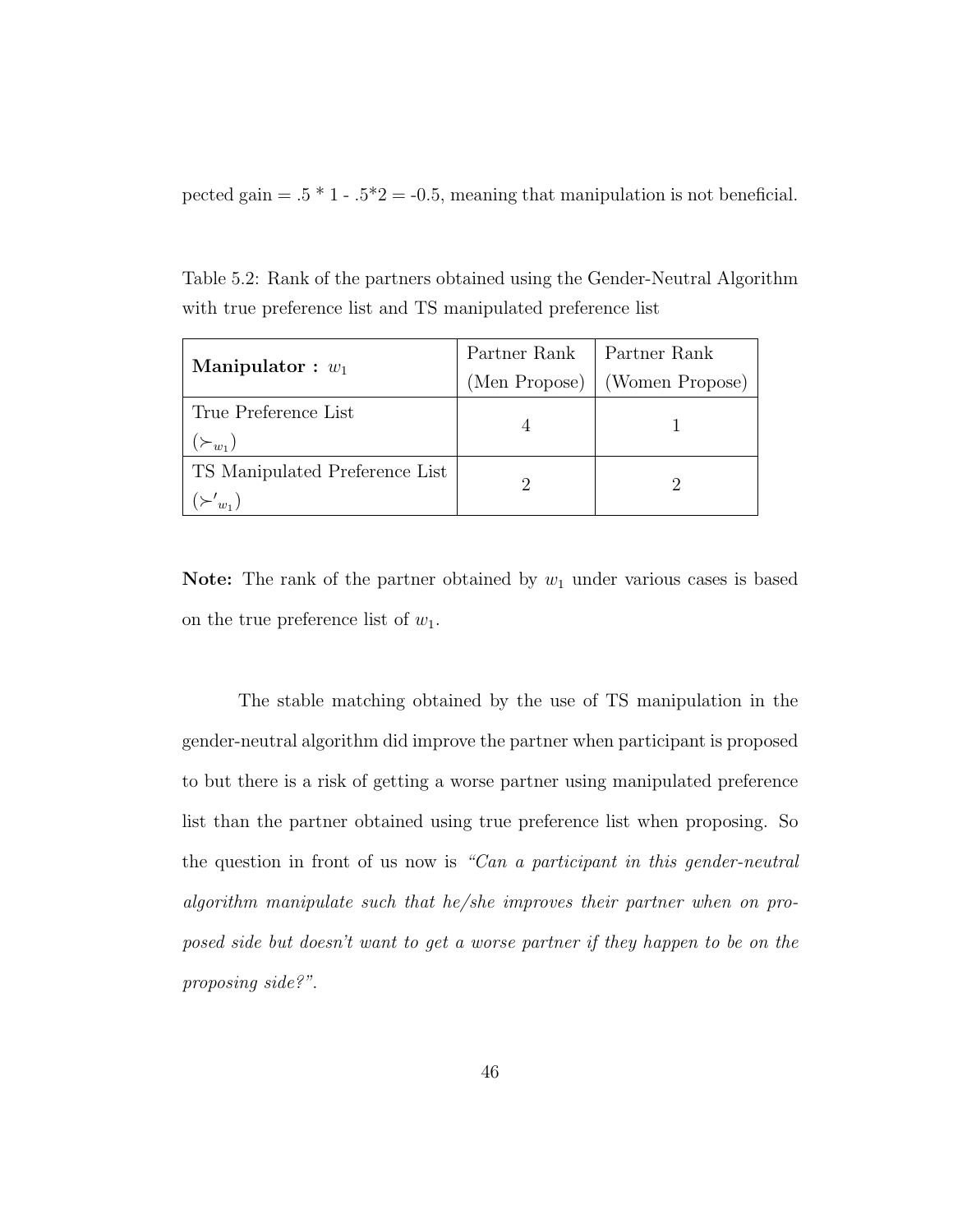### 5.3 Matching using Inconspicuous Manipulation

To answer the above question, the works of Vaish and Garg (2017) [14] (Refer 4.3 - Inconspicuous manipulation algorithm) has been applied to manipulate the gender-neutral algorithm.

The preference list  $\succ''_{w_j}$  obtained using the inconspicuous manipulation algorithm is set as the manipulated preference of manipulator and upon running the gender-neutral matching algorithm it was seen that when the manipulator is on the proposed side the partner obtained is improved whereas the partner obtained if on the proposing side is the same partner obtained using true preference list by manipulator when proposing. The matching obtained when men are the proposers in the gender-neutral algorithm is represented by  $\mu_{\rm m}$ and when women are the proposers by  $\mu_w$ . The notations  $\mu''_m$  and  $\mu''_w$  are used to denote the matching obtained using gender-neutral algorithm when manipulators use inconspicuous manipulation when men and women propose respectively.

*Theorem* 4 (Vaish and Garg 2017). Let  $w_j$  be a manipulator using inconspicuous manipulation. If  $w_j$  is on the proposed side in the gender-neutral algorithm, her parter improves compared to her true preferences and is the same partner obtained when using TS manipulation. Formally,  $\mu''_m(w_j) \succeq$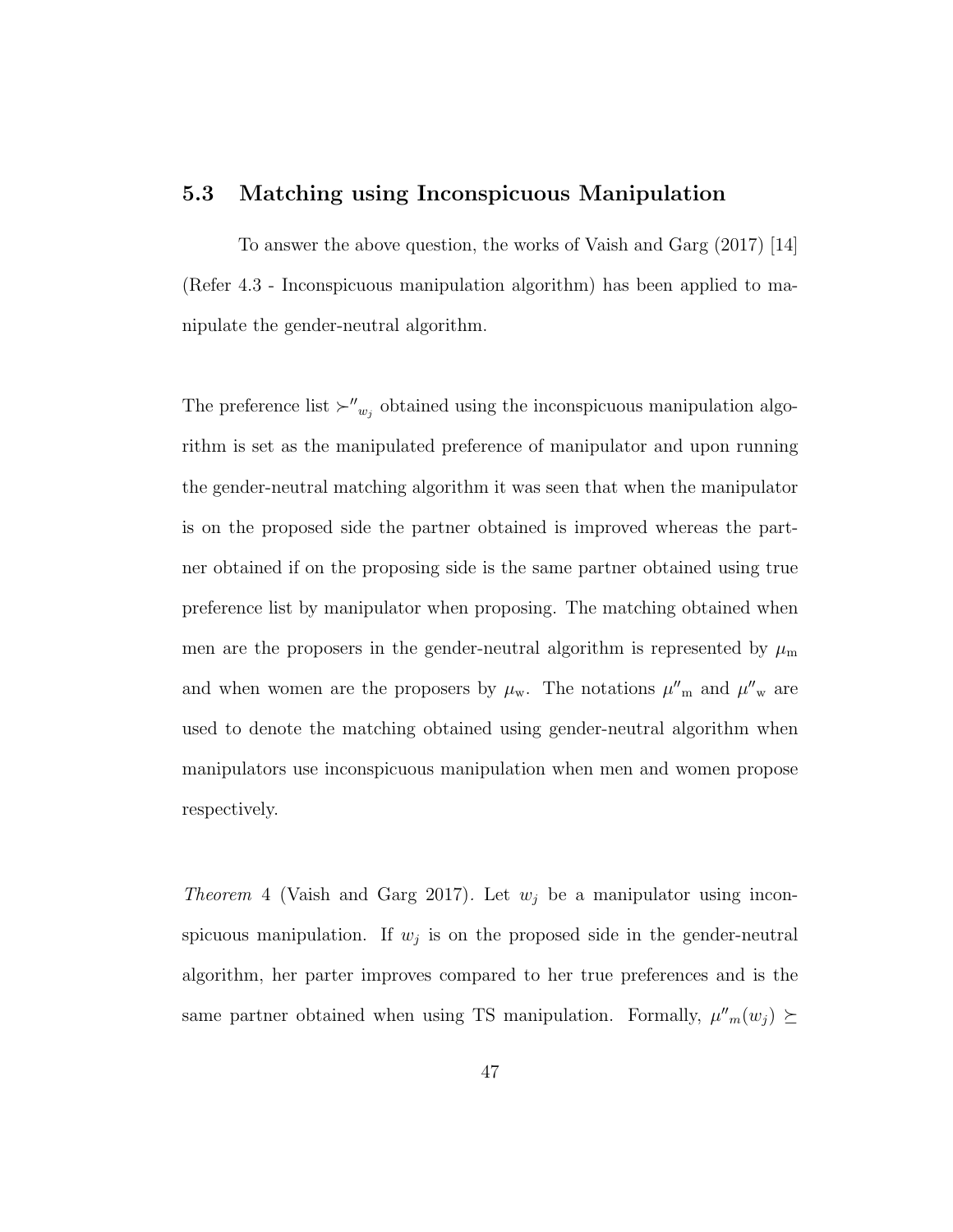$$
\mu_m(w_j)
$$
 and  $\mu''_m(w_j) \succeq \mu'_m(w_j)$ 

Theorem 5. Let  $w_j$  be a manipulator using inconspicuous manipulation. If  $w_j$ is on the proposing side in the gender-neutral algorithm, the partner obtained by manipulating is same as partner obtained using true preferences. Formally,  $\mu''_w(w_j) = \mu_w(w_j).$ 

*Proof.* Let  $m_q$  be  $w_j$  partner when on proposed side and  $m_p$  partner when on proposing side obtained using true preferences in the gender-neutral algorithm. Let  $m_s$  be  $w_j$  partner when on proposed side and  $m_r$  partner when on proposing side obtained using inconspicuous manipulation in the genderneutral algorithm.

According, to the inconspicuous manipulation algorithm, the non proposers above  $m_s$  are placed in same order as true preference list.

- $(i) \succ_{w_j} = ... \; m_p \; ... \; m_q \; ...$
- $(ii) \succ''_{w_j} = ... \; m_p \; ... \; m_s \; ...$

In the gender-neutral algorithm  $w_j$  doesn't propose to men beyond  $m_p$  as he is the most optimal partner of  $w_j$  under true preferences. All the men until  $m_p$  are non proposers in both  $\succ_{w_j}$  and  $\succ''_{w_j}$ . So,  $m_p$  is the partner obtained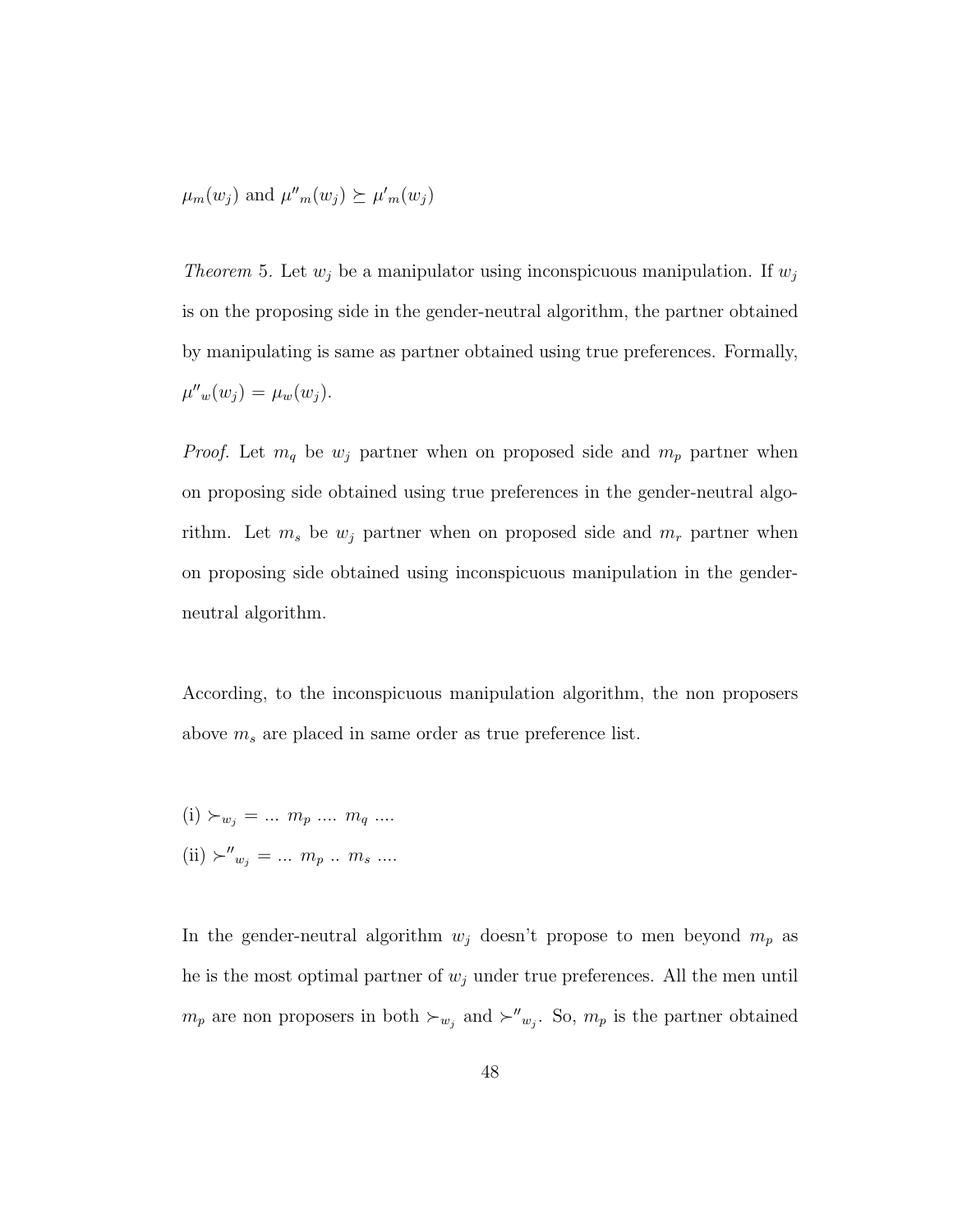by  $w_j$  using manipulated preference list and  $m_p = m_r$ . Therefore,  $\mu''_w(w_j) =$  $\mu_w(w_j)$ .  $\Box$ 

#### Example: Given same instance as above

|                                        |  |             |  | $M = \{m_1, m_2, m_3, m_4, m_5\}$ and $W = \{w_1, w_2, w_3, w_4, w_5\}$ |  |                               |                            |
|----------------------------------------|--|-------------|--|-------------------------------------------------------------------------|--|-------------------------------|----------------------------|
| $\succ_{m_1}: w_1 \quad w_5 \quad w_4$ |  | $w_2$ $w_3$ |  | $\succ_{w_1}:$ $m_5$ $m_2$ $m_3$ $m_1$ $m_4$                            |  |                               |                            |
| $\succ_{m_2}:$ $w_5$ $w_1$ $w_2$       |  | $w_3$ $w_4$ |  | $\succ_{w_2}: m_4 \quad m_2 \quad m_3 \quad m_1$                        |  |                               | m <sub>5</sub>             |
| $\succ_{m_3}:$ $w_2$ $w_3$ $w_1$       |  | $w_4$ $w_5$ |  | $\succ_{w_3}:$ $m_5$ $m_3$ $m_2$ $m_1$                                  |  |                               | $m_{\scriptscriptstyle A}$ |
| $\succ_{m_4}:$ $w_5$ $w_1$ $w_2$       |  | $w_3$ $w_4$ |  | $\succ_{w_4}: m_4 \quad m_1 \quad m_2 \quad m_5 \quad m_3$              |  |                               |                            |
| $\succ_{m_5}:$ $w_4$ $w_5$ $w_1$       |  | $w_2$ $w_3$ |  | $\succ_{w}$ :                                                           |  | $m_1$ $m_5$ $m_2$ $m_4$ $m_3$ |                            |

The matching obtained when men propose is  $\mu_m = \{(m_1, w_1), (m_2, w_5), (m_3, w_3),$  $(m_4,w_2), (m_5,w_4)$ 

The matching obtained when women propose is  $\mu_w = \{(w_1,m_5), (w_2,m_4),$  $(w_3,m_3), (w_4,m_2), (w_5,m_1)$ 

Since  $w_1$  is the woman who manipulated using the TS manipulation algorithm, we take the optimal manipulated preference list obtained and apply the inconspicuous algorithm.

• Step 1. Run the men propose gender-neutral algorithm using  $\succ'_{w_1}$  and record the proposals made to  $w_1$  in  $P$ .  $P = \{m_1, m_2, m_4\}$ .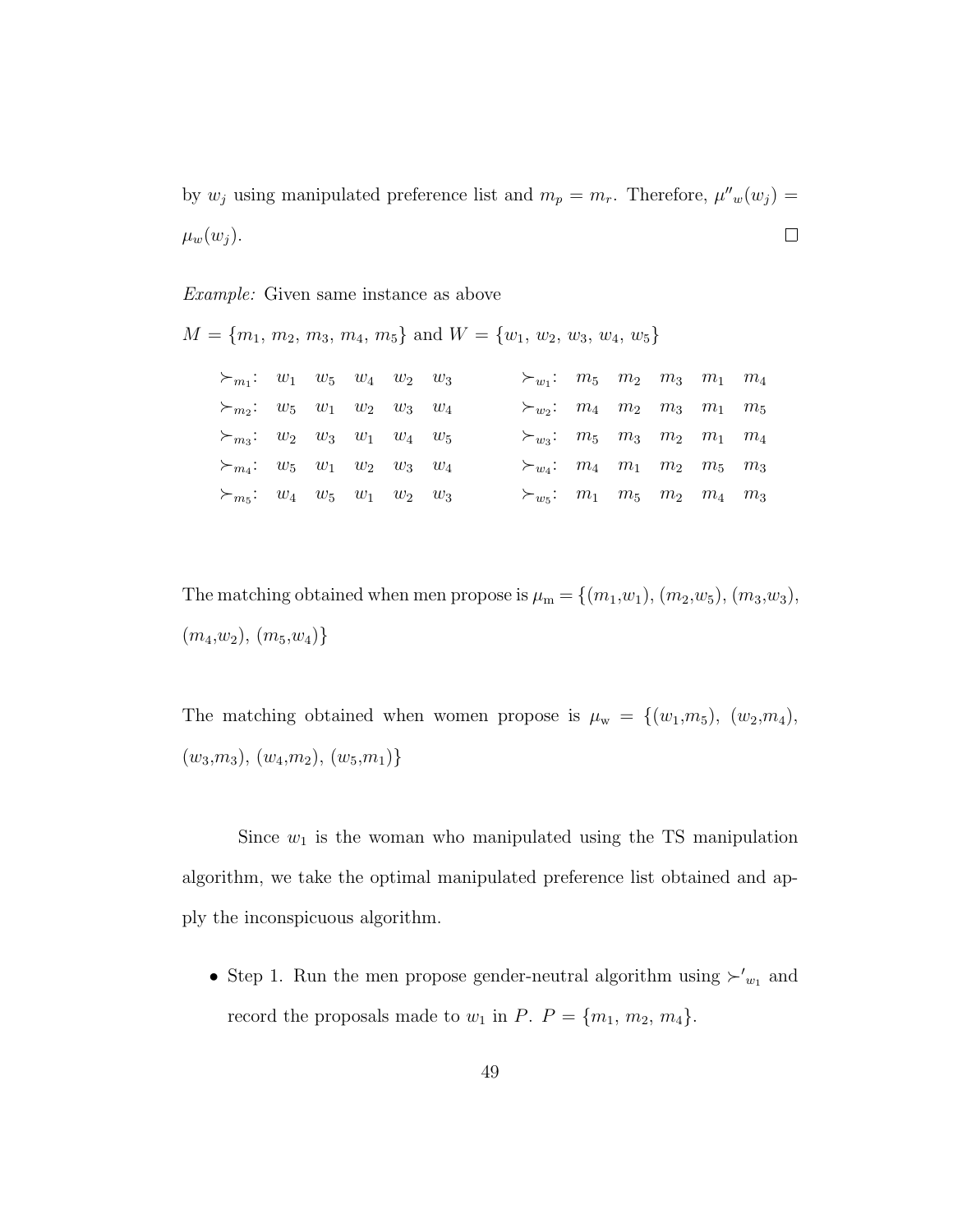- Step 2. Identify  $Prop(w_1, \succ'_{w_1}, 1)$  and  $Prop(w_1, \succ'_{w_1}, 2)$  as 'p' and 'q' respectively. Therefore, ' $p' = m_2$  and ' $q' = m_1$ .
- Step 3. Create  $\succ_{w_1}^{(1)}$  by moving 'q' right after 'p' in  $\succ'_{w_1}$ .  $\succ_{w_1}^{(1)} = \{m_2\}$  $m_1 \succ m_4 \succ m_5 \succ m_3$
- Step 5. Place  $M-P$  agents above 'p' in same order as  $\succ_{w_1}$  to create  $\succ_{w_1}^{(2)} = \{m_5 \succ m_3 \succ m_2 \succ m_1 \succ m_4\}$
- Step 6. Take a pair of adjacent men below 'q' i.e.,  ${m_1, m_4}$  and check to see if they need to be swapped but since they don't satisfy the conditions, there will be no swapping done.
- Step 7. Set  $\succ_{w_1}^{(2)}$  as  $\succ''_{w_1}$  and the algorithm terminates.

The preference list that is obtained after applying the inconspicuous algorithm is  $\succ''_{w_1} = m_5 \succ m_2 \succ m_4 \succ m_3 \succ m_1$ .

The matching obtained when men propose when  $w_1$  manipulates is  $\mu''_m =$  $\{(m_1,w_5), (m_2,w_1), (m_3,w_3), (m_4,w_2), (m_5,w_4)\}\$ 

The matching obtained when women propose is  $\mu''_{w} = \{(w_1,m_5), (w_2,m_4),$  $(w_3,m_3), (w_4,m_2), (w_5,m_1)\}$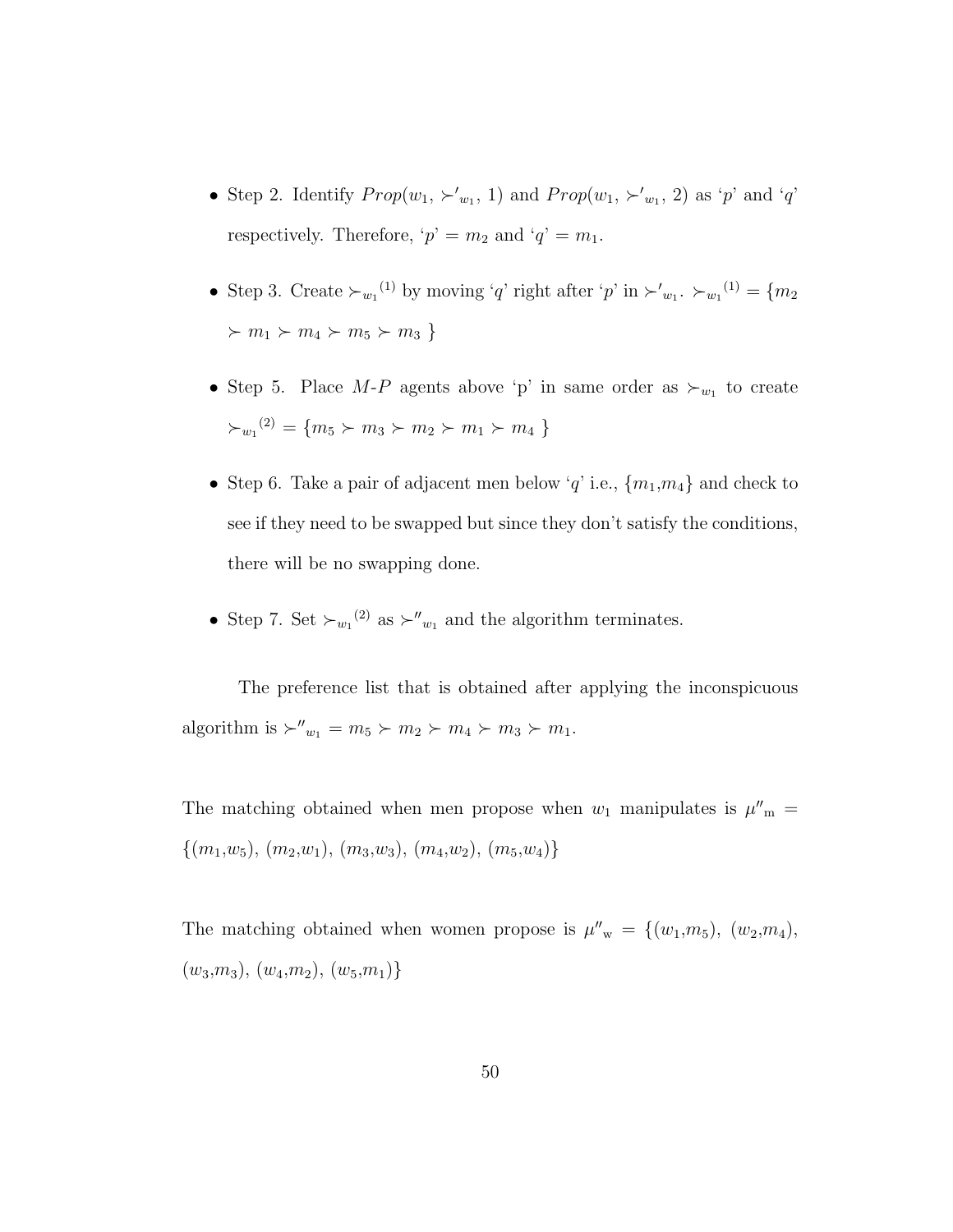Here,  $\mu_{\rm w}$  and  $\mu''_{\rm w}$  are the same matching outcome which means that the partner obtained by  $w_1$  upon using the inconspicuous manipulation algorithm is same as partner obtained using true preference list so the rank of partner doesn't get any worse when she manipulates whereas in the case of TS manipulation it did get worse. In the case of men proposing when woman  $w_1$ doesn't manipulate, the rank of partner obtained is  $r(\mu_m(w_1)) = 4$  but when she manipulates using the inconspicuous manipulation the rank of partner obtained is  $r(\mu''_m(w_1)) = 2$ . Hence, the woman  $w_1$  is better off if she manipulates using the inconspicuous algorithm.

Table 5.3: Ranks of partner obtained using the Gender-Neutral Algorithm with true preference list, TS manipulated and inconspicuous manipulated preference list

| Manipulator : $w_1$                       | Partner Rank                | Partner Rank    |  |  |
|-------------------------------------------|-----------------------------|-----------------|--|--|
|                                           | (Men Propose)               | (Women Propose) |  |  |
| True Preference List                      | 4                           |                 |  |  |
| $(\succ_{w_1})$                           |                             |                 |  |  |
| TS Manipulated Preference List            | $\mathcal{D}_{\mathcal{A}}$ |                 |  |  |
| $(\succ'_{w_1})$                          |                             |                 |  |  |
| Inconspicuous Manipulated Preference List | 2                           |                 |  |  |
|                                           |                             |                 |  |  |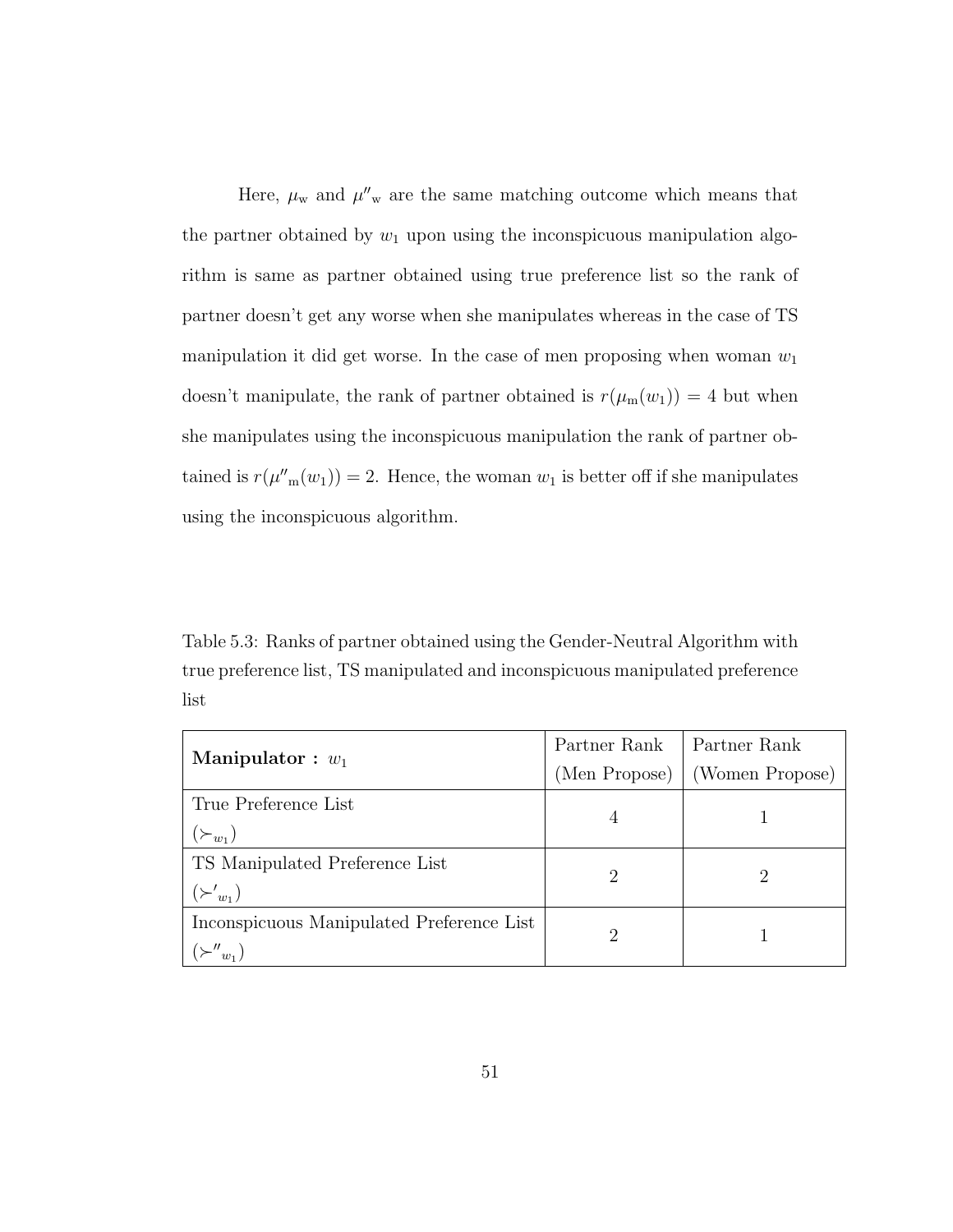Hence, when using the gender-neutral algorithm, it is beneficial to use the inconspicuous manipulation algorithm unlike the TS manipulation algorithm.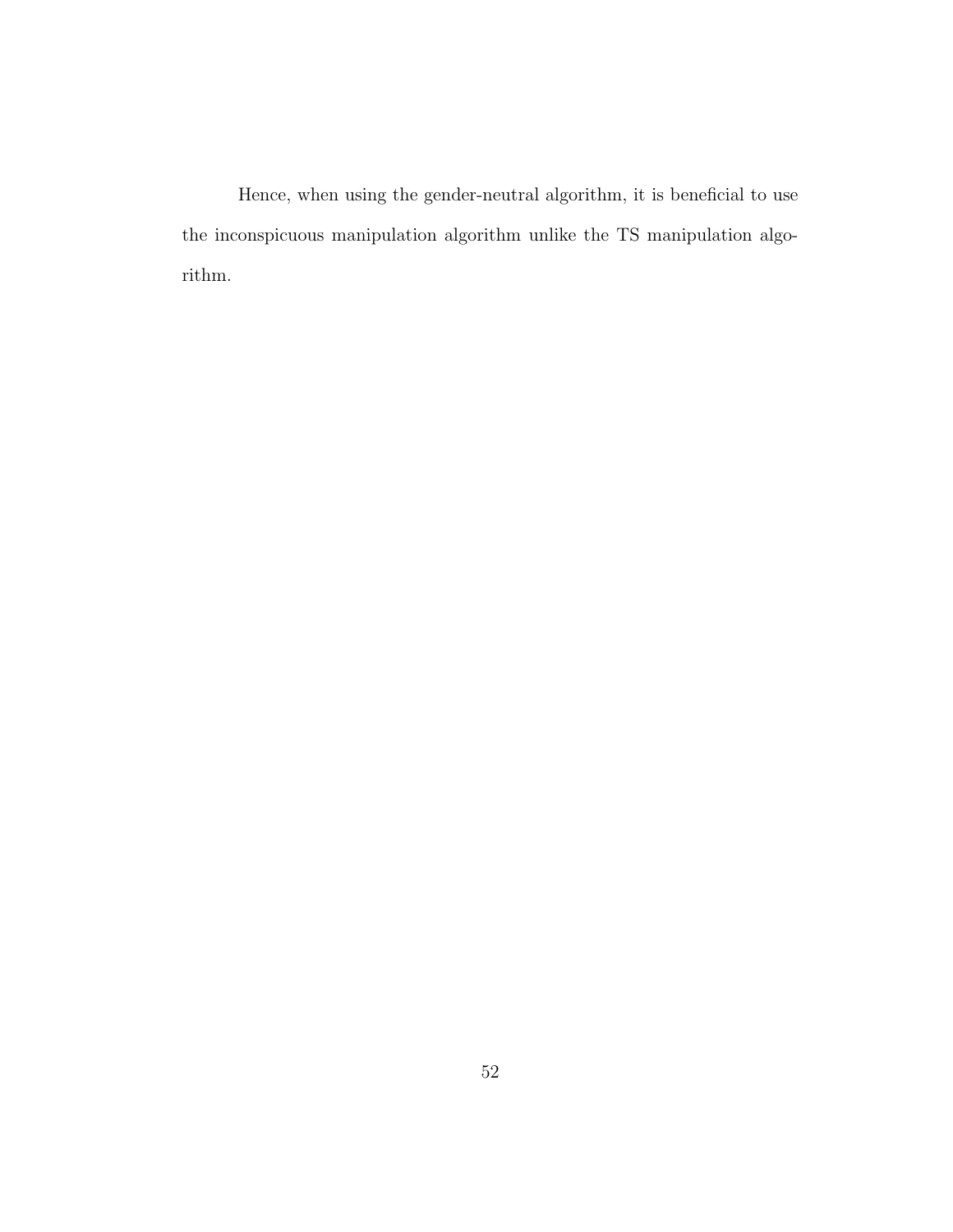## Chapter 6

## Empirical Evaluations

We conducted empirical evaluations in order to corroborate our results. We generated a preference list for each agent in the stable marriage problem by initializing the list of agents on other side and shuffling them using the shuffle function in Python. The instance size is equal to the total number of agents on both sides. For each size, we took 1,000 example instances in order to verify the results accurately.

### 6.1 Manipulators

Initially, we ran evaluations to check the manipulators who can manipulate using inconspicuous manipulation in every instant size. For each of the instance size, we generated 1,000 instances and then ran the gender-neutral algorithm to find the stable matching for each instance. Later, we used the inconspicuous manipulation algorithm to find all the individual manipulators across the instance. It is important to note that we assume that manipulator believes that he/she is the sole manipulator and manipulates his/her preference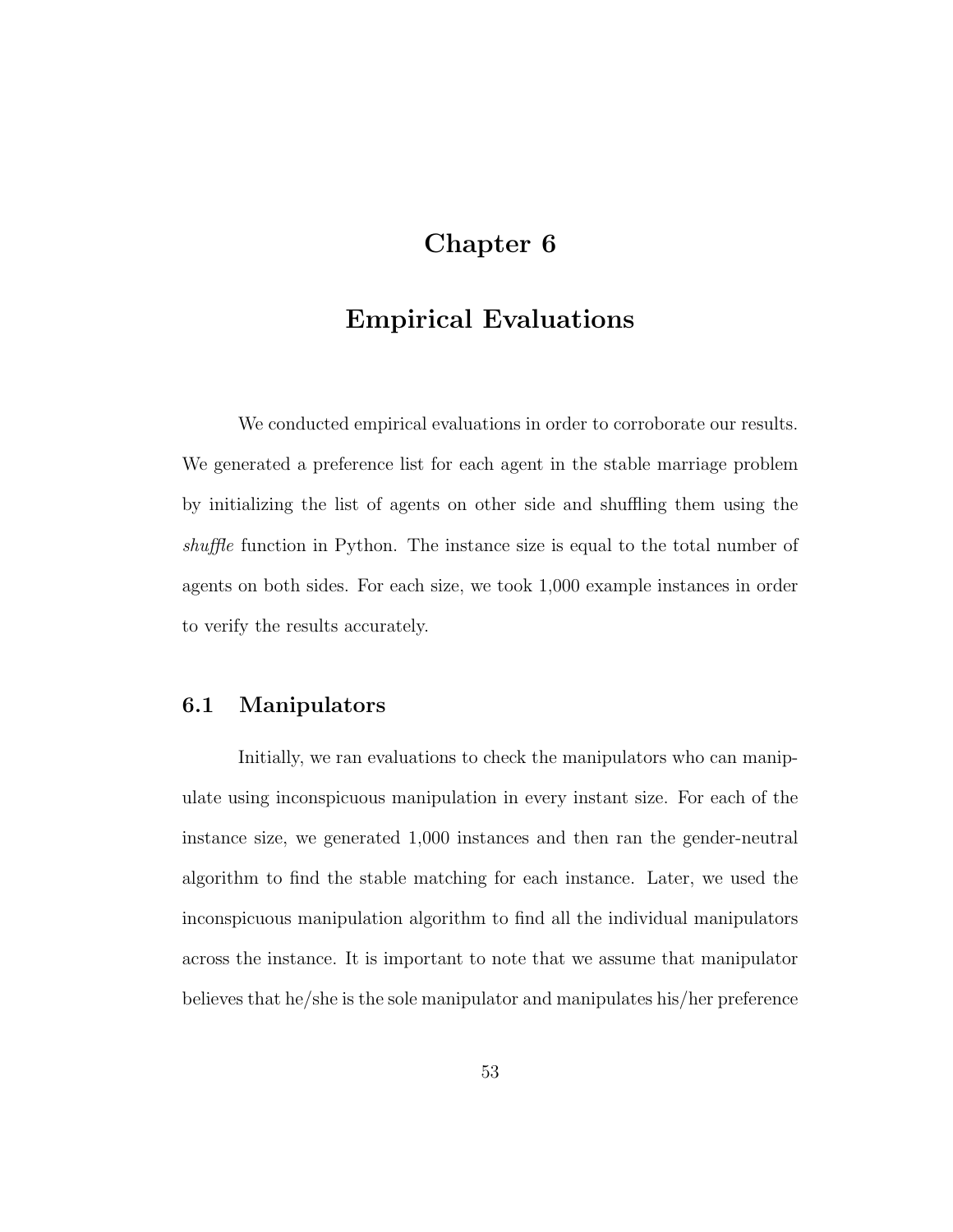list. Finally, we averaged the total number of manipulators per instance size and plotted the average percentage of manipulators per instance size (Figure 6.1) and the average number of manipulators per instance size (Figure 6.2).



Figure 6.1: Avg. percentage of manipulators per instance size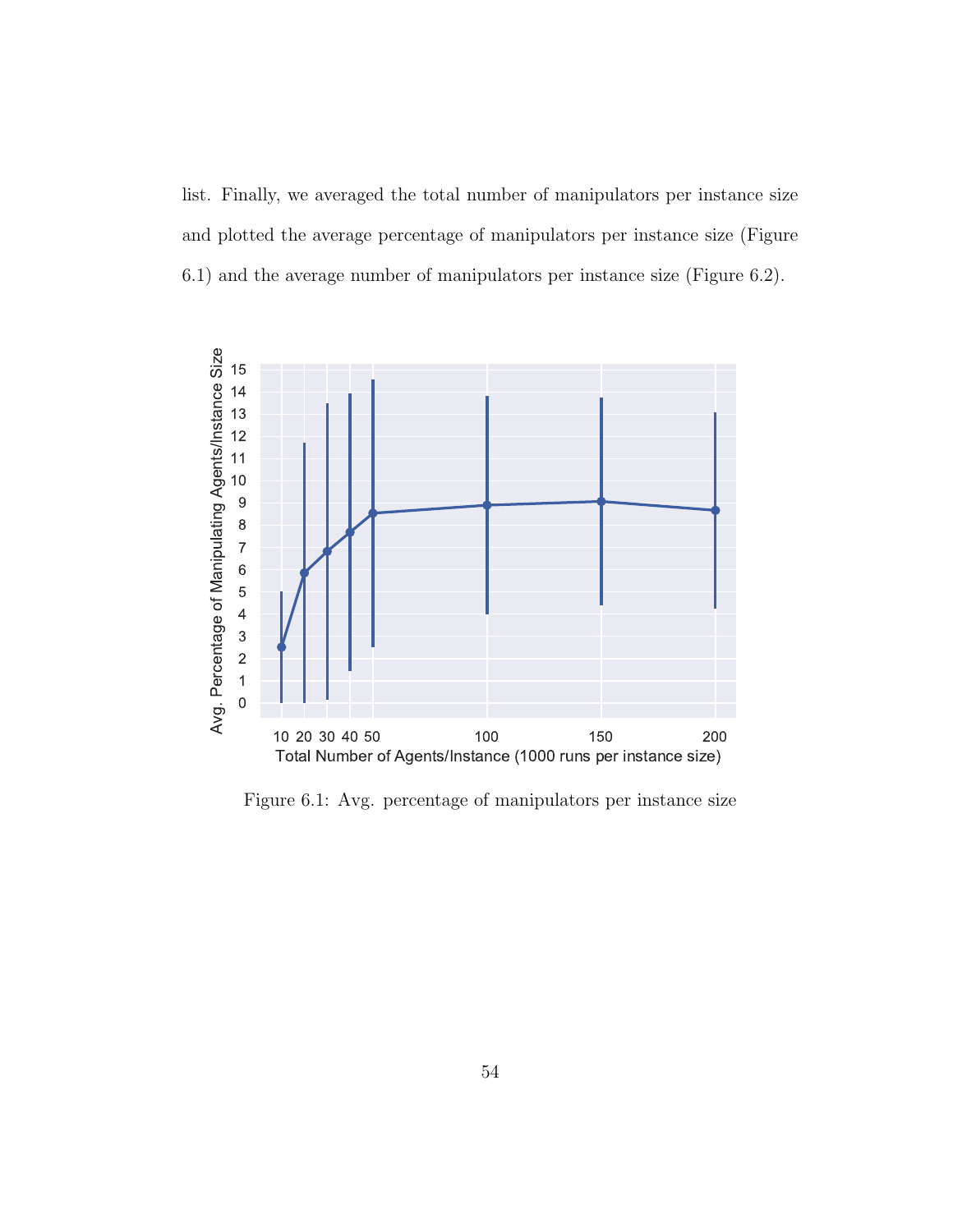

Figure 6.2: Avg. number of manipulators per instant size

It can be seen that, as the instance size increases from 10 to 50, the average percentage of manipulators increases rapidly but from 50 to 200 is around 9%. This shows that there are agents who can successfully manipulate the gender-neutral algorithm to improve their outcome. But it has to be noted that if more than one agent manipulates at the same time, the outcome of manipulation might not remain same as each manipulator improves his outcome based on the true preference list of the other manipulator.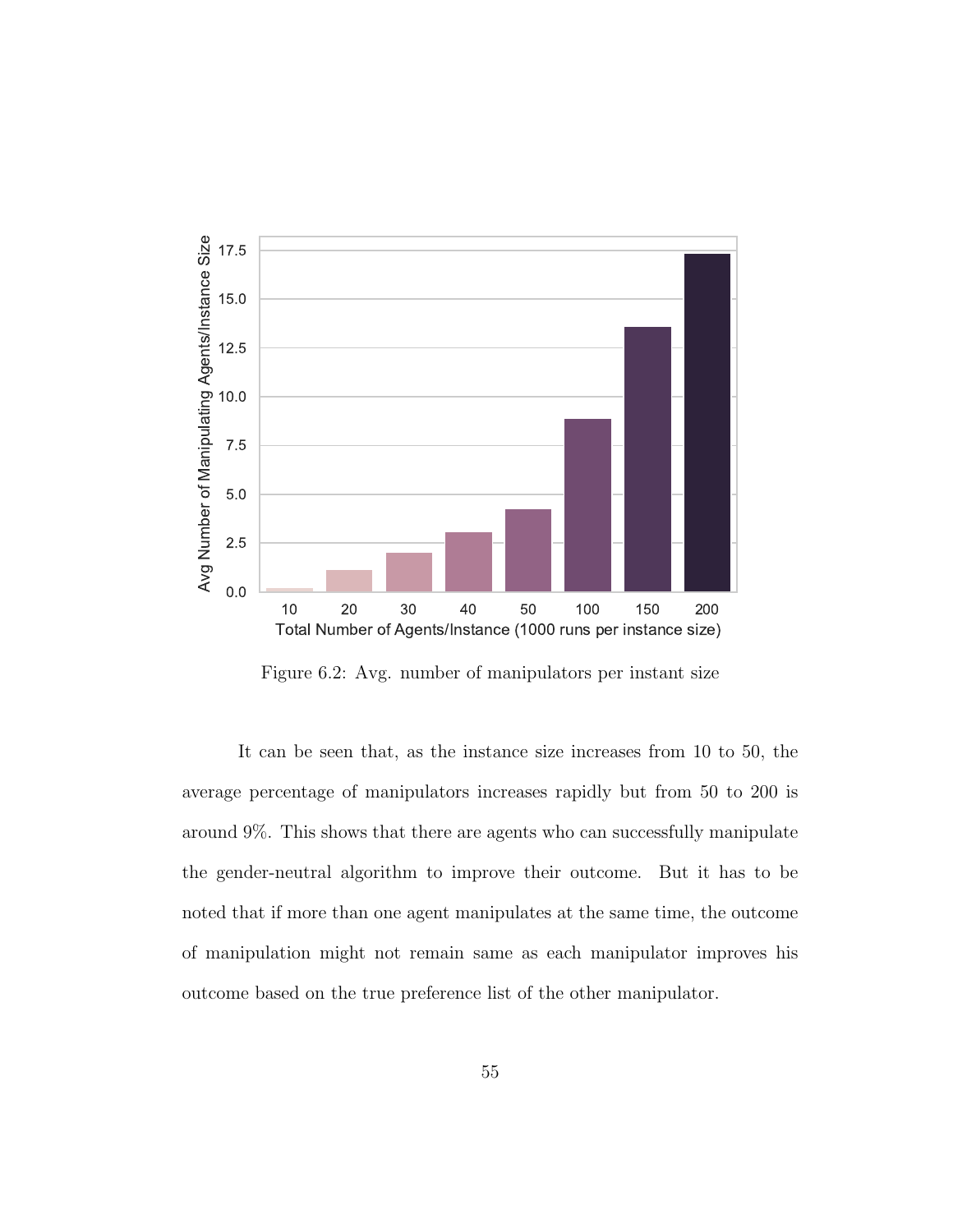### 6.2 Expected Rank Gain (ERG)

In this section, we evaluated the expected rank gain for manipulators using the TS manipulation algorithm. The expected rank gain for manipulator has been computed by multiplying the probability of agent being on the proposing side with the difference between partner rank obtained from manipulation and partner rank obtained without manipulation and then multiplying the probability of agents being on the proposed side with the difference between partner rank from manipulation and partner rank obtained without manipulation. The probabilities have been set from 0 to 1 with an increment of 0.25.

 $ERG$  =  $p$   $\times$  (manipulated partner - true partner, proposing) + (1  $p)$   $\times$ (manipulated partner - true partner, proposed)

where  $p =$  probability of being on the proposing side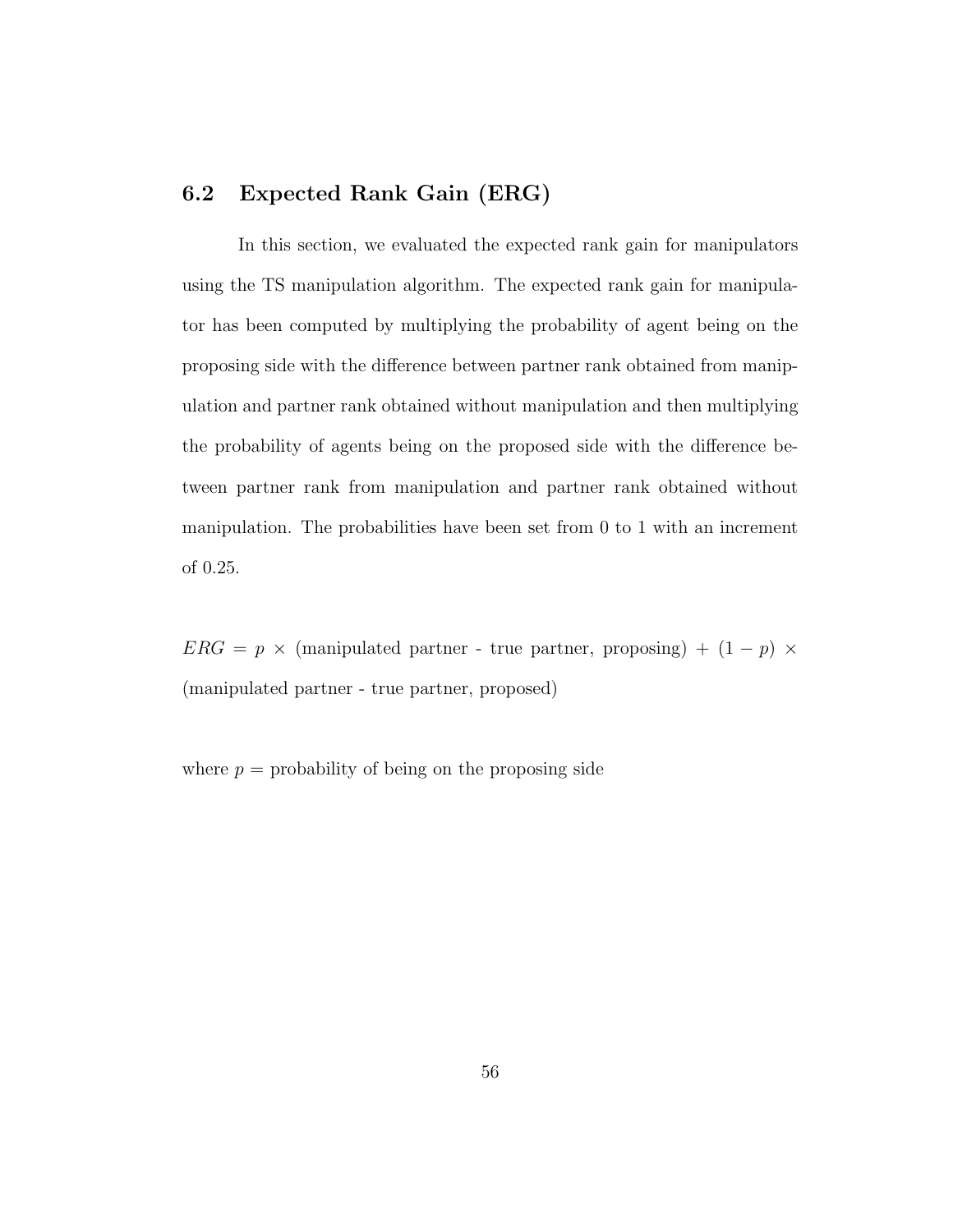

Figure 6.3: Expected rank gain for manipulators

It can be seen that as the proposing probability of women increases from 0 to 1 the expected rank gain reduces drastically. This implies that upon manipulation, the agent rank improves if he/she is on the proposed side but worsens if on the proposing side. This corroborates Theorem 3 which has been proved in Chapter 5.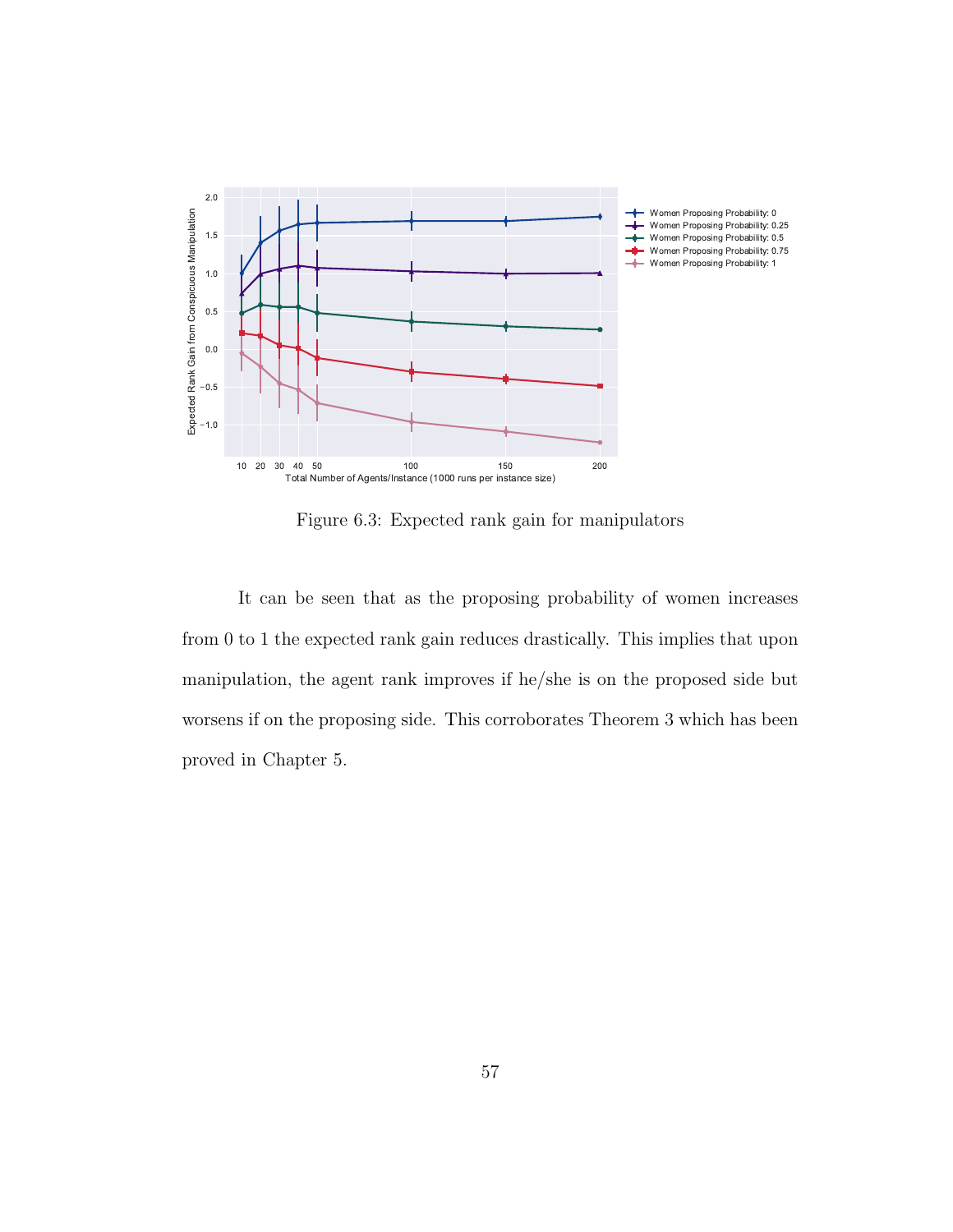# Chapter 7

## Conclusion

The results that have been obtained, help us understand that adding a probability in deciding the proposers will never truly make the Gale-Shapley algorithm fair as agents can still manipulate. It can be clearly seen that although agents could either be on the proposing or proposed side, they can always manipulate in such a way that they improve their partner if on the proposed side while retaining the same partner if on the proposing side. This proves there is an incentive for agents to manipulate which leads to strategic behavior of the agents. The future work lies in taking multiple mechanisms in two-sided matching and applying the different manipulation algorithms if there is a mechanism which is not manipulable and if there is such a mechanism it would be interesting to design a manipulation algorithm for it. Also, another direction would be to design a matching algorithm where instead of setting all agents on one side to proposers, we could flip a coin for every agent to decide whether he/she is a proposer or not.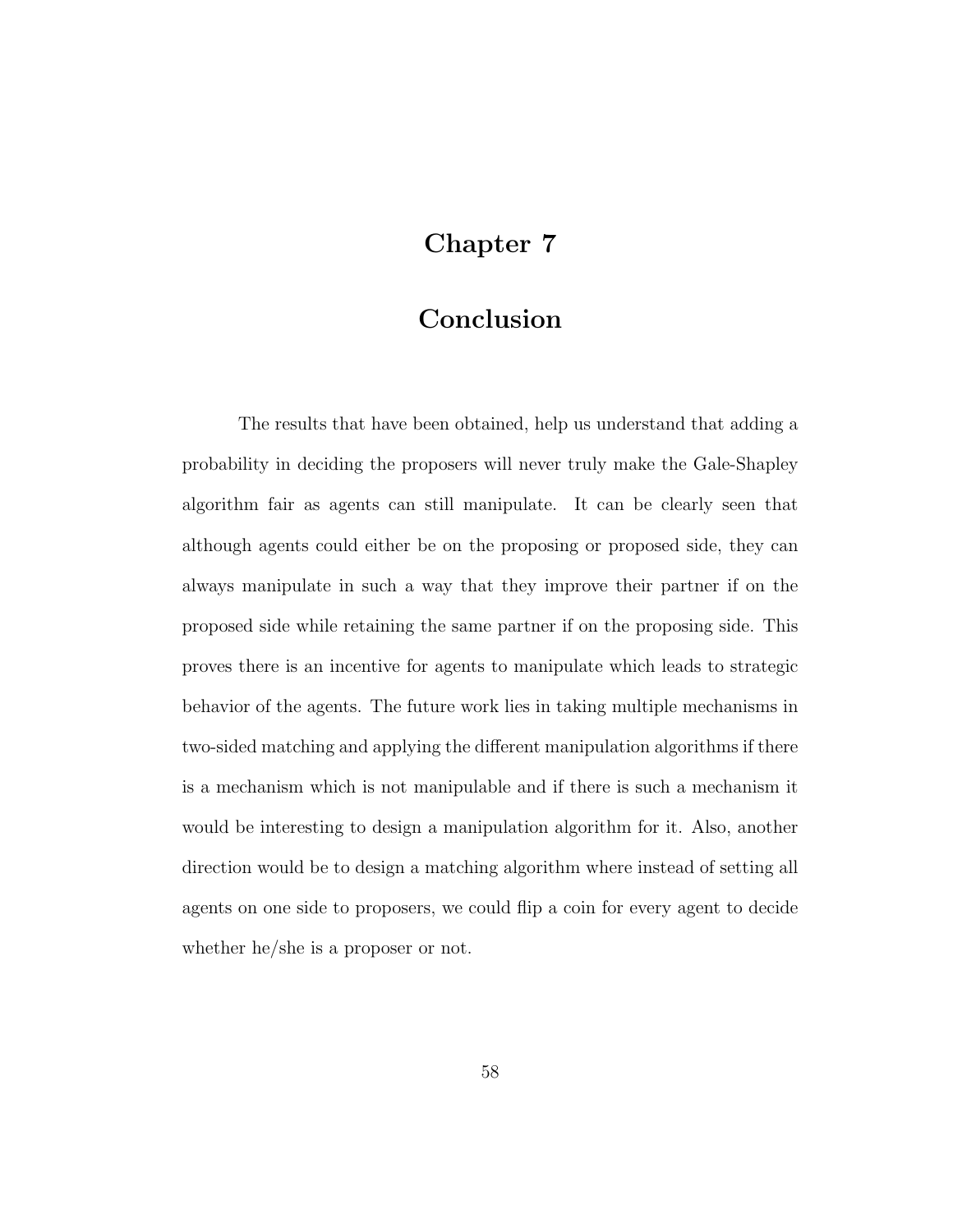## Bibliography

- [1] Atila Abdulkadiro˘glu, Parag A Pathak, and Alvin E Roth. The New York City High School Match. American Economic Review, 95(2):364– 367, April 2005.
- [2] Atila Abdulkadiroğlu, Parag A Pathak, Alvin E Roth, and Tayfun Sönmez. The Boston Public School Match. American Economic Review, 95(2):368– 371, April 2005.
- [3] Christine T. Cheng. Understanding the Generalized Median Stable Matchings. Algorithmica, 58(1):34–51, September 2010.
- [4] D. Gale and L. S. Shapley. College Admissions and the Stability of Marriage. The American Mathematical Monthly, 69(1):9–15, 1962.
- [5] Yuichiro Kamada and Fuhito Kojima. Improving Efficiency in Matching Markets with Regional Caps: The Case of the Japan Residency Matching Program. Discussion Papers, Stanford Institute for Economic Policy Research, page 55, 2010.
- [6] Yuichiro Kamada and Fuhito Kojima. Efficient Matching under Distributional Constraints: Theory and Applications. The American Economic Review, 105(1):67–99, 2015.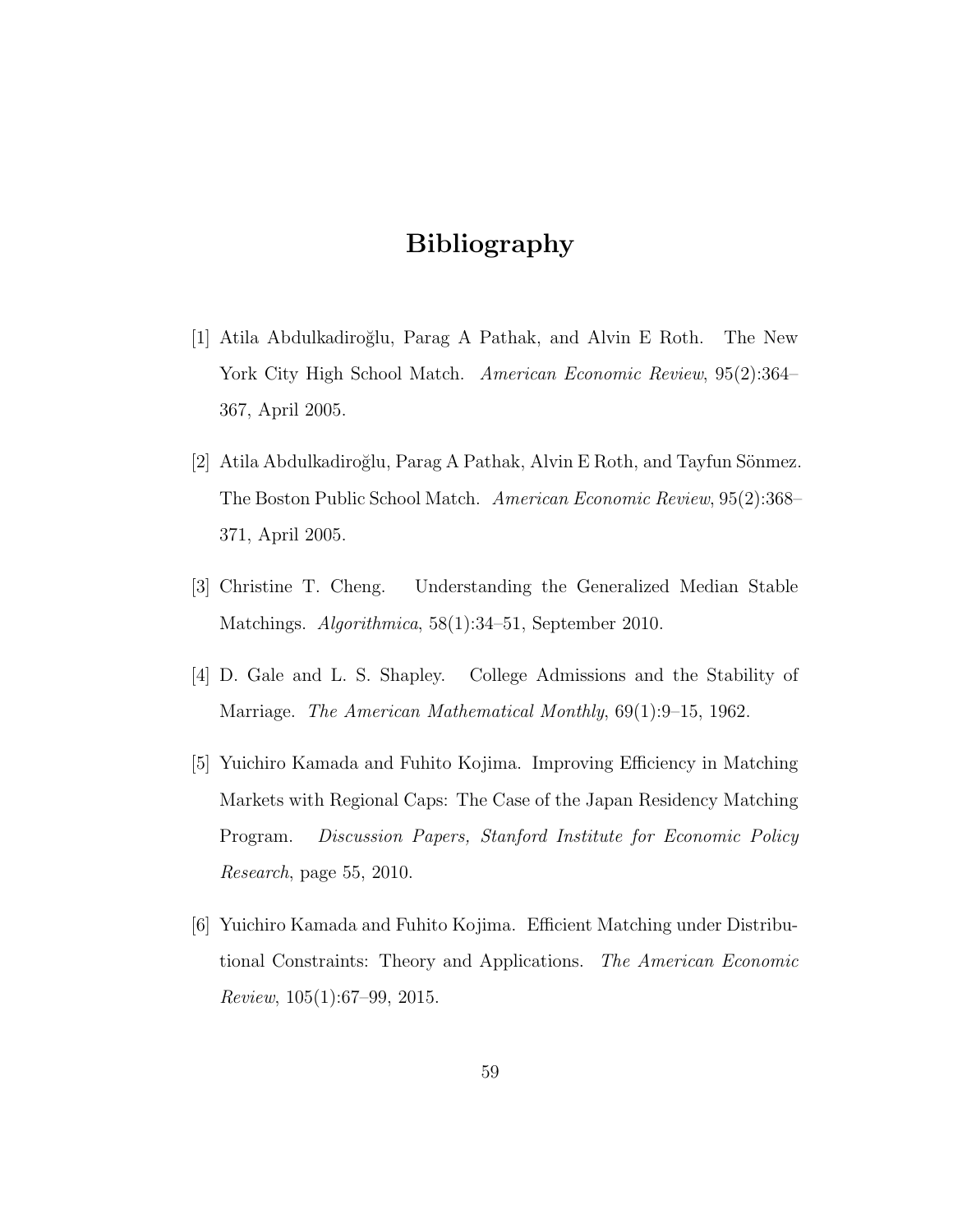- [7] Donald Ervin Knuth. *Mariages stables et leurs relations avec dévautres* problèmes combinatoires. Presses de l'Université de Montréal, 1976.
- [8] Maria Silvia Pini, Francesca Rossi, K. Brent Venable, and Toby Walsh. Manipulation complexity and gender neutrality in stable marriage procedures. Autonomous Agents and Multi-Agent Systems, 22(1):183–199, January 2011.
- [9] Alvin E Roth. Deferred Acceptance Algorithms: History, Theory, Practice, and Open Questions. page 39.
- [10] Alvin E. Roth. The Economics of Matching: Stability and Incentives. Mathematics of Operations Research, 7(4):617–628, 1982.
- [11] Alvin E. Roth and Elliott Peranson. The Redesign of the Matching Market for American Physicians: Some Engineering Aspects of Economic Design. The American Economic Review, 89(4):33, 1999.
- [12] Chung-Piaw Teo and Jay Sethuraman. The Geometry of Fractional Stable Matchings and Its Applications. Mathematics of Operations Research, 23(4):874–891, November 1998.
- [13] Chung-Piaw Teo, Jay Sethuraman, and Wee-Peng Tan. Gale-Shapley Stable Marriage Problem Revisited: Strategic Issues and Applications. Management Science, 47(9):1252–1267, September 2001.
- [14] Rohit Vaish and Dinesh Garg. Manipulating Gale-Shapley Algorithm: Preserving Stability and Remaining Inconspicuous. pages 437–443. Inter-